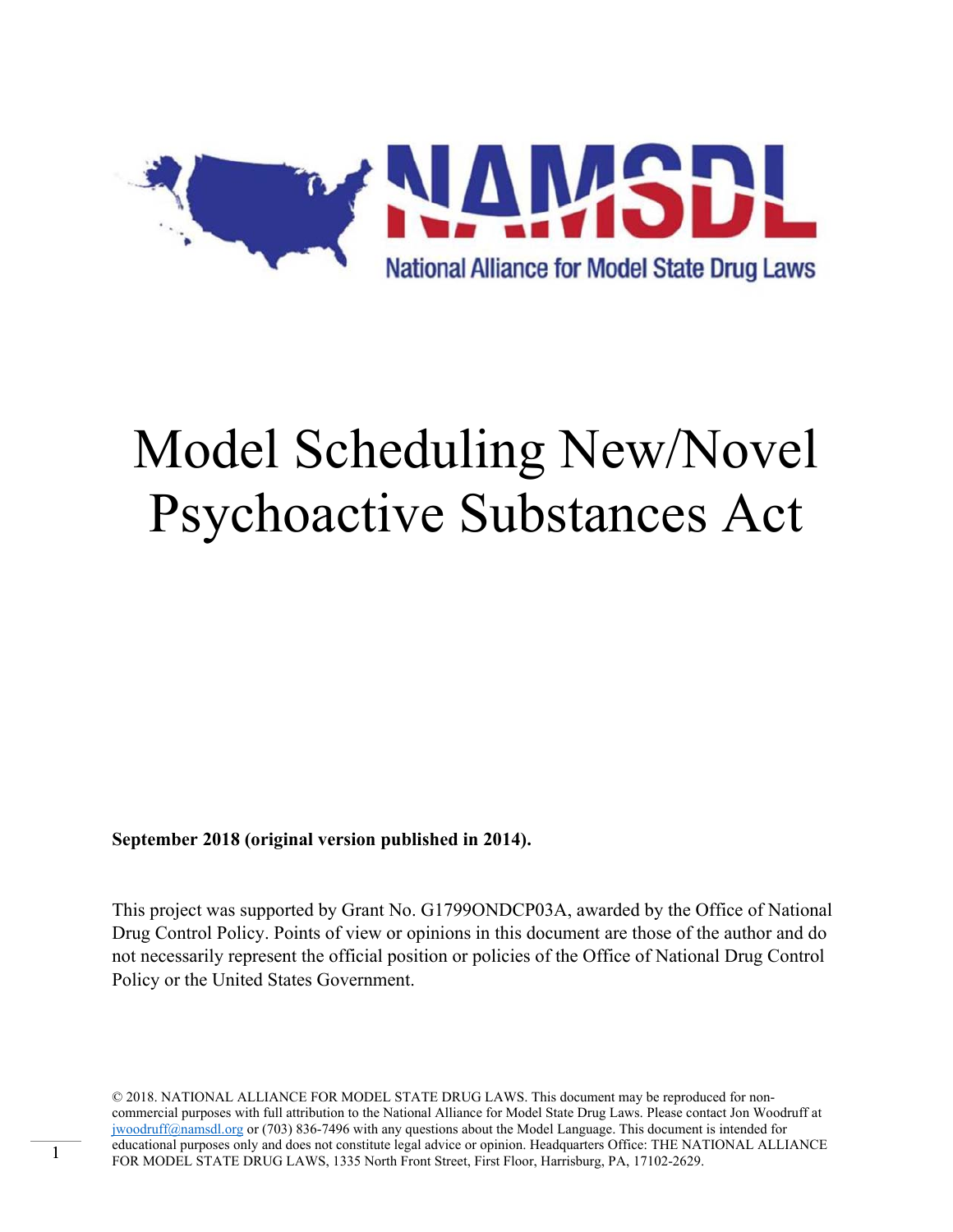# Model Scheduling New/Novel Psychoactive Substances Act

# *Table of Contents*

- 3 Policy Statement and Background
- 5 Highlights
- 6 Section I *Short Title*
- 6 Section II *Purpose*
- 6 Section III *Synthetic Cannabinoids*
- 12 Section IV *Substituted Cathinones*
- 18 Section V *Substituted Phenethylamines*
- 22 Section VI *N-benzyl Phenethylamine Compounds*
- 24 Section VII *Substituted Tryptamines*
- 27 Section VIII *Substituted Phenylcyclohexylamines*
- 28 Section IX *Fentanyl Derivatives*
- 37 Section X *Unclassified NPS*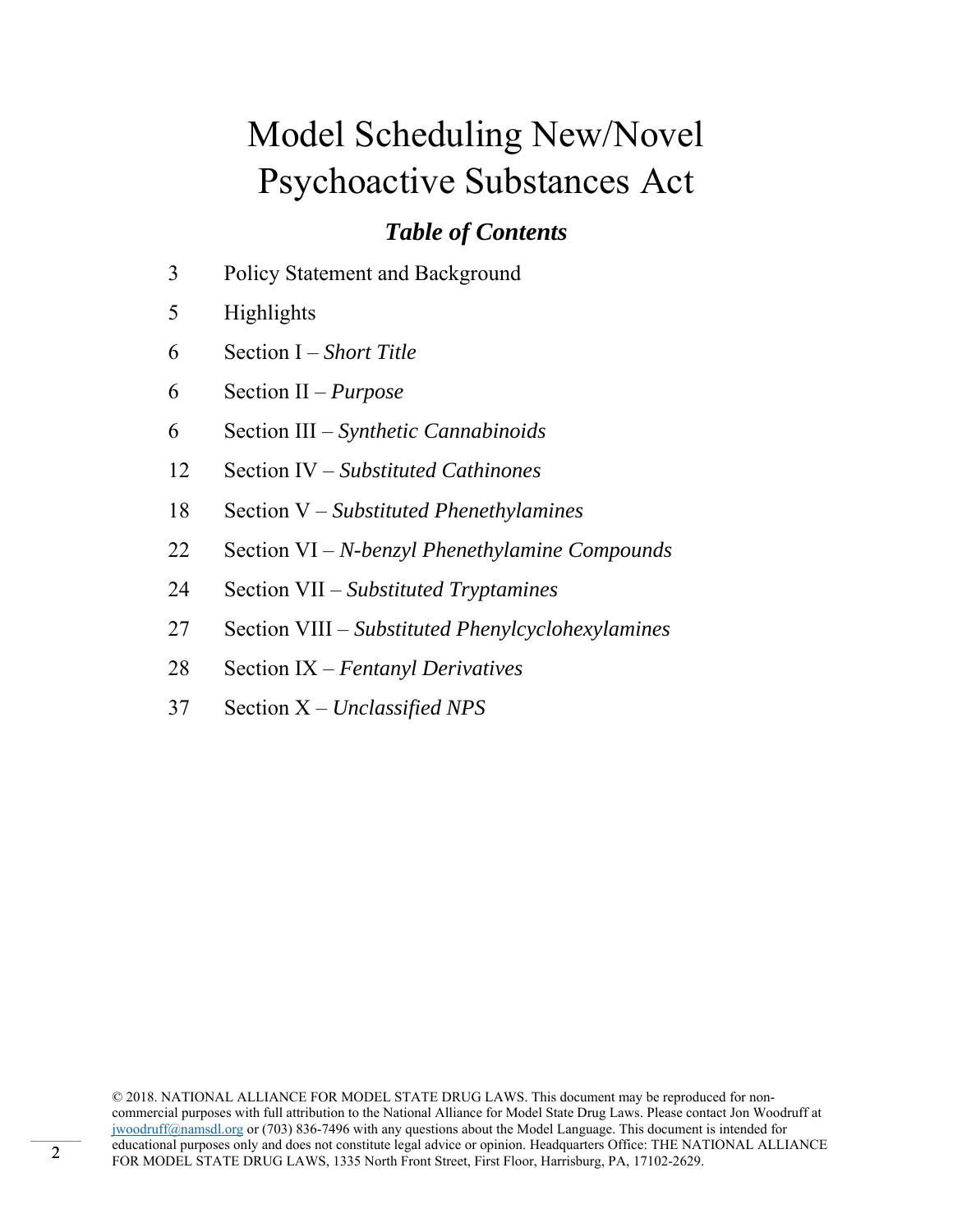# Scheduling of Novel Psychoactive Substances – Model Language

# *Policy Statement and Background*

The emergence and proliferation over the past 10 years of manufactured drugs designed to mimic the effects of controlled substances is a significant public health threat facing the United States and other countries today. With unfortunate regularity, communities are experiencing outbreaks of localized overdoses or bad reactions due to the ingestion of one or more of these substances.<sup>1</sup> Colloquially referred to as "synthetic drugs" or "designer drugs," the United Nations Office on Drugs and Crime ("UNODC") uses the terms "new psychoactive substances" or "novel psychoactive substances" ("NPS") to describe them. UNODC's definition of NPS is "substances of abuse, either in a pure form or a preparation, that are not controlled by the 1961 Single Convention on Narcotic Drugs or the 1971 Convention on Psychotropic Substances, but which may pose a public health threat."<sup>2</sup>

NPS fall into several structural categories that include synthetic cannabinoids (also known as "synthetic marijuana," "spice," or "K2"), substituted cathinones (also known as "bath salts"), phenethylamines, opioids, tryptamines, benzodiazepines, and several others. According to UNODC's World Drug Report 2018, in the nine years between 2009 and 2017, over 100 different countries report encountering more than 800 different NPS. The 800+ substances reported to UNODC during those years include more than 250 different synthetic cannabinoids, and approximately 150 different substances in each of the cathinone, phenethylamine, and "other" (which include fentanyl analogues and benzodiazepines) categories.<sup>3</sup>

The concerns about NPS stem from several factors. First, ingesting NPS can cause a number of serious health problems, including increased heart rate, increased blood pressure, agitation, anxiety, nausea, vomiting, tachycardia, tremors, seizures, hallucinations, paranoid behavior, nonresponsiveness, and death. Second, products containing NPS are readily available to buyers, including at convenience stores, gas stations, and via online sellers, sometimes in packaging that

  $<sup>1</sup>$  As one in a sea of examples, within the span of two days in July 2018, reports in Philadelphia and Washington,</sup> D.C. described recent overdose spikes caused in whole or in part by synthetic drugs. Marisa Penaloza*, D.C. Has Had More Than 300 Synthetic Marijuana Overdoses in 2 Weeks*, NPS (July 28, 2018), https://www.npr.org/2018/07/27/632261920/d-c-has-had-more-than-300-suspected-k2-overdoses-in-2-weeks; Joel Wolfram, Synthetic marijuana detected in drug sample from Philly overdose spike, WHYY (July 27, 2018), https://whyy.org/articles/synthetic-marijuana-detected-in-drug-sample-from-philly-overdose-spike/.

3 UNODC, *World Drug Report 2018* 60 (June 2008), http://www.unodc.org/wdr2018/prelaunch/WDR18\_Booklet\_3\_DRUG\_MARKETS.pdf.

*<sup>2</sup> UNODC Early Warning Advisory on New Psychoactive Substances*, UNODC.org, https://www.unodc.org/LSS/Page/NPS (last visited Aug. 3, 2018)

<sup>© 2018.</sup> NATIONAL ALLIANCE FOR MODEL STATE DRUG LAWS. This document may be reproduced for noncommercial purposes with full attribution to the National Alliance for Model State Drug Laws. Please contact Jon Woodruff at jwoodruff@namsdl.org or (703) 836-7496 with any questions about the Model Language. This document is intended for educational purposes only and does not constitute legal advice or opinion. Headquarters Office: THE NATIONAL ALLIANCE FOR MODEL STATE DRUG LAWS, 1335 North Front Street, First Floor, Harrisburg, PA, 17102-2629.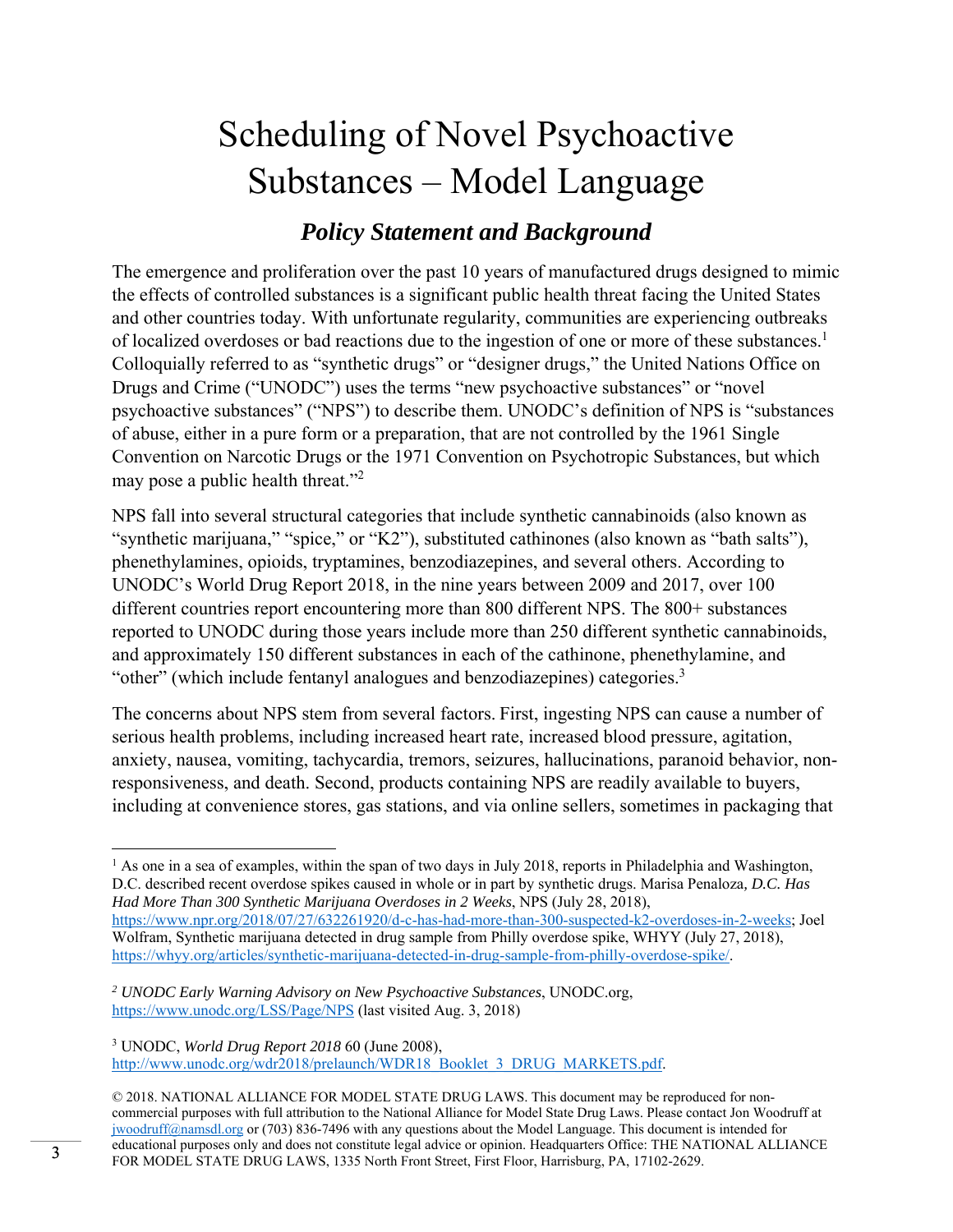appears designed to attract teenagers and young adults. Third, the clandestine chemists developing NPS often reconfigure the chemical structures of their products to create unregulated versions of drugs in an effort to circumvent controlled substance laws. Indeed, in some countries, people refer to certain NPS as "legal highs," because of the belief (whether accurate or mistaken) that local drug prohibitions do not apply.

Ideally, any comprehensive approach to reducing NPS misuse should address at least: (1) prevention including education about the dangers of use; (2) ensuring adequate resources devoted to intervention, treatment, recovery supports; and (3) supply reduction primarily through law enforcement action. Supply reductions include decreasing the amount of NPS as well as strengthening deterrence by increasing the likelihood that an NPS manufacturer/distributor/seller faces consequences for his or her conduct, via criminal penalties, economic losses, or both.

One available avenue for reducing NPS supply is classifying each substance that presents a threat to public health as a controlled substance. By doing so, state and federal restrictions on the manufacture and sale of controlled substances can be applied to NPS. The ever-changing chemical structure of emerging substances makes this task difficult. By the time that policymakers can move from the initial discovery of a new substance to permanent scheduling as controlled (which can take over a year in some jurisdictions), a different substance replaces the old one and the process must restart. Accordingly, the National Alliance for Model State Drug Laws ("NAMSDL") recommends a multi-faceted approach to controlled substance scheduling containing each of these aspects: (1) a robust set of regularly updated controlled substance schedules covering as many NPS as possible; (2) a method to schedule emerging NPS on an expedited (yet temporary) basis, while authorities decide whether, and work through the more timing consuming process, to schedule on a permanent basis; and (3) a means by which a yet-tobe-scheduled analogue can be treated as a controlled substance even before the temporary scheduling period begins.

NAMSDL's Model Scheduling of New/Novel Psychoactive Substances Act addresses aspect (1). The Act sets out language that can be used to schedule NPS in such a way that should help limit the ability of chemists to simply alter a substance by one or two molecules and create a new substance that is not covered by the existing law. The latest version of this Act contains updated synthetic cannabinoid classifications and definitions of substituted cathinones, based on recently enacted state legislation. The Act also includes structural classes for N-Benzyl phenethylamine compounds, substituted phenylcyclohexylamines, fentanyl derivatives, and newly identified unclassified NPS.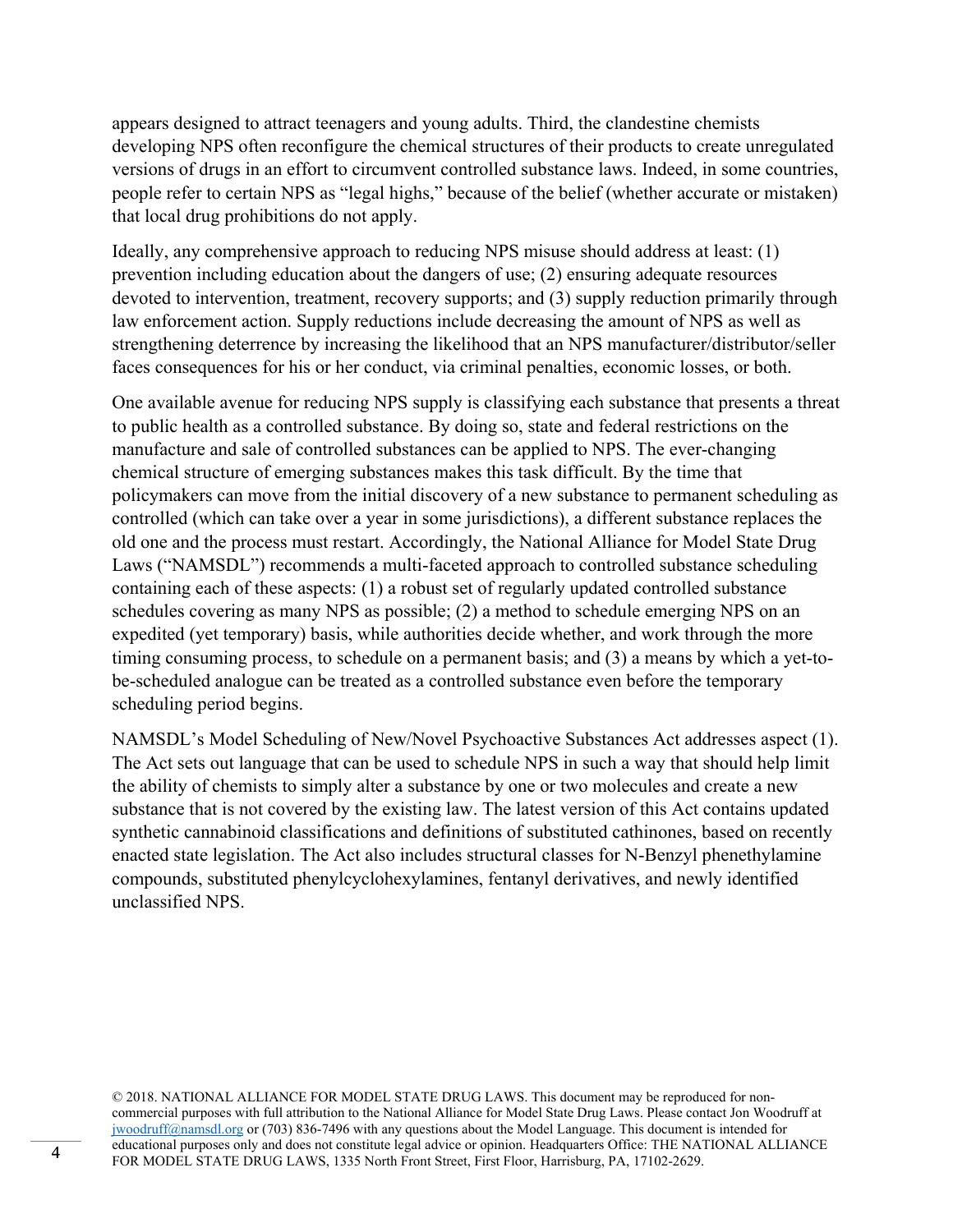# Scheduling of Novel Psychoactive Substances – Model Language

# *Highlights*

- Sets out a list of class definitions for synthetic cannabinoids with examples for each class.
- Sets out class language for substituted cathinones and a list of substituted cathinones.
- Sets out four options for class language for fentanyl derivatives which contain examples of these emerging group of substances.
- Sets out a list of class definitions for other NPS with examples for each class. These other classes include substituted phenethylamines, N-Benzyl phenethylamine compounds, substituted tryptamines, substituted phenylcyclohexylamines, and unclassified NPS.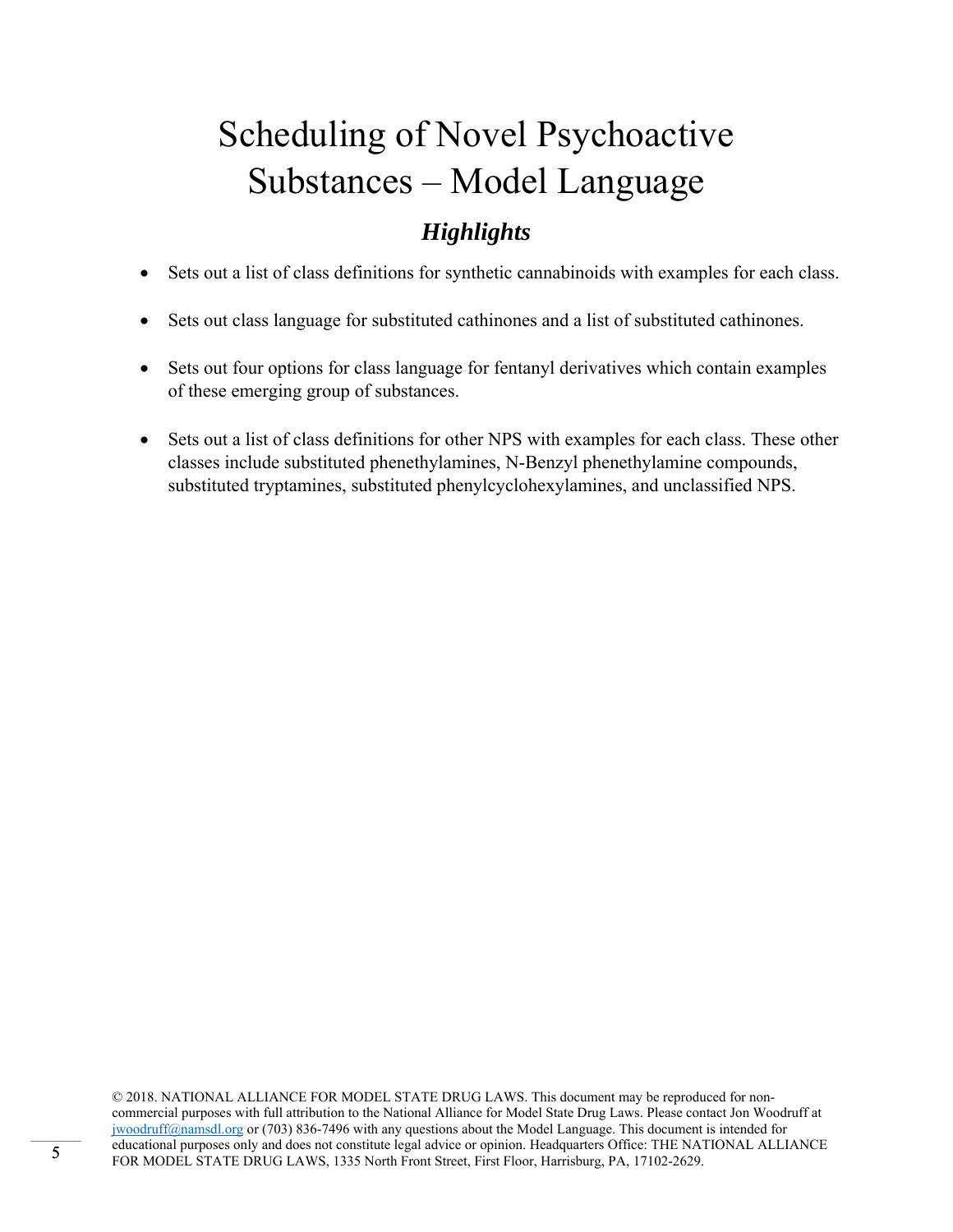#### **SECTION I. SHORT TITLE.**

This Act is known and may be cited as the "Model Scheduling New/Novel Psychoactive Substances Act" (the "Act").

#### **SECTION II. PURPOSE**

The purpose of this Act is to provide a comprehensive method for scheduling emerging new/novel psychoactive substances that: (1) is as up-to-date and complete as possible; and (2) minimizes the likelihood that small chemical changes to an already scheduled substance will result in a new substance that is not covered by the existing law.

### **SECTION III. SYNTHTETIC CANNABINOIDS.4**

[The state code provision containing Schedule 1 substances] is hereby amended to list the following classes of synthetic cannabinoids.

1) **Tetrahydrocannabinols-**-Any tetrahydrocannabinols naturally contained in a plant of the genus Cannabis, the synthetic equivalents of the substances contained in the plant or in the resinous extracts of the genus Cannabis, or synthetic substances, derivatives, and their isomers with similar chemical structure and pharmacological activity, including, but not limited to, Delta 9 tetrahydrocannabinols and their optical isomers, Delta 8 tetrahydrocannabinols and their optical isomers, Delta 6a,10a tetrahydrocannabinols and their optical isomers, or any compound containing a tetrahydrobenzo[c]chromene structure with substitution at either or both the 3-position or 9-position, with or without substitution at the 1-position with hydroxyl or alkoxy groups, including, but not limited

<sup>&</sup>lt;sup>4</sup> The Act sets out a list of class definitions for synthetic cannabinoids with examples for each class. This model language is based on Fla. Stat. Ann. § 893.03, as took effect in October 2017. In 2016, schedule I within Fla. Stat. Ann. § 893.03 was amended substantially to classify NPS into the following six general substance classes: Synthetic Cannabinoids, Substituted Cathinones, Substituted Phenethylamines, N-Benzyl Phenethylamines Compounds, Substituted Tryptamines, and Substituted Phenylcyclohexylamines. NAMSDL views the Florida statute as having one of the most up-to-date and detailed classifications for synthetic cannabinoids among all states, and therefore incorporates the structure of its statute into this Act. Added to the substances listed in Fla. Stat. Ann. § 893.03 are individual synthetic cannabinoids that: (1) are listed in D.C. Mun. Regs. Subt. 22-B, § 1201; (2) were listed in the 2014 version of NAMSDL's model scheduling language; or (3) were added to federal and/or state controlled substance schedules during 2018.

<sup>© 2018.</sup> NATIONAL ALLIANCE FOR MODEL STATE DRUG LAWS. This document may be reproduced for noncommercial purposes with full attribution to the National Alliance for Model State Drug Laws. Please contact Jon Woodruff at jwoodruff@namsdl.org or (703) 836-7496 with any questions about the Model Language. This document is intended for educational purposes only and does not constitute legal advice or opinion. Headquarters Office: THE NATIONAL ALLIANCE FOR MODEL STATE DRUG LAWS, 1335 North Front Street, First Floor, Harrisburg, PA, 17102-2629.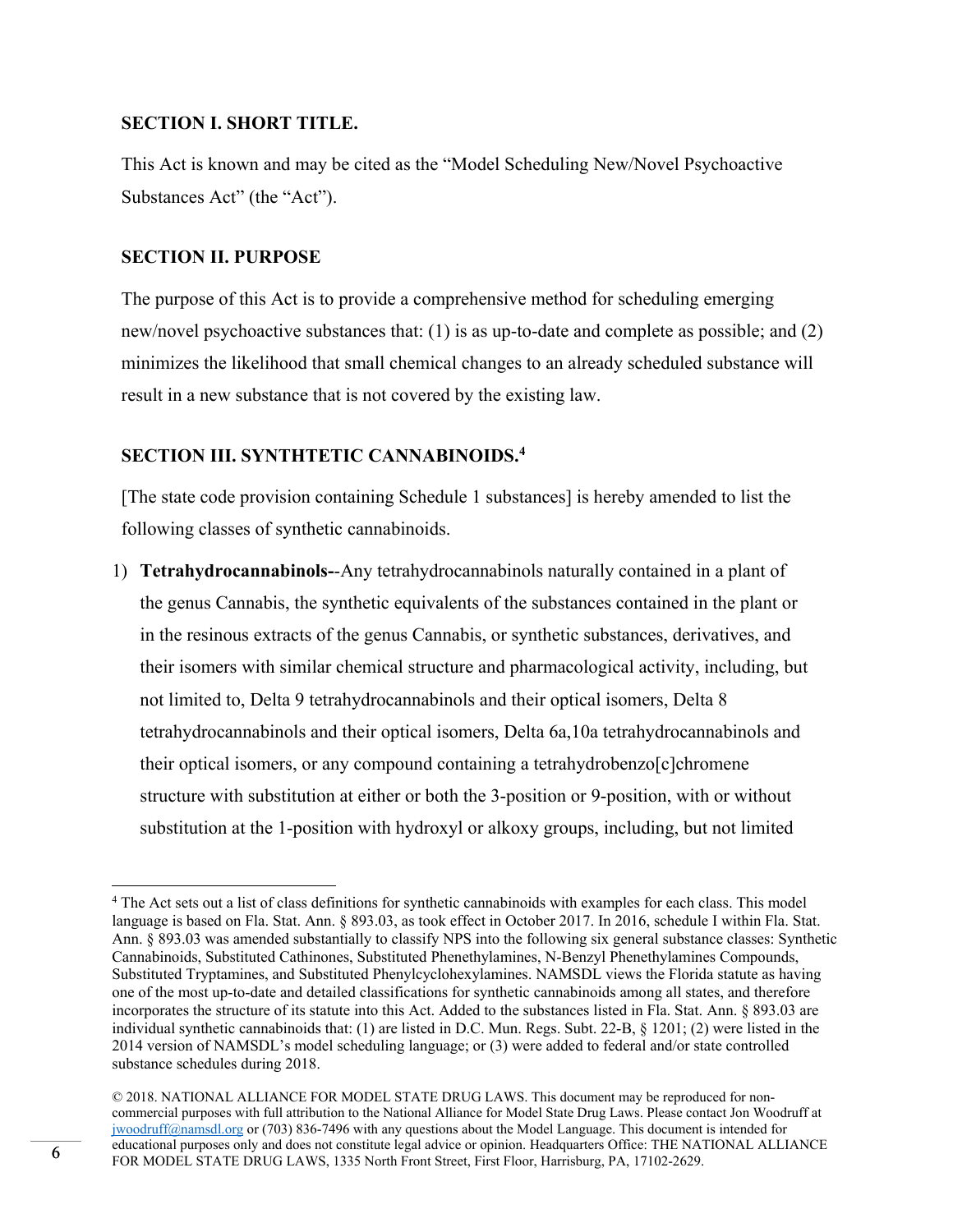to:

Tetrahydrocannabinol, HU-210, HU-211, JWH-051, JWH-057, JWH-133, JWH-359, AM-087, AM-411, Parahexyl.

2) **Naphthoylindoles, Naphthoylindazoles, Naphthoylcarbazoles,** 

**Naphthylmethylindoles, Naphthylmethylindazoles, and Naphthylmethylcarbazoles**-- Any compound containing a naphthoylindole, naphthoylindazole, naphthoylcarbazole, naphthylmethylindole, naphthylmethylindazole, or naphthylmethylcarbazole structure, with or without substitution on the indole, indazole, or carbazole ring to any extent, whether or not substituted on the naphthyl ring to any extent, including, but not limited to:

JWH-004, JWH-007, JWH-009, JWH-011, JWH-015, JWH-016, JWH-018, JWH-019, JWH-020, JWH-022, JWH-046, JWH-047, JWH-048, JWH-049, JWH-070, JWH-071, JWH-072, JWH-073, JWH-076, JWH-079, JWH-080, JWH-081, JWH-082, JWH-094, JWH-096, JWH-098, JWH-116, JWH-120, JWH-122, JWH-148, JWH-149, JWH-164, JWH-166, JWH-175, JWH-180, JWH-081, JWH-182, JWH-184, JWH-185, JWH-189, JWH-192, JWH-193, JWH-194, JWH-195, JWH-196, JWH-197, JWH-198, JWH-199, JWH-200, JWH-210, JWH-211, JWH-212, JWH-213, JWH-234, JWH-235, JWH-236, JWH-239, JWH-240, JWH-241, JWH-242, JWH-258, JWH-262, JWH-386, JWH-387, JWH-394, JWH-395, JWH-397, JWH-398, JWH-399, JWH-400, JWH-412, JWH-413, JWH-414, JWH-415, JWH-424, AM-1220, AM-1235, AM-2201, Chloro JWH-018, Bromo JWH-018, AM-2232, THJ-2201, MAM-2201, EAM-2201, EG-018, EG-2201, AM-678, AM 1221. WIN 55,212.

3) **Naphthoylnaphthalenes –** any compound structurally derived from naphthalene-1-yl- (naphthalene-1-yl) methanone with substitutions on either of the naphthalene rings to any extent, including, but not limited to, the following:

CB-13.

4) **Naphthoylpyrroles--**Any compound containing a naphthoylpyrrole structure, with or without substitution on the pyrrole ring to any extent, whether or not substituted on the naphthyl ring to any extent, including, but not limited to: JWH-030, JWH-031, JWH-145, JWH-146, JWH-147, JWH-150, JWH-156, JWH-243,

<sup>© 2018.</sup> NATIONAL ALLIANCE FOR MODEL STATE DRUG LAWS. This document may be reproduced for noncommercial purposes with full attribution to the National Alliance for Model State Drug Laws. Please contact Jon Woodruff at jwoodruff@namsdl.org or (703) 836-7496 with any questions about the Model Language. This document is intended for educational purposes only and does not constitute legal advice or opinion. Headquarters Office: THE NATIONAL ALLIANCE FOR MODEL STATE DRUG LAWS, 1335 North Front Street, First Floor, Harrisburg, PA, 17102-2629.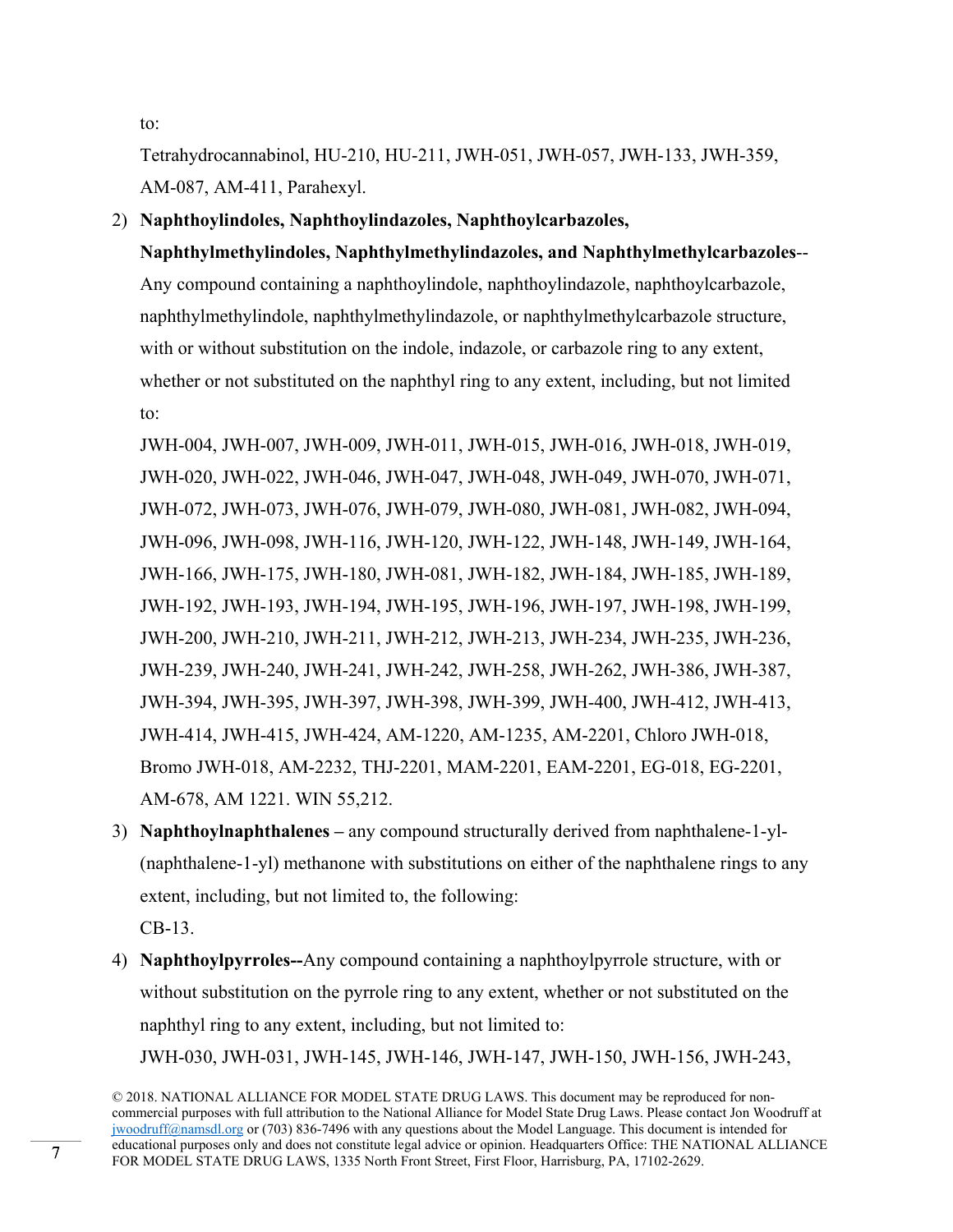JWH-244, JWH-245, JWH-246, JWH-292, JWH-293, JWH-307, JWH-308, JWH-309, JWH-346, JWH-348, JWH-363, JWH-364, JWH-365, JWH-367,JWH-368, JWH-369, JWH-370, JWH-371, JWH-373, JWH-392.

5) **Naphthylmethylenindenes.--**Any compound containing a naphthylmethylenindene structure, with or without substitution at the 3-position of the indene ring to any extent, whether or not substituted on the naphthyl ring to any extent, including, but not limited to:

JWH-171, JWH-176, JWH-220.

6) **Phenylacetylindoles and Phenylacetylindazoles--**Any compound containing a phenylacetylindole or phenylacetylindazole structure, with or without substitution on the indole or indazole ring to any extent, whether or not substituted on the phenyl ring to any extent, including, but not limited to:

JWH-167, JWH-201, JWH-202, JWH-203, JWH-204, JWH-205, JWH-206, JWH-207, JWH-208, JWH-209, JWH-237, JWH-248, JWH-249, JWH-250, JWH-251, JWH-253, JWH-302, JWH-303, JWH-304, JWH-305, JWH-306, JWH-311, JWH-312, JWH-313, JWH-314, JWH-315, JWH-316, Cannabipiperidiethanone, RCS-8.

- 7) **Cyclohexylphenols--**Any compound containing a cyclohexylphenol structure, with or without substitution at the 5-position of the phenolic ring to any extent, whether or not substituted on the cyclohexyl ring to any extent, including, but not limited to: CP 47,497, Cannabicyclohexanol (CP 47,497 dimethyloctyl (C8) homologue), CP-55,940, CP 56,667.
- **8) Benzoylindoles and Benzoylindazoles--**Any compound containing a benzoylindole or benzoylindazole structure, with or without substitution on the indole or indazole ring to any extent, whether or not substituted on the phenyl ring to any extent, including, but not limited to:

AM-679, AM-694, AM-1241, Pravadoline (WIN 48,098), AM-2233, RCS-4, RCS-4 C4 homologue, AM-630, AM-661.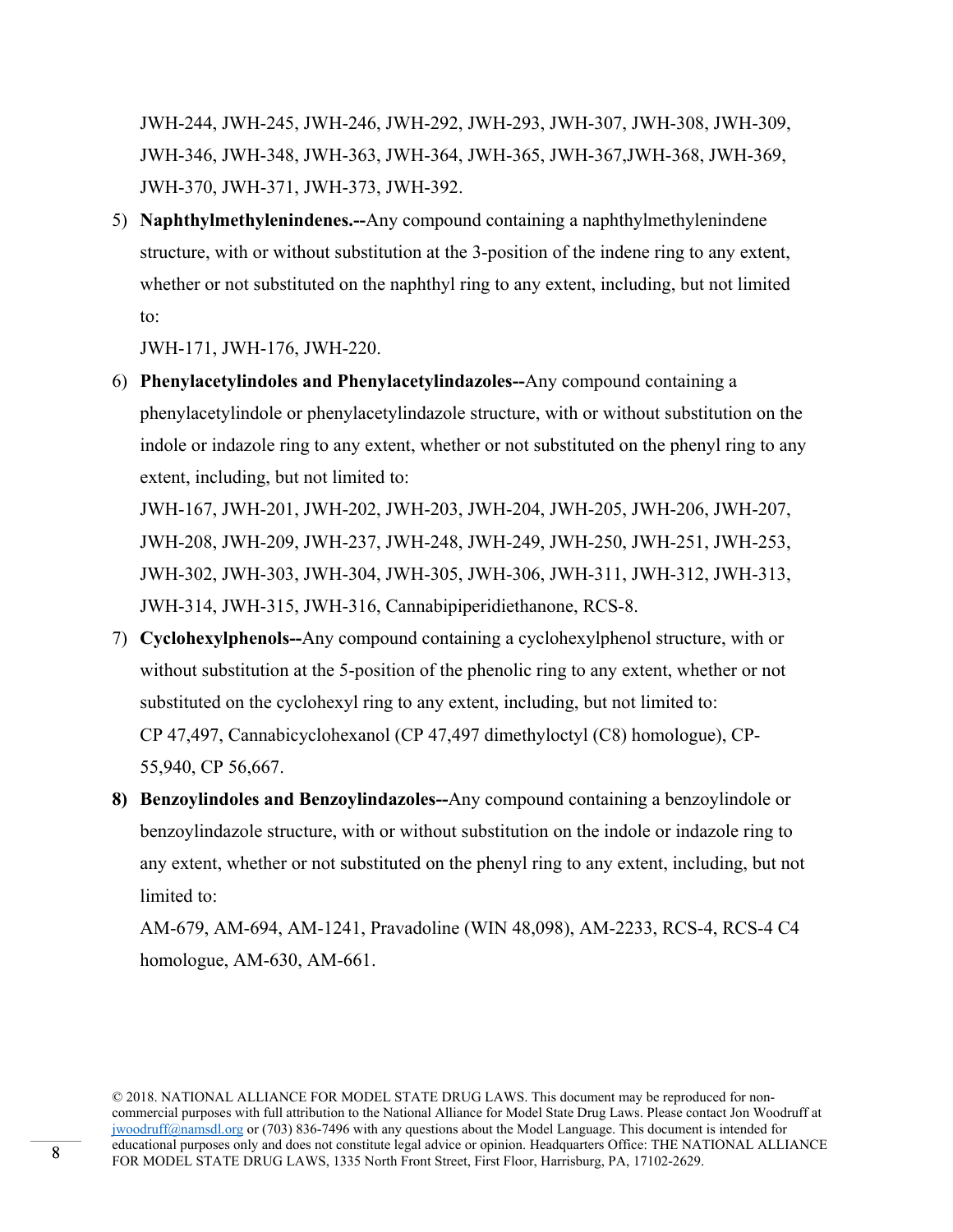- 9) **Tetramethylcyclopropanoylindoles and Tetramethylcyclopropanoylindazoles--**Any compound containing a tetramethylcyclopropanoylindole or tetramethylcyclopropanoylindazole structure, with or without substitution on the indole or indazole ring to any extent, whether or not substituted on the tetramethylcyclopropyl group to any extent, including, but not limited to: UR-144, XLR11, Chloro UR-144, A-796,260, A-834,735, M-144, FUB-144, FAB-144, XLR12, AB-005, AB-034.
- 10) **Tetramethylcyclopropane-thiazole carboxamides** any compound structurally derived from 2,2,3,3-tetramethyl-N-(thiazol-2-ylidene)cyclopropanecarboxamide by substitution at the nitrogen atom of the thiazole ring by alkyl, haloalkyl, benzyl, halobenzyl, alkenyl, haloalkenyl, alkoxy, cyanoalkyl, hydroxyalkyl, cycloalkylmethyl, cycloalkylethyl, (Nmethylpiperidin-2-yl)alkyl, (4-tetrahydropyran)alkyl, or 2-(4-morpholinyl)alkyl, whether or not further substituted in the thiazole ring to any extent, whether or not substituted in the tetramethylcyclopropyl ring to any extent, including:

A-836,339.

11) **Adamantoylindoles, Adamantoylindazoles, Adamantylindole carboxamides, and Adamantylindazole carboxamides--**Any compound containing an adamantoyl indole, adamantoyl indazole, adamantyl indole carboxamide, or adamantyl indazole carboxamide structure, with or without substitution on the indole or indazole ring to any extent, whether or not substituted on the adamantyl ring to any extent, including, but not limited to:

AKB48, Fluoro AKB48, STS-135, AM-1248, AB-001, APICA, Fluoro AB-001, 2NE1.

### 12) **Quinolinylindolecarboxylates, Quinolinylindazolecarboxylates,**

**Quinolinylindolecarboxamides, and Quinolinylindazolecarboxamides--**Any compound containing a quinolinylindole carboxylate, quinolinylindazole carboxylate, isoquinolinylindole carboxylate, isoquinolinylindazole carboxylate, quinolinylindole carboxamide, quinolinylindazole carboxamide, isoquinolinylindole carboxamide, or isoquinolinylindazole carboxamide structure, with or without substitution on the indole or indazole ring to any extent, whether or not substituted on the quinoline or isoquinoline

<sup>© 2018.</sup> NATIONAL ALLIANCE FOR MODEL STATE DRUG LAWS. This document may be reproduced for noncommercial purposes with full attribution to the National Alliance for Model State Drug Laws. Please contact Jon Woodruff at jwoodruff@namsdl.org or (703) 836-7496 with any questions about the Model Language. This document is intended for educational purposes only and does not constitute legal advice or opinion. Headquarters Office: THE NATIONAL ALLIANCE FOR MODEL STATE DRUG LAWS, 1335 North Front Street, First Floor, Harrisburg, PA, 17102-2629.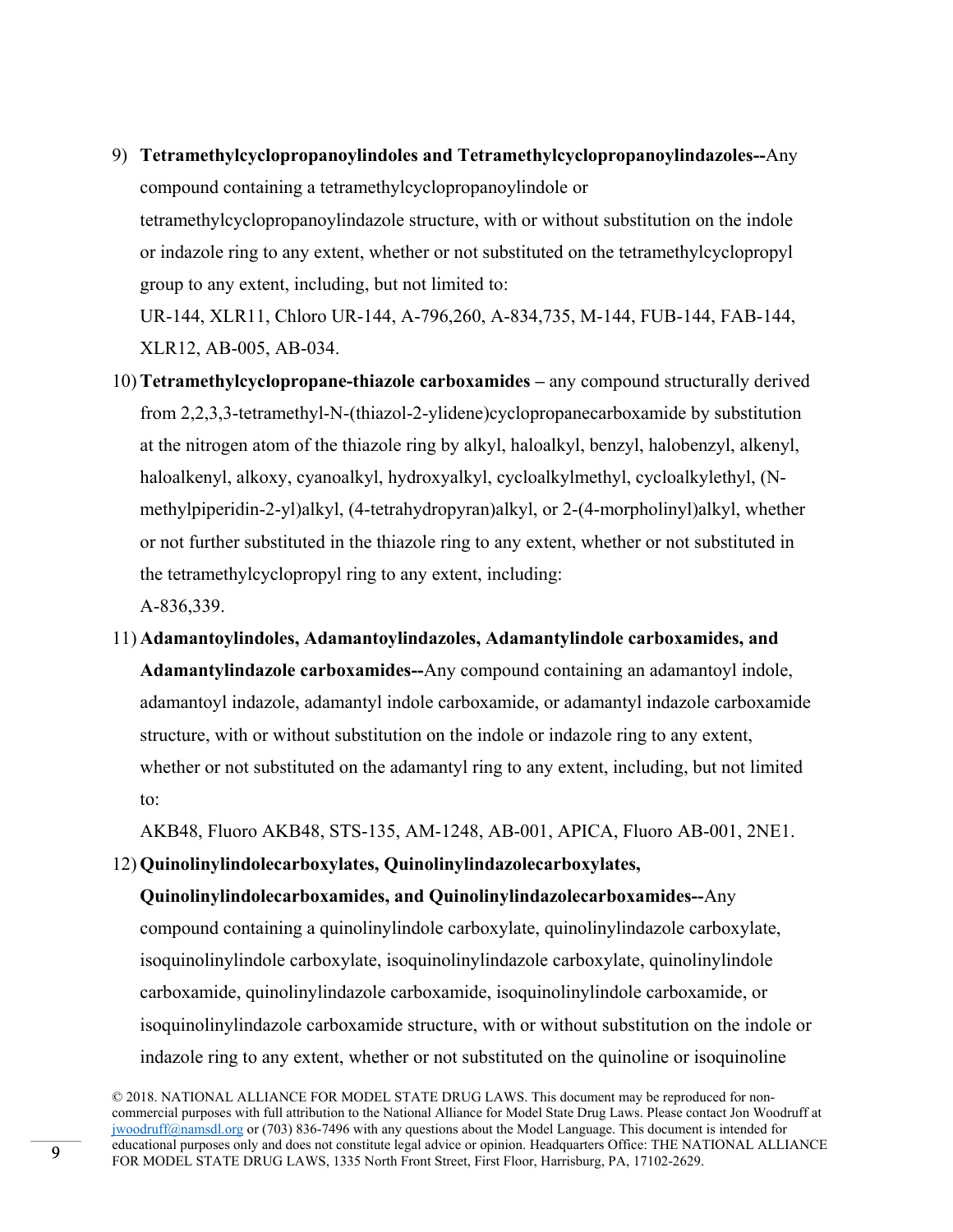ring to any extent, including, but not limited to:

PB-22, Fluoro PB-22, BB-22, FUB-PB-22, NPB-22, Fluoro NPB-22, FUB-NPB-22, THJ, Fluoro THJ.

- 13) **Naphthylindolecarboxylates and Naphthylindazolecarboxylates--**Any compound containing a naphthylindole carboxylate or naphthylindazole carboxylate structure, with or without substitution on the indole or indazole ring to any extent, whether or not substituted on the naphthyl ring to any extent, including, but not limited to: NM-2201, SDB-005, Fluoro SDB-005, FDU-PB-22, 3-CAF.
- 14) **Naphthylindole carboxamides and Naphthylindazole carboxamides--**Any compound containing a naphthylindole carboxamide or naphthylindazole carboxamide structure, with or without substitution on the indole or indazole ring to any extent, whether or not substituted on the naphthyl ring to any extent, including, but not limited to: NNEI, Fluoro-NNEI, Chloro-NNEI, MN-18 , Fluoro MN-18.
- 15) **Alkylcarbonyl indole carboxamides, Alkylcarbonyl indazole carboxamides, Alkylcarbonyl indole carboxylates, and Alkylcarbonyl indazole carboxylates--**Any compound containing an alkylcarbonyl group, including 1-amino-3-methyl-1-oxobutan-2-yl, 1-methoxy-3-methyl-1-oxobutan-2-yl, 1-amino-1-oxo-3-phenylpropan-2-yl, 1 methoxy-1-oxo-3-phenylpropan-2-yl, with an indole carboxamide, indazole carboxamide, indole carboxylate, or indazole carboxylate, with or without substitution on the indole or indazole ring to any extent, whether or not substituted on the alkylcarbonyl group to any extent, including, but not limited to:

ADBICA, Fluoro ADBICA, Fluoro ABICA, AB-PINACA, Fluoro AB-PINACA, ADB-PINACA, Fluoro ADB-PINACA, AB-FUBINACA, ADB-FUBINACA, AB-CHMINACA, MA-CHMINACA, MAB-CHMINACA, AMB, Fluoro-AMB, FUB-AMB, MDMB-CHMINACA, MDMB-FUBINACA, MDMB-CHMICA, PX-1, PX-2, PX-3, PX-4, MO-CHMINACA, 5F-ADB, MMB-CHMICA, AMB-CHMICA 16) **Cumylindolecarboxamides and Cumylindazolecarboxamides--**Any compound containing a N-(2-phenylpropan-2-yl) indole carboxamide or N-(2-phenylpropan-2-yl) indazole carboxamide structure, with or without substitution on the indole or indazole ring to any extent, whether or not substituted on the phenyl ring of the cumyl group to

<sup>© 2018.</sup> NATIONAL ALLIANCE FOR MODEL STATE DRUG LAWS. This document may be reproduced for noncommercial purposes with full attribution to the National Alliance for Model State Drug Laws. Please contact Jon Woodruff at jwoodruff@namsdl.org or (703) 836-7496 with any questions about the Model Language. This document is intended for educational purposes only and does not constitute legal advice or opinion. Headquarters Office: THE NATIONAL ALLIANCE FOR MODEL STATE DRUG LAWS, 1335 North Front Street, First Floor, Harrisburg, PA, 17102-2629.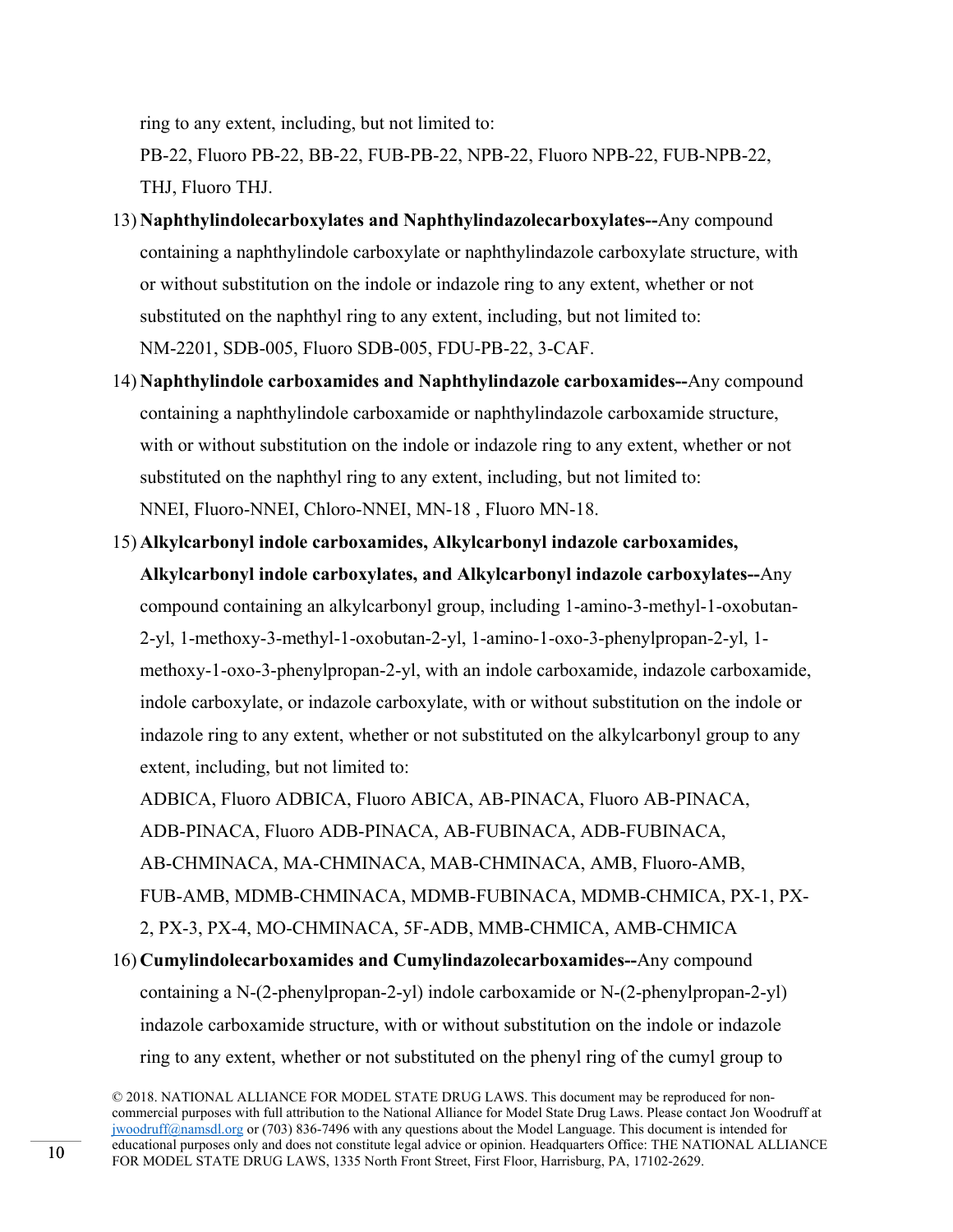any extent, including, but not limited to:

CUMYL-PICA, Fluoro CUMYL-PICA, 4-CN-CUMYL-BUTINACA, 4-cyano-

CUMYL-BUTINACA, 4-CN-CUMYL BINACA, CUMYL-4CN-BINACA, SGT-78, 5F-CUMYL-P7AICA

# **17) Unclassified Synthetic Cannabinoids**

| <b>Trade or Other Name</b>     | <b>Chemical Compound</b>                                                                                                                                                                                                                                                                                                                                                        |
|--------------------------------|---------------------------------------------------------------------------------------------------------------------------------------------------------------------------------------------------------------------------------------------------------------------------------------------------------------------------------------------------------------------------------|
| AM-356<br>(methanandamide)     | $(5Z, 8Z, 11Z, 14Z)$ -N- $[(1R)$ -2-hydroxy-1-methylethyl]icosa-<br>5,8,11,14-tetraenamide; OR arachidonyl-1'-hydroxy-2'-<br>propylamide                                                                                                                                                                                                                                        |
| AM-855                         | (4aR, 12bR)-8-hexyl-2,5,5-trimethyl-1,4,4a,8,9,10,11,12b-<br>ctahydronaphtho[3,2-c]isochromen-12-ol                                                                                                                                                                                                                                                                             |
| AM-905                         | (6aR, 9R, 10aR)-3-[(E)-hept-1-enyl]-9-(hydroxymethyl)-6,6-<br>dimethyl- 6a, 7, 8, 9, 10, 10a-hexahydrobenzo [c] chromen-1-ol                                                                                                                                                                                                                                                    |
| AM-906                         | (6aR, 9R, 10aR)-3-[(Z)-hept-1-enyl]-9-(hydroxymethyl)-6,6-<br>dimethyl- 6a, 7, 8, 9, 10, 10a-hexahydrobenzo [c] chromen-1-ol                                                                                                                                                                                                                                                    |
| AM-2389                        | (6aR, 9R, 10aR) - 3-(1-hexyl-cyclobut-1-yl) - 6a, 7, 8, 9, 10, 10a-<br>hexahydro-6,6- dimethyl-6H-dibenzo[b,d]pyran-1,9 diol                                                                                                                                                                                                                                                    |
| BAY 38-7271                    | $(-)$ - $(R)$ -3- $(2-Hydroxymethylindanyl-4-oxy)phenyl-4,4,4-$<br>trifluorobutyl-1-sulfonate                                                                                                                                                                                                                                                                                   |
| CP 50,556-1<br>(Levonantradol) | 9-hydroxy-6-methyl-3-[5-phenylpentan-2-yl]oxy-<br>5,6,6a,7,8,9,10,10aoctahydrophenanthridin-1-yl]acetate; OR<br>$[(6S, 6aR, 9R, 10aR)$ -9-hydroxy-6- methyl-3- $[(2R)$ -5-ph enylpentan-<br>2-yl]oxy-5,6,6a,7,8,9,10,10aoctahydrophenanthridin-1-yl] acetate;<br>OR [9-hydroxy-6-methyl-3-[5- phenylpentan-2-yl]oxy-<br>5,6,6a,7,8,9,10, 10a-octahydrophenanthridin-1-yl]acetat |
| HU-243                         | 3-dimethylheptyl-11-hydroxyhexahydrocannabinol                                                                                                                                                                                                                                                                                                                                  |
| HU-308                         | $[(91R, 2R, 5R) - 2 - [2, 6 - dimethoxy-4 - (2 - methyloctan - 2 - y])phenyl]$<br>7,7-dimethyl-4- bicyclo[3.1.1]hept-3-enyl]methanol                                                                                                                                                                                                                                            |
| HU-331                         | 3-hydroxy-2-[(1R,6R)-3-methyl-6-(1-methylethenyl)-2-<br>cyclohexen-1-yl]-5- pentyl-2,5-cyclohexadiene-1,4-dione                                                                                                                                                                                                                                                                 |
| HU-336                         | $(6aR, 10aR) - 6, 6, 9$ -trimethyl-3-penty                                                                                                                                                                                                                                                                                                                                      |
| <b>JTE-907</b>                 | N-(benzol[1,3]dioxol-5-ylmethyl)-7-methoxy-2-oxo-8-pentyloxy-<br>1,2dihydroquinoline-3-carboxamide                                                                                                                                                                                                                                                                              |
| <b>URB-597</b>                 | [3-(3-carbamoylphenyl)phenyl]-N-cyclohexylcarbamate                                                                                                                                                                                                                                                                                                                             |

<sup>© 2018.</sup> NATIONAL ALLIANCE FOR MODEL STATE DRUG LAWS. This document may be reproduced for noncommercial purposes with full attribution to the National Alliance for Model State Drug Laws. Please contact Jon Woodruff at jwoodruff@namsdl.org or (703) 836-7496 with any questions about the Model Language. This document is intended for educational purposes only and does not constitute legal advice or opinion. Headquarters Office: THE NATIONAL ALLIANCE FOR MODEL STATE DRUG LAWS, 1335 North Front Street, First Floor, Harrisburg, PA, 17102-2629.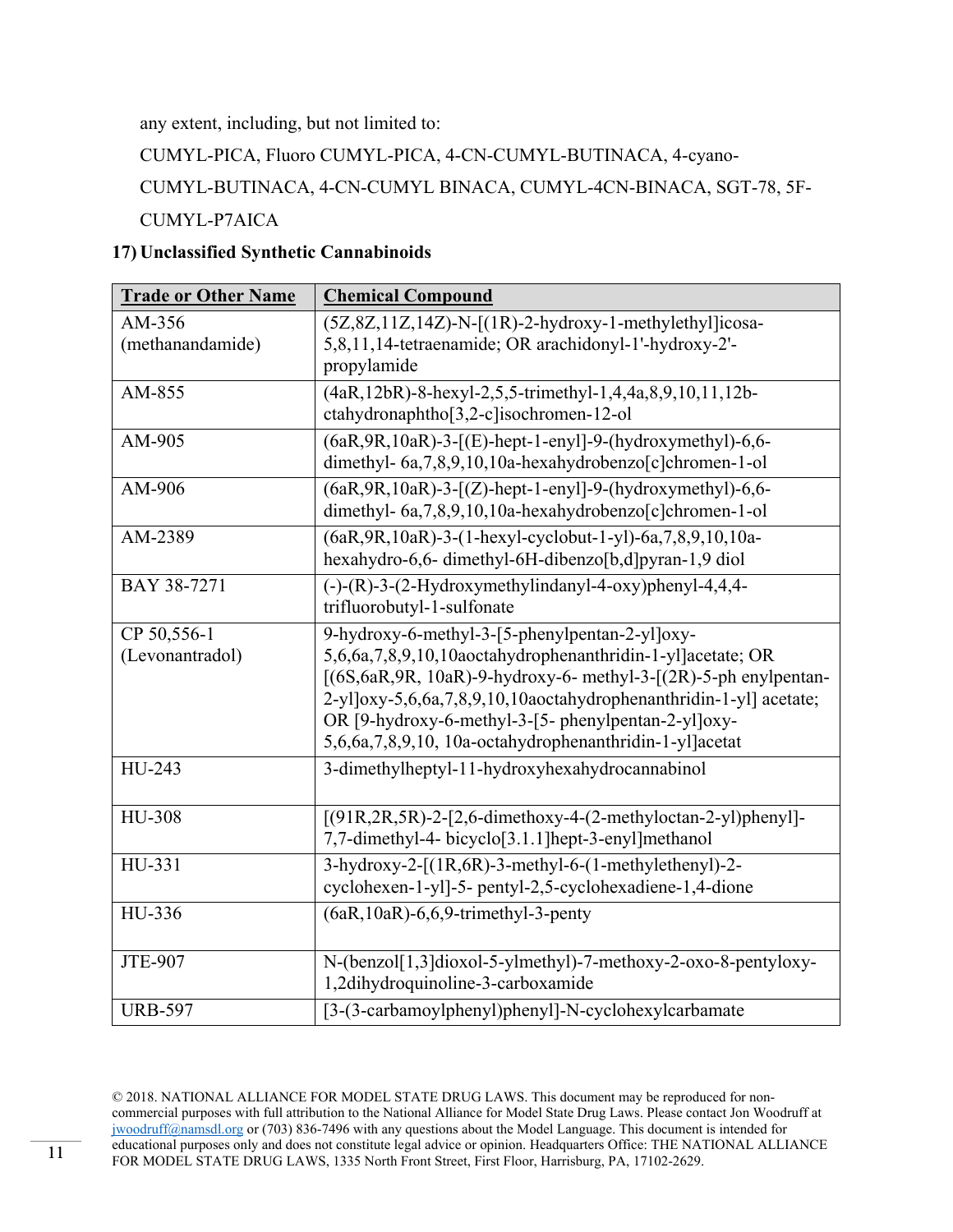| <b>Trade or Other Name</b> | <b>Chemical Compound</b>                                                                              |
|----------------------------|-------------------------------------------------------------------------------------------------------|
| <b>URB-602</b>             | [1,1'-Biphenyl]-3-yl-carbamic acid, cyclohexyl ester; OR<br>cyclohexyl [1,1'- biphenyl]-3-ylcarbamate |
| <b>URB-754</b>             | 6-methyl-2-[(4-methylphenyl)amino]-4H-3,1-benzoxazin-4-one                                            |
| <b>URB-937</b>             | 3'-carbamoyl-6-hydroxy-[1,1'-biphenyl]-3-yl cyclohexylcarbamate                                       |
| $SDB-006$                  | 1-pentyl-N-(phenylmethyl)-1H-indole-3-carboxamide                                                     |

- 18) **Other Synthetic Cannabinoids** –Any material, compound, mixture, or preparation that contains any quantity of a synthetic cannabinoid, as described in sub-subparagraphs 1-17:
	- a) With or without modification or replacement of a carbonyl, carboxamide, alkylene, alkyl, or carboxylate linkage between either two core rings, or linkage between a core ring and group structure, with or without the addition of a carbon or replacement of a carbon;
	- b) With or without replacement of a core ring or group structure, whether or not substituted on the ring or group structures to any extent; and
	- c) Is a cannabinoid receptor agonist, unless specifically excepted or unless listed in another schedule or contained within a pharmaceutical product approved by the United States Food and Drug Administration.

# **SECTION IV. SUBSTITUTED CATHINONES.5**

[The state code provision containing Schedule 1 substances**]** is hereby amended to list the following class of substituted cathinones.

1) Unless specifically excepted, listed in another schedule, or contained within a pharmaceutical product approved by the United States Food and Drug Administration,

<sup>&</sup>lt;sup>5</sup> The Act sets out a class definition for substituted cathinones along with a non-exhaustive list of examples.. This model language is based on Fla. Stat. Ann. § 893.03, as took effect in October 2017. In 2016, schedule I within Fla. Stat. Ann. § 893.03 was amended substantially to classify NPS into the following six general substance classes: Synthetic Cannabinoids, Substituted Cathinones, Substituted Phenethylamines, N-Benzyl Phenethylamines Compounds, Substituted Tryptamines, and Substituted Phenylcyclohexylamines. NAMSDL views the Florida statute as having one of the most up-to-date and detailed classifications for substituted cathinones among all states, and therefore incorporates the structure of its statute into this Act. Added to the substances listed in Fla. Stat. Ann. § 893.03 are individual substituted cathinones that: (1) are listed in D.C. Mun. Regs. Subt. 22-B, § 1201; (2) were listed in the 2014 version of NAMSDL's model scheduling language; or (3) were added to federal and/or state controlled substance schedules during 2018

<sup>© 2018.</sup> NATIONAL ALLIANCE FOR MODEL STATE DRUG LAWS. This document may be reproduced for noncommercial purposes with full attribution to the National Alliance for Model State Drug Laws. Please contact Jon Woodruff at jwoodruff@namsdl.org or (703) 836-7496 with any questions about the Model Language. This document is intended for educational purposes only and does not constitute legal advice or opinion. Headquarters Office: THE NATIONAL ALLIANCE FOR MODEL STATE DRUG LAWS, 1335 North Front Street, First Floor, Harrisburg, PA, 17102-2629.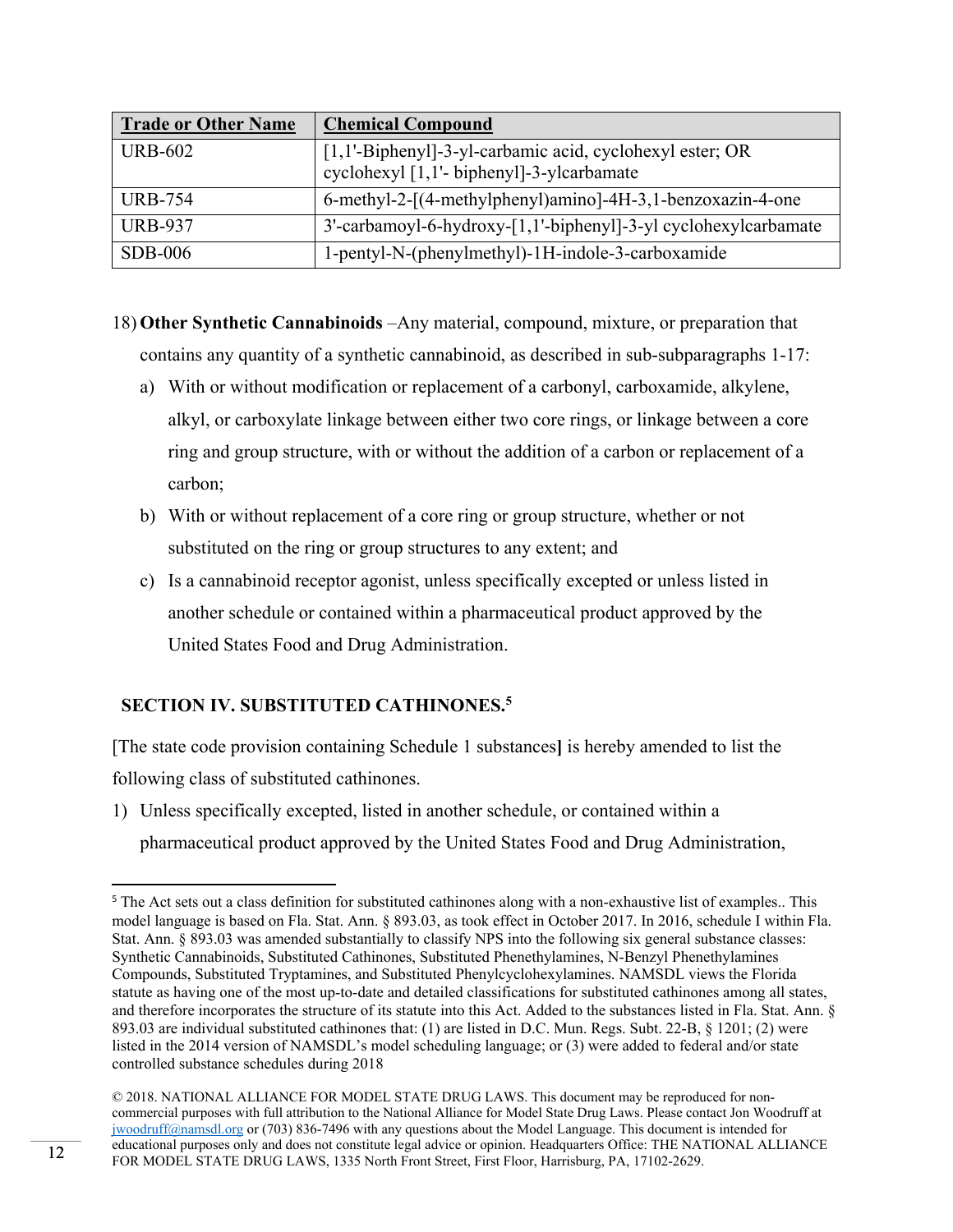any material, compound, mixture, or preparation, including its salts, isomers, esters, or ethers, and salts of isomers, esters, or ethers, whenever the existence of such salts is possible within any of the following specific chemical designations:

- a) Any compound containing a 2-amino-1-phenyl-1-propanone structure;
- b) Any compound containing a 2-amino-1-naphthyl-1-propanone structure; or
- c) Any compound containing a 2-amino-1-thiophenyl-1-propanone structure, whether or not the compound is further modified:
	- i) With or without substitution on the ring system to any extent with alkyl, alkylthio, thio, fused alkylenedioxy, alkoxy, haloalkyl, hydroxyl, nitro, fused furan, fused benzofuran, fused dihydrofuran, fused tetrahydropyran, fused alkyl ring, or halide substituents;
	- ii) With or without substitution at the 3-propanone position with an alkyl substituent or removal of the methyl group at the 3-propanone position;
	- iii) With or without substitution at the 2-amino nitrogen atom with alkyl, dialkyl, acetyl, or benzyl groups, whether or not further substituted in the ring system; or
	- iv) With or without inclusion of the 2-amino nitrogen atom in a cyclic structure
- 2) Examples of this class include, but are not limited to, the following:

| <b>Trade or Other Name</b> | <b>Chemical Compound</b>                 |
|----------------------------|------------------------------------------|
| Methcathinone              | 2-(methylamino)-1-phenylpropan-1-one     |
| Ethcathinone               | 2-(ethylamino)-1-phenylpropan-1-one      |
| Methylone, bk-MDMA, MDMC   | 3,4-Methylenedioxymethcathinone; OR      |
|                            | 3,4-methylenedioxy-N-methylcathinone; OR |
|                            | 3,4-methylenedioxymethylcathinone        |
| $2,3-MDMC$                 | 2,3-Methylenedioxymethcathinone          |
| <b>MDPV</b>                | 3,4-Methylenedioxypyrovalerone           |
| <b>MMC</b>                 | Methylmethcathinone                      |
| MeOMC, MOMC                | Methoxymethcathinone                     |
| <b>FMC</b>                 | Fluoromethcathinone                      |
| <b>MEC</b>                 | Methylethcathinone                       |

<sup>© 2018.</sup> NATIONAL ALLIANCE FOR MODEL STATE DRUG LAWS. This document may be reproduced for noncommercial purposes with full attribution to the National Alliance for Model State Drug Laws. Please contact Jon Woodruff at jwoodruff@namsdl.org or (703) 836-7496 with any questions about the Model Language. This document is intended for educational purposes only and does not constitute legal advice or opinion. Headquarters Office: THE NATIONAL ALLIANCE FOR MODEL STATE DRUG LAWS, 1335 North Front Street, First Floor, Harrisburg, PA, 17102-2629.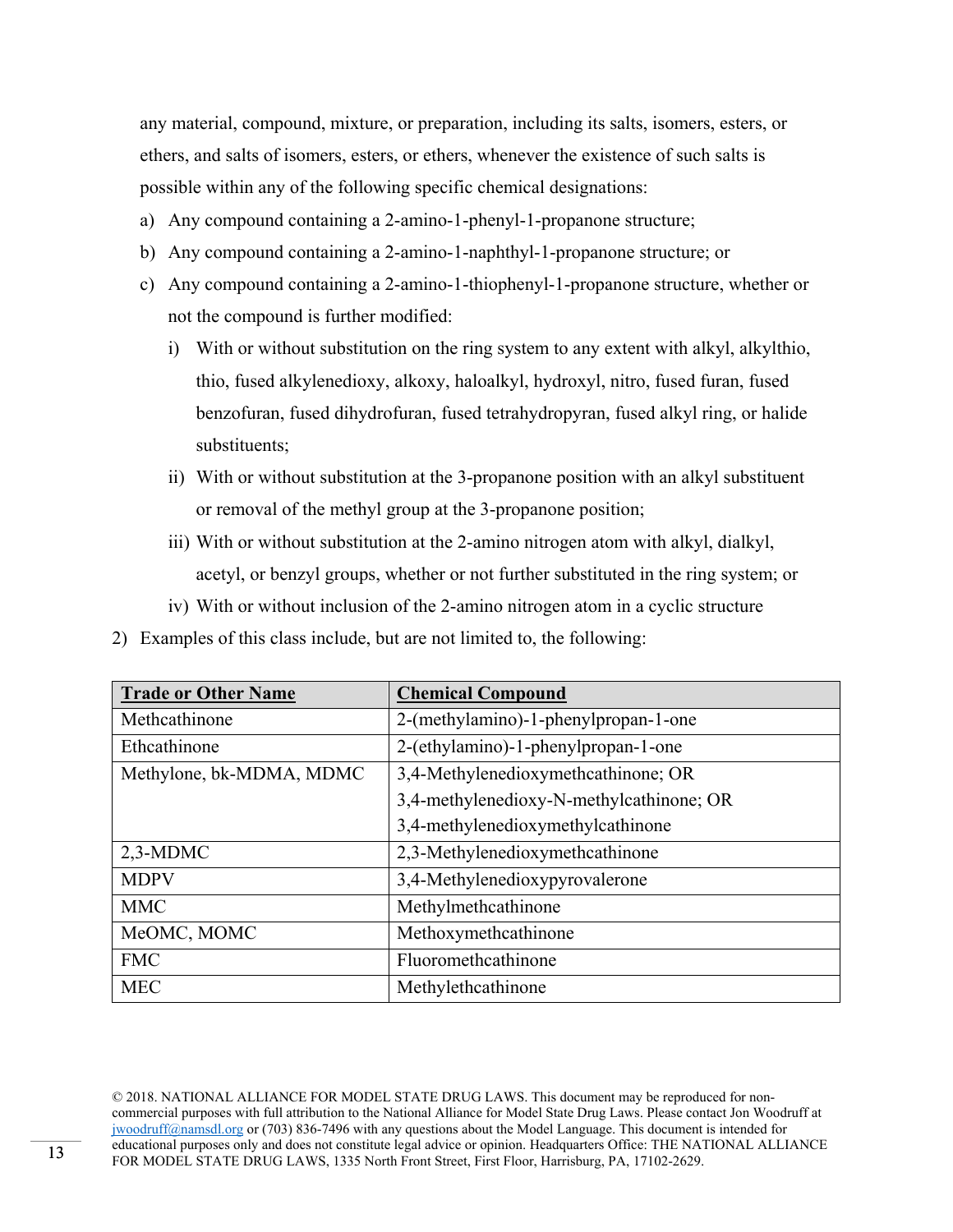| <b>Trade or Other Name</b> | <b>Chemical Compound</b>                                                       |
|----------------------------|--------------------------------------------------------------------------------|
| Butylone, bk-MBDB          | 3,4-Methylenedioxy-alpha-methylaminobutyrophenone;                             |
|                            | OR beta-Keto-N-methylbenzodioxolylpropylamine; OR                              |
|                            | betaKeto-N-methyl-3,4-benzodioxyolybutanamine                                  |
| Ethylone                   | 3,4-Methylenedioxy-N-ethylcathinone; OR                                        |
|                            | 3,4-methylenedioxyethylcathinone; OR                                           |
|                            | 3,4-methylenedioxyethylcathinone; OR                                           |
|                            | 3,4-methylenedioxyethcathinone                                                 |
| <b>BMDP</b>                | 3,4-Methylenedioxy-N-benzylcathinone                                           |
| Naphyrone                  | Naphthylpyrovalerone                                                           |
| <b>BMC</b>                 | Bromomethcathinone                                                             |
| Buphedrone                 | alpha-Methylaminobutyrophenone; OR                                             |
|                            | a-methylamino-butyrophenone; OR                                                |
|                            | 2-(methylamino)-1- phenylbutan-1-one                                           |
| Eutylone                   | 3,4-Methylenedioxy-alpha-ethylaminobutyrophenone;                              |
|                            | OR beta-Keto-Ethylbenziodioxolylbutanamine                                     |
| <b>DMC</b>                 | Dimethylcathinone                                                              |
| <b>DMMC</b>                | Dimethylmethcathinone                                                          |
| Pentylone                  | 3,4-Methylenedioxy-alpha-methylaminovalerophenone;                             |
|                            | OR beta-Keto-N-methylbenzodioxolylpentanamine; OR                              |
|                            | betaketo-ethylbenzodioxolylpentanamine                                         |
| Pentedrone                 | alpha-Methylaminovalerophenone; OR                                             |
|                            | a-methylamino-Valerophenone; OR                                                |
|                            | 2-(methylamino)-1-phenyl-1-pentanone; OR<br>2-methylamino-1-phenyl-1-pentanone |
| <b>MDPPP</b>               | 3,4-Methylenedioxy-alpha-pyrrolidinopropiophenone                              |
| <b>MDPBP</b>               |                                                                                |
|                            | 3,4-Methylenedioxy-alpha-pyrrolidinobutyrophenone                              |
| <b>MPPP</b>                | Methyl-alpha-pyrrolidinopropiophenone                                          |
| PPP                        | Pyrrolidinopropiophenone                                                       |
| <b>PVP</b>                 | Pyrrolidinovalerophenone or Pyrrolidinopentiophenone                           |
| <b>MOPPP</b>               | Methoxy-alpha-pyrrolidinopropiophenone; OR                                     |
|                            | 4-methoxy-alpha-pyrrolidinopropiophenone; OR                                   |
|                            | 4-methoxy-a-pyrrolidinopropiophenone                                           |
| <b>MPHP</b>                | Methyl-alpha-pyrrolidinohexanophenone                                          |
| F-MABP                     | Fluoromethylaminobutyrophenone                                                 |
| Me-EABP                    | Methylethylaminobutyrophenone                                                  |
| PBP                        | Pyrrolidinobutyrophenone                                                       |
| MeO-PBP                    | Methoxypyrrolidinobutyrophenone                                                |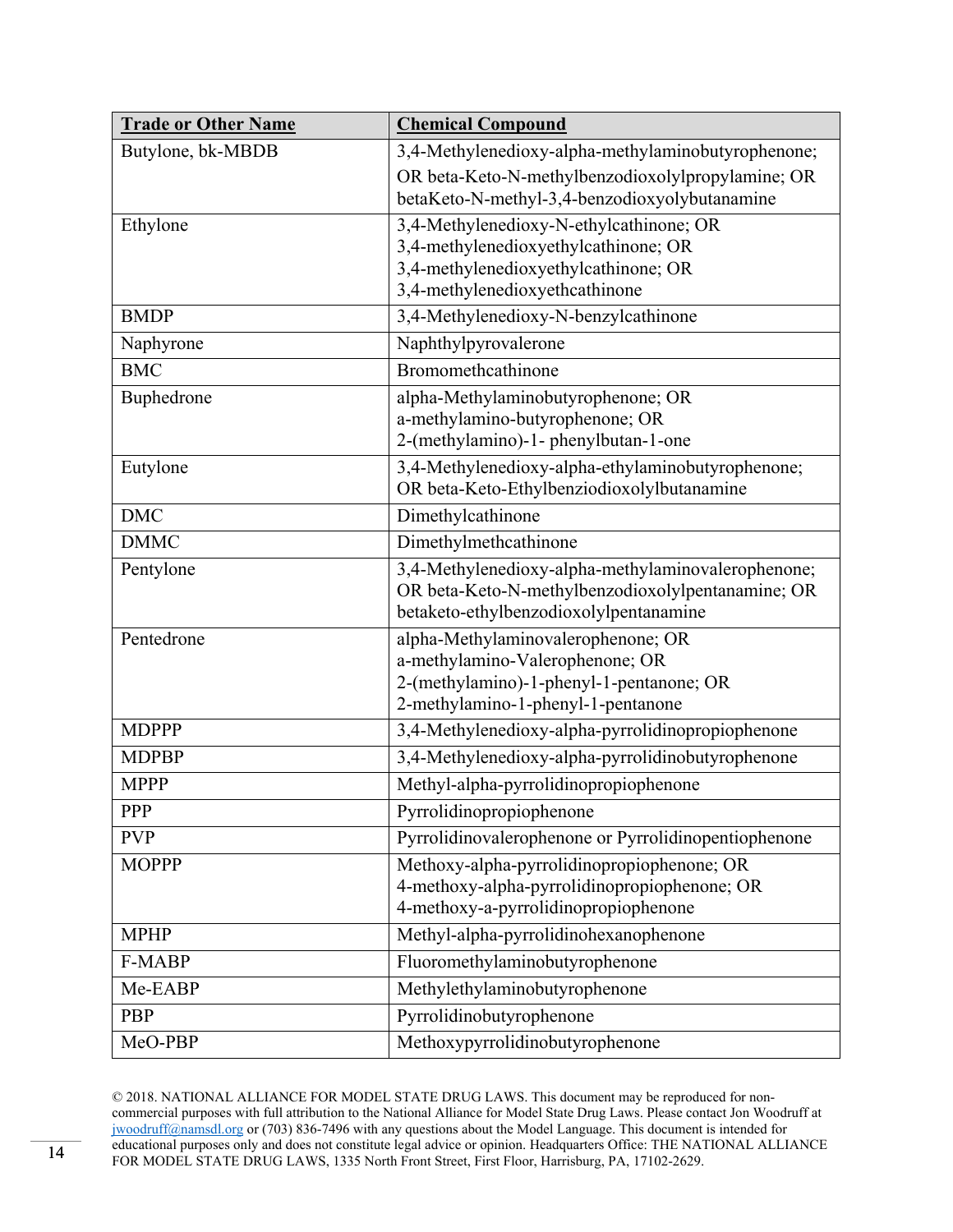| <b>Trade or Other Name</b>  | <b>Chemical Compound</b>                                                                                                                                                                |
|-----------------------------|-----------------------------------------------------------------------------------------------------------------------------------------------------------------------------------------|
| Et-PBP                      | Ethylpyrrolidinobutyrophenone                                                                                                                                                           |
| 3-Me-4-MeO-MCAT             | 3-Methyl-4-Methoxymethcathinone                                                                                                                                                         |
| Dimethylone, MDDMA          | 3,4-Methylenedioxy-N,N-dimethylcathinone                                                                                                                                                |
| <b>BMDP</b>                 | 3,4-Methylenedioxy-N,N-diethylcathinone                                                                                                                                                 |
|                             | 3,4-Methylenedioxy-N-acetylcathinone                                                                                                                                                    |
|                             | 3,4-Methylenedioxy-N-acetylmethcathinone                                                                                                                                                |
|                             | 3,4-Methylenedioxy-N-acetylethcathinone                                                                                                                                                 |
| Methylbuphedrone            | Methyl-alpha-methylaminobutyrophenone                                                                                                                                                   |
|                             | Methyl-alpha-methylaminohexanophenone                                                                                                                                                   |
|                             | N-Ethyl-N-methylcathinone                                                                                                                                                               |
| PHP                         | Pyrrolidinohexanophenone                                                                                                                                                                |
| PV8                         | Pyrrolidinoheptanophenone                                                                                                                                                               |
|                             | Chloromethcathinone                                                                                                                                                                     |
|                             | 4-Bromo-2,5-dimethoxy-alpha-aminoacetophenone                                                                                                                                           |
| 2-diphenylmethylpyrrolidine | 2-benzylhydrylpyrrolidin; OR<br>(S)-(-)-2-(diphenylmethyl)pyrrolidine; OR<br>(S)-2-diphenylmethylpyrrolidine; OR<br>(2S)-2-benzylhydrylpyrrolidine; OR<br>(2S)diphenylmethylpyrrolidine |
| 2-DPMP                      | desoxypipradrol; OR diphenylprolinol; OR<br>2-diphenylmethylpiperidine; OR 2-benzhydrylpiperidine                                                                                       |
| 2-FMC                       | 2-fluoromethcathinone                                                                                                                                                                   |
| 3,4-DMMC                    | 3,4-dimethylmethcathinone                                                                                                                                                               |
| 3-FMC                       | 3-fluoromethcathinone                                                                                                                                                                   |
| 4-EMC                       | 4-ethylmethcathinone; OR 4-ethyl-methcathinone                                                                                                                                          |
| 4-FMC, Flephedrone          | 4-fluoromethcathinone                                                                                                                                                                   |
| 4-MBC, Benzedrone           | $(\pm)$ -1-(4-methylphenyl)-2-(benzylamino)propan-1-one;<br>OR 4-methyl-N-benzylcathinone; OR<br>N-benzyl-4-methylcathinone; OR<br>1-(4-methylphenyl)-2-benzylaminopropan-1-one         |
| 4-MEC                       | 4-methyl-N-ethylcathinone; OR 4-methylethcathinone;<br>OR para-methyl-N-ethylcathinone; OR<br>paramethylethcathinone; OR 4-methyl-ethylcathinone                                        |
| 4-MeMABP                    | 4-methylbuphedrone; OR<br>(2-Methylamino-1-(4-methylphenyl)butan-1-one); OR<br>2-methylamino-1-(4-methylphenyl)butan-1-one                                                              |

<sup>© 2018.</sup> NATIONAL ALLIANCE FOR MODEL STATE DRUG LAWS. This document may be reproduced for noncommercial purposes with full attribution to the National Alliance for Model State Drug Laws. Please contact Jon Woodruff at  $j$ woodruff $@n$ amsdl.org or (703) 836-7496 with any questions about the Model Language. This document is intended for educational purposes only and does not constitute legal advice or opinion. Headquarters Office: THE NATIONAL ALLIANCE FOR MODEL STATE DRUG LAWS, 1335 North Front Street, First Floor, Harrisburg, PA, 17102-2629.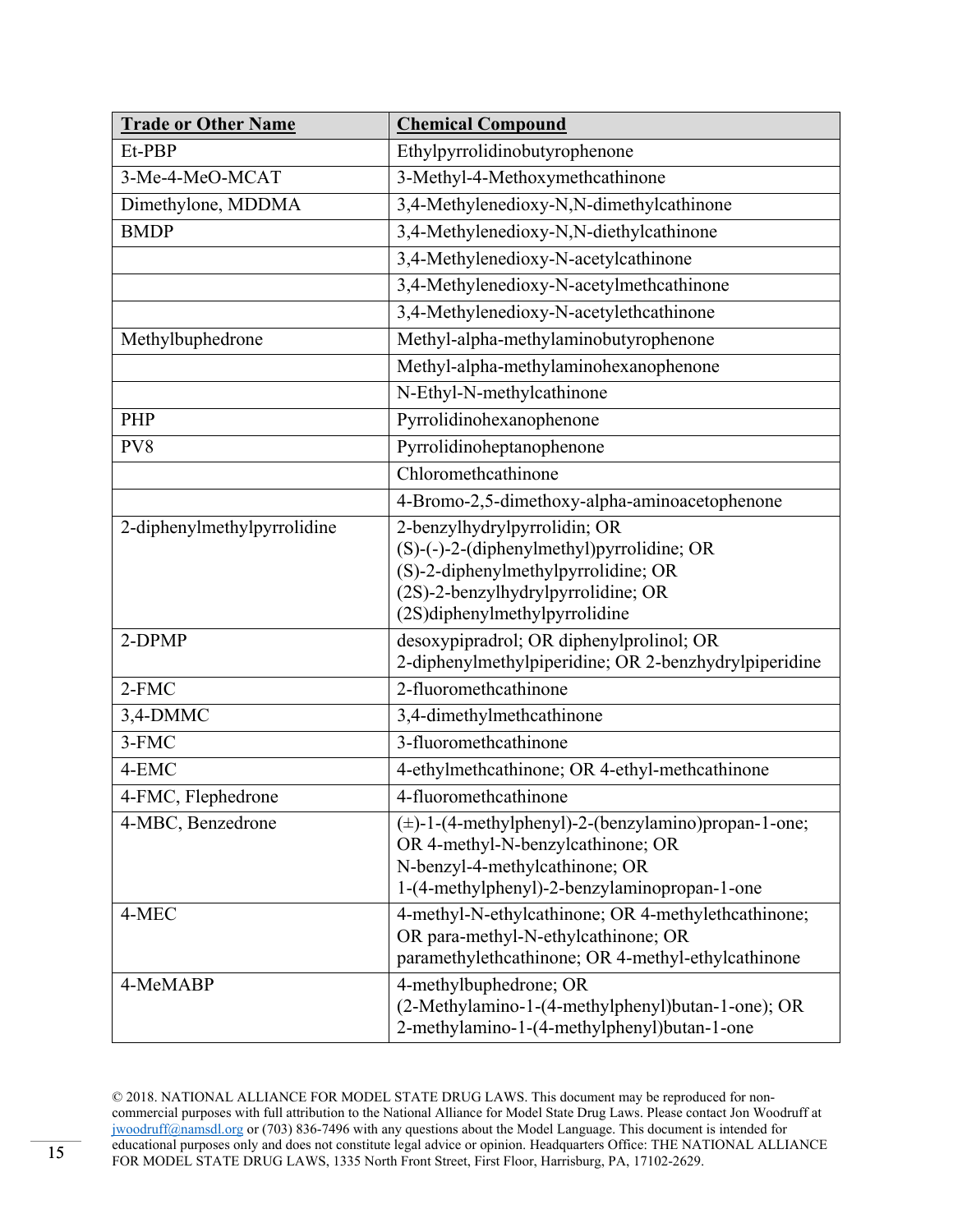| <b>Trade or Other Name</b>                                         | <b>Chemical Compound</b>                                                                                                                                                             |
|--------------------------------------------------------------------|--------------------------------------------------------------------------------------------------------------------------------------------------------------------------------------|
| a-PBP, alpha-PBP                                                   | alpha-Pyrrolidinobutiophenone; OR<br>aPyrrolidinobutiophenone; OR (RS)1-phenyl-2-(1-<br>pyrrolidinyl)-1-pentanone                                                                    |
| a-PPP, alpha-PPP                                                   | alpha-pyrrolidinopropiophenone; OR<br>apyrrolidinopropiophenone                                                                                                                      |
| a-PVP, alpha-PVP                                                   | alpha-Pyrrolidinopentiophenone; OR<br>aPyrrolidinopentiophenone;OR<br>1-phenyl-2-(1-pyrrolidinyl)-1-pentanone; OR<br>alphapyrrolidinovalerophenone; OR<br>a-pyrrolidinovalerophenone |
| BZ-6378 (sometimes used as<br>another name for mephedrone)         | 4-methylephedrone                                                                                                                                                                    |
| <b>BZP</b>                                                         | benzylpiperazine; OR N-benzylpiperazine                                                                                                                                              |
| D <sub>2</sub> PM                                                  | diphenyl-2-pyrrolidinyl-methanol                                                                                                                                                     |
| Dimethocaine                                                       | (3-diethylamino-2,2-dimethylpropyl)-4-aminobenzoate                                                                                                                                  |
| DMBDB, bk-DMBDB,<br>dibutylone                                     | 1-(Benzo[d][1,3]dioxol-5-yl)-2-(dimethylamino)butan-1-<br>one                                                                                                                        |
| <b>DMEC</b>                                                        | dimethylethcathinone                                                                                                                                                                 |
| Ephedrone (sometimes used as<br>another name for<br>methcathinone) | 2-(methylamino)-1-phenylpropan-1-one; OR 2-<br>methylamino-1-phenylpropan-1-one                                                                                                      |
| <b>EEC</b>                                                         | Ethylethcathinone                                                                                                                                                                    |
| <b>EMC</b>                                                         | Ethylmethcathinone                                                                                                                                                                   |
| Fluorococaine                                                      |                                                                                                                                                                                      |
| <b>FEC</b>                                                         | Fluoroethcathinone                                                                                                                                                                   |
| Fluoroisocathinone                                                 |                                                                                                                                                                                      |
| <b>HMMC</b>                                                        | 3-methoxymethcathinone                                                                                                                                                               |
| Isopentedrone                                                      |                                                                                                                                                                                      |
| MaPPP, 4-MePPP, MPPP                                               | 4-methyl-alpha-pyrrolidinopropiophenone; OR<br>4-methyl-apyrrolidinopropiophenone; OR<br>methylpyrrolidinopropiophenone; OR<br>Methylpyrrolindinopropiophenone                       |
| <b>MBP</b>                                                         | Methylbuphedrone                                                                                                                                                                     |
| <b>MBZP</b>                                                        | 1-methyl-4-benzylpiperazine                                                                                                                                                          |
| <b>MDAI</b>                                                        | methylenedioxy-aminoindane; OR<br>5,6-methylenedioxy-2-aminoindane                                                                                                                   |
| <b>MDAT</b>                                                        | 6,7-methylenedioxy-2-aminotetralin                                                                                                                                                   |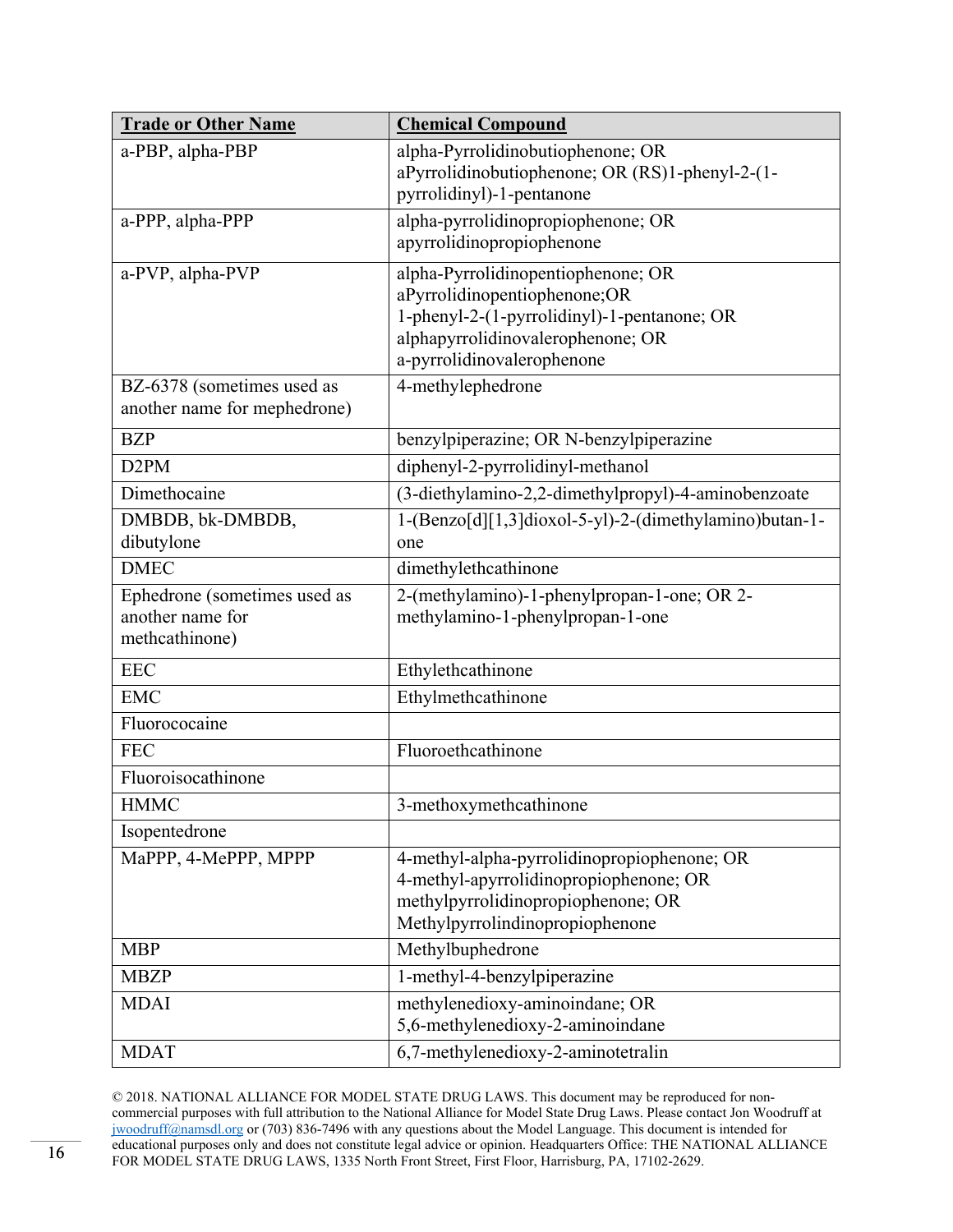| <b>Trade or Other Name</b> | <b>Chemical Compound</b>                                                                                                                                                          |
|----------------------------|-----------------------------------------------------------------------------------------------------------------------------------------------------------------------------------|
| <b>MDMC</b>                | Methylenedioxymethcathinone                                                                                                                                                       |
| <b>MDPBP</b>               | 3,4-methylenedioxy-alpha-pyrrolidinobutiophenone; OR<br>3,4-methylenedioxy-a-pyrrolidinobutiophenone                                                                              |
| <b>MDPPP</b>               | 3,4-methylenedioxy-a-pyrrolidinopropiophenone; OR<br>(RS)-1-(3,4-methylenedioxyphenyl)-2-(1-pyrrolidinyl)-1-<br>propanone; OR<br>3,4-methylenedioxy-alphapyrrolidinopropiophenone |
| MDPV, MDPK                 | 3,4-methylenedioxypyrovalerone; OR<br>methylenedioxypyrovalerone                                                                                                                  |
| Mephedrone, 4-MMC          | 4-methylmethcathinone; OR 4-methylephedrone; OR<br>(RS)-2-methylamino-1-(4-methylphenyl)propan-1-one                                                                              |
| Metamfepramone, N,N-DMMC   | N,N-dimethylcathinone                                                                                                                                                             |
| Methedrone, Bk-PMMA, PMMC  | para-methoxymethcathinone; OR<br>4-methoxymethcathinone; OR methoxyphedrine; OR<br>(RS)-1-(4-methoxyphenyl)-2-(methylamino)propan-1-<br>one                                       |
| <b>MPBP</b>                | 4-methyl-alpha-pyrrolidinobutyrophenone; OR<br>4-methyl-apyrrolidinobutryophenone; OR<br>4-methyl-alphapyrrolidinobutiophenone; OR<br>4-methyl-apyrrolidinobutiophenone           |
| NRG-1, Naphyrone           | naphthylpyrovalerone                                                                                                                                                              |
| NRG-2                      |                                                                                                                                                                                   |
| Mexedrone                  | 3-methoxy-2-(methylamino)-1-(p-tolyl)propan-1-one                                                                                                                                 |
|                            | 3,4-methylenedioxy-N-tert-butylcathinone                                                                                                                                          |
| <b>MMMP</b>                | 2-methyl-1-(4-(methylthio)phenyl)-2-<br>morpholinopropiophenone                                                                                                                   |
| Hexen, NEH                 | Alpha-ethylaminohexanophenone OR N-ethylhexedrone                                                                                                                                 |
| 4-fluoro-alpha-PHP         | 4-fluoro-alpha-pyrrolidinohexiophenone                                                                                                                                            |
| <b>TH-PVP</b>              | 3,4-tetramethylene-alpha-pyrrolidinovalerophenone                                                                                                                                 |
| 4-chloropentedrone         | 4-chloro-alpha-methylamino-valerophenone                                                                                                                                          |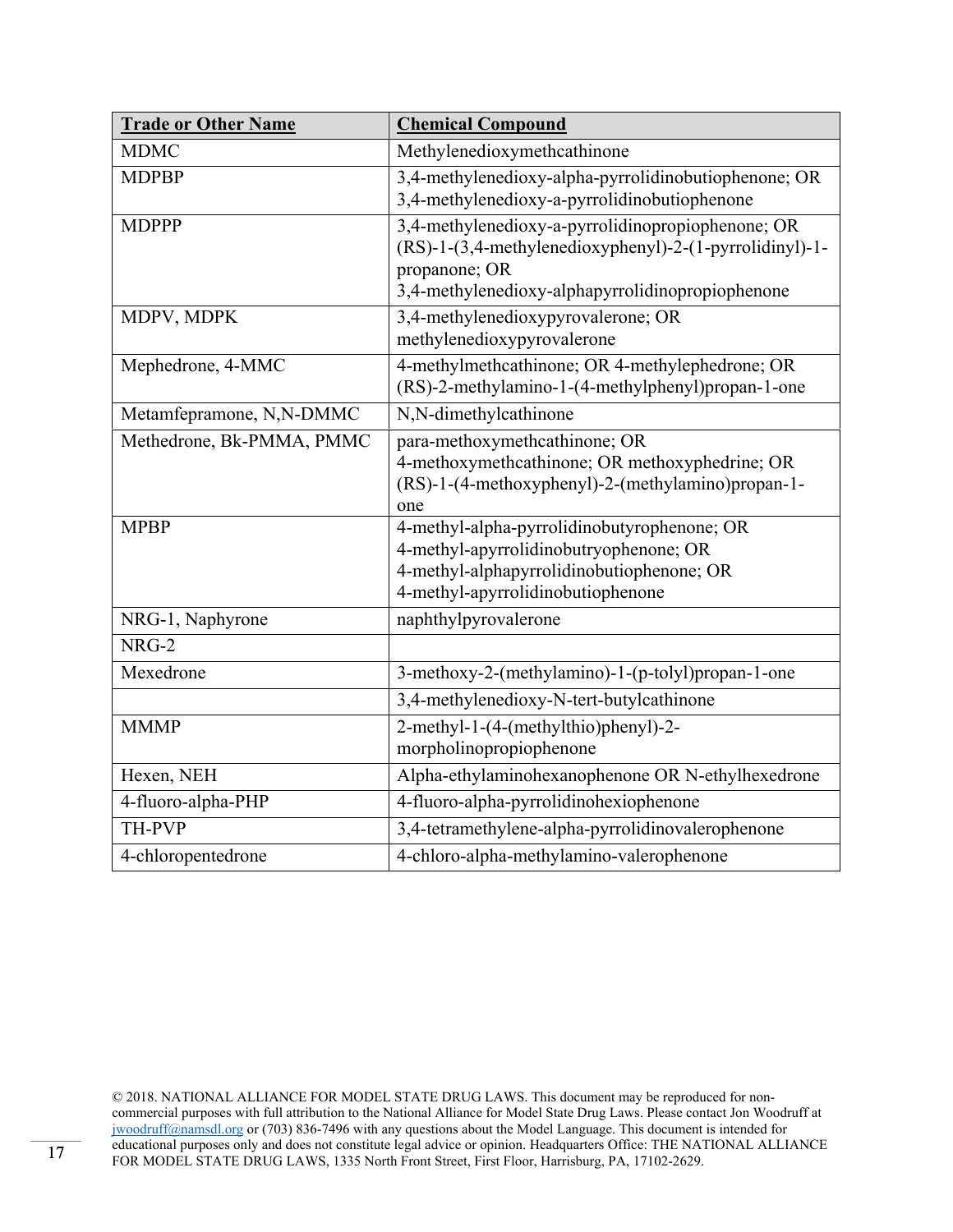# **SECTION V. SUBSTITUTED PHENETHYLAMINES.6**

[The state code provision containing Schedule 1 substances] is hereby amended to list the following class of substituted phenethylamines.

1) This includes any compound, unless specifically excepted, specifically named in this schedule, or listed under a different schedule, structurally derived from phenylethan-2 amine by substitution on the phenyl ring in any of the following ways, that is to say, by substitution with a fused methylenedioxy ring, fused furan ring, or fused tetrahydrofuran ring; by substitution with two alkoxy groups; by substitution with one alkoxy and either one fused furan, tetrahydrofuran, or tetrahydropyran ring system; or by substitution with two fused ring systems from any combination of the furan, tetrahydrofuran, or tetrahydropyran ring systems.

Whether or not the compound is further modified in any of the following ways, that is to say:

- a) By substitution of phenyl ring by any halo, hydroxyl, alkyl, trifluoromethyl, alkoxy, or alkylthio groups;
- b) By substitution at the 2-position by any alkyl groups; or
- c) By substitution at the 2-amino nitrogen atom with alkyl, dialkyl, benzyl, hydroxybenzyl, methylenedioxybenzyl, or methoxybenzyl groups.

|  |  |  | 2) Examples of this class include, but are not limited to, the following: |  |
|--|--|--|---------------------------------------------------------------------------|--|
|--|--|--|---------------------------------------------------------------------------|--|

| <b>Trade or Other Name</b> | <b>Chemical Compound</b>                                                                                                                                                                                                                             |
|----------------------------|------------------------------------------------------------------------------------------------------------------------------------------------------------------------------------------------------------------------------------------------------|
| $2,5-DMA$                  | 2,5-dimethoxy-amphetamine; OR<br>2,5-dimethoxyamethylphenethylamine                                                                                                                                                                                  |
| $2C-B$                     | 2-(4-bromo-2,5-dimethoxyphenyl) ethanamine; OR<br>2,5-Dimethoxy-4-bromophenethylamine                                                                                                                                                                |
| $2C-C$                     | 4-Chloro-2,5-dimethoxyphenethylamine; OR<br>1-(4-Chloro-2,5-dimethoxyphenyl)-2-aminoethane; OR<br>1-(4-Chloro-2,5-dimethoxyphenyl)-2-ethanamine; OR<br>2-(4-Chloro-2,5-dimethoxyphenyl)ethanamine; OR<br>2-(4-Chloro-2,5-dimethoxyphenyl) ethanamine |

<sup>&</sup>lt;sup>6</sup> Section V uses model language originating from Section Three of the NAMSDL model document published in 2014. In addition, NAMSDL augments that model language with additional individual substances listed in either Fla. Stat. Ann. § 893.03 or D.C. Mun. Regs. Subt. 22-B, § 1201.

<sup>© 2018.</sup> NATIONAL ALLIANCE FOR MODEL STATE DRUG LAWS. This document may be reproduced for noncommercial purposes with full attribution to the National Alliance for Model State Drug Laws. Please contact Jon Woodruff at jwoodruff@namsdl.org or (703) 836-7496 with any questions about the Model Language. This document is intended for educational purposes only and does not constitute legal advice or opinion. Headquarters Office: THE NATIONAL ALLIANCE FOR MODEL STATE DRUG LAWS, 1335 North Front Street, First Floor, Harrisburg, PA, 17102-2629.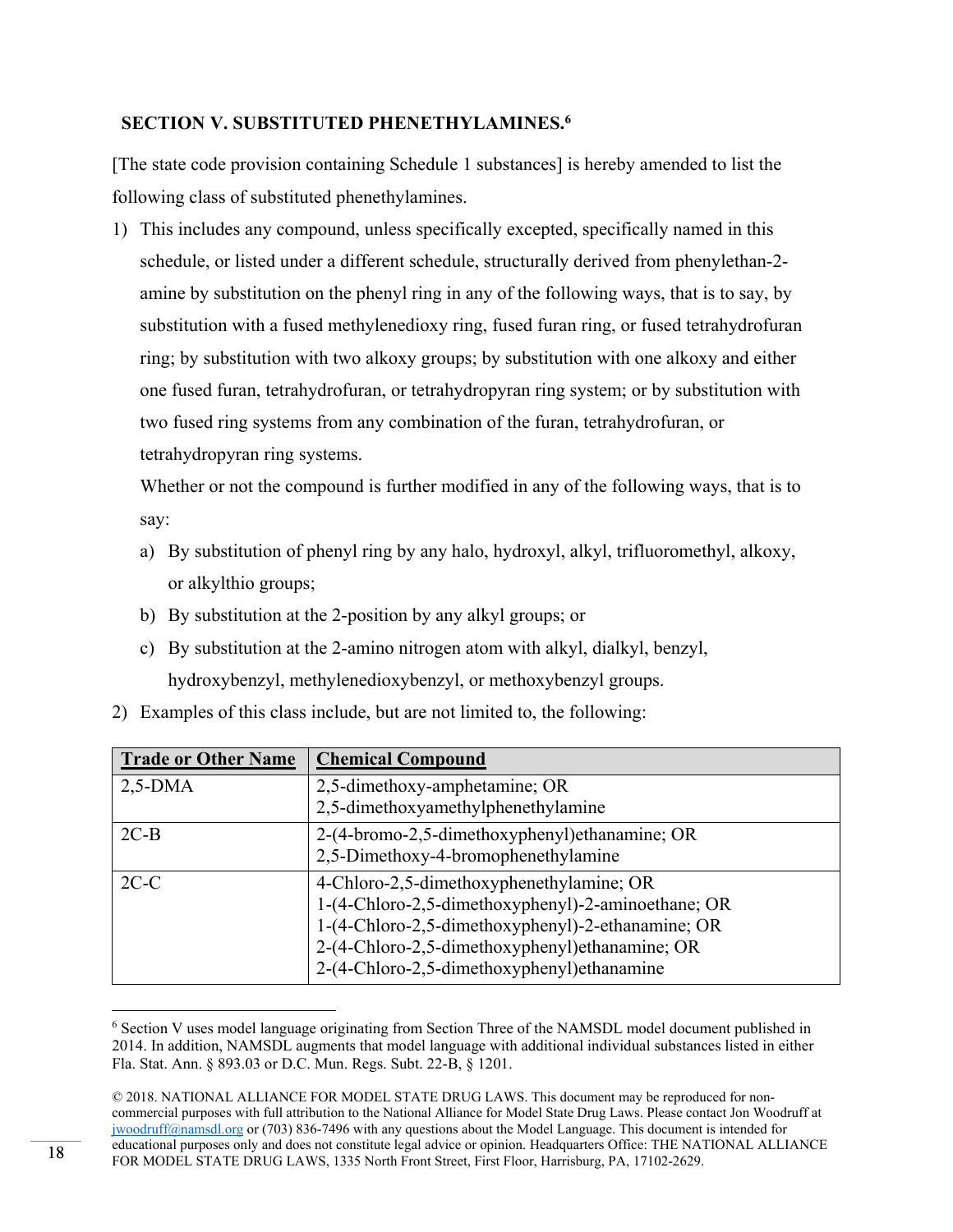| 2-(2,5-Dimethoxy-4-methylphenyl) ethanamine; OR<br>$2C-D$<br>2,5-Dimethoxy-4-methylphenethylamine<br>$2C-E$<br>4-Ethyl-2,5-dimethoxyphenethylamine; OR<br>2,5-dimethoxy-4-ethylphenethylamine; OR<br>1-(2,5-Dimethoxy-4-ethylphenyl)-2-aminoethane; OR<br>2,5-Dimethoxy-4-ethylphenethylamine;<br>OR 2-(2,5-Dimethoxy-4-ethylphenyl)ethanamine<br>2-(2,5-Dimethoxyphenyl)ethanamine; OR<br>$2C-H$<br>2,5-Dimethoxyphenethylamine<br>$2C-I$<br>4-Iodo-2,5-dimethoxyphenethylamine; OR<br>2,5-dimethoxy-4-iodophenethylamine; OR<br>2-(4-Iodo-2,5-dimethoxyphenyl) ethanamine; OR<br>4-iodo-2,5-dimethoxybeta-phenylethylamine<br>$2C-N$<br>2-(2,5-Dimethoxy-4-nitro-phenyl) ethanamine; OR<br>2-(2,5-Dimethoxy-4-nitrophenyl) ethanamine; OR<br>2,5-Dimethoxy-4-nitrophenethylamine<br>$2C-P$<br>2-(2,5-Dimethoxy-4-(n)-propylphenyl)ethanamine; OR<br>2,5-Dimethoxy-4-propylphenethylamine<br>2-(2,5-dimethoxy-4-(methylthio)phenyl)ethanamine; OR<br>$2C-T$<br>4-methylthio-2,5-dimethoxyphenethylamine<br>2C-B-butterFLY<br>2-(10-Bromo-2,3,4,7,8,9-hexahydropyrano[2,3-g]chromen-5-<br>yl)ethanamine<br>2-(8-bromo-2,3,6,7-tetrahydrofuro [2,3-f][1]benzofuran-4-<br>2C-B-FLY<br>yl) ethanamine<br>2C-B-hemiFLY,<br>2-(7-Bromo-5-methoxy-2,3-dihydro-1-benzofuran-4-yl)ethanamine<br>2CB-5-hemiFLY<br>N-(2-Methoxybenzyl)-1-(8-bromo-2,3,6,7-tetrahydrobenzo[1,2-<br>2C-B-FLY-NBOMe<br>b:4,5-b']difuran-4-yl)-2-aminoethane |
|--------------------------------------------------------------------------------------------------------------------------------------------------------------------------------------------------------------------------------------------------------------------------------------------------------------------------------------------------------------------------------------------------------------------------------------------------------------------------------------------------------------------------------------------------------------------------------------------------------------------------------------------------------------------------------------------------------------------------------------------------------------------------------------------------------------------------------------------------------------------------------------------------------------------------------------------------------------------------------------------------------------------------------------------------------------------------------------------------------------------------------------------------------------------------------------------------------------------------------------------------------------------------------------------------------------------------------------------------------------------------------------------------------------------------------|
|                                                                                                                                                                                                                                                                                                                                                                                                                                                                                                                                                                                                                                                                                                                                                                                                                                                                                                                                                                                                                                                                                                                                                                                                                                                                                                                                                                                                                                |
|                                                                                                                                                                                                                                                                                                                                                                                                                                                                                                                                                                                                                                                                                                                                                                                                                                                                                                                                                                                                                                                                                                                                                                                                                                                                                                                                                                                                                                |
|                                                                                                                                                                                                                                                                                                                                                                                                                                                                                                                                                                                                                                                                                                                                                                                                                                                                                                                                                                                                                                                                                                                                                                                                                                                                                                                                                                                                                                |
|                                                                                                                                                                                                                                                                                                                                                                                                                                                                                                                                                                                                                                                                                                                                                                                                                                                                                                                                                                                                                                                                                                                                                                                                                                                                                                                                                                                                                                |
|                                                                                                                                                                                                                                                                                                                                                                                                                                                                                                                                                                                                                                                                                                                                                                                                                                                                                                                                                                                                                                                                                                                                                                                                                                                                                                                                                                                                                                |
|                                                                                                                                                                                                                                                                                                                                                                                                                                                                                                                                                                                                                                                                                                                                                                                                                                                                                                                                                                                                                                                                                                                                                                                                                                                                                                                                                                                                                                |
|                                                                                                                                                                                                                                                                                                                                                                                                                                                                                                                                                                                                                                                                                                                                                                                                                                                                                                                                                                                                                                                                                                                                                                                                                                                                                                                                                                                                                                |
|                                                                                                                                                                                                                                                                                                                                                                                                                                                                                                                                                                                                                                                                                                                                                                                                                                                                                                                                                                                                                                                                                                                                                                                                                                                                                                                                                                                                                                |
|                                                                                                                                                                                                                                                                                                                                                                                                                                                                                                                                                                                                                                                                                                                                                                                                                                                                                                                                                                                                                                                                                                                                                                                                                                                                                                                                                                                                                                |
|                                                                                                                                                                                                                                                                                                                                                                                                                                                                                                                                                                                                                                                                                                                                                                                                                                                                                                                                                                                                                                                                                                                                                                                                                                                                                                                                                                                                                                |
|                                                                                                                                                                                                                                                                                                                                                                                                                                                                                                                                                                                                                                                                                                                                                                                                                                                                                                                                                                                                                                                                                                                                                                                                                                                                                                                                                                                                                                |
|                                                                                                                                                                                                                                                                                                                                                                                                                                                                                                                                                                                                                                                                                                                                                                                                                                                                                                                                                                                                                                                                                                                                                                                                                                                                                                                                                                                                                                |
|                                                                                                                                                                                                                                                                                                                                                                                                                                                                                                                                                                                                                                                                                                                                                                                                                                                                                                                                                                                                                                                                                                                                                                                                                                                                                                                                                                                                                                |
|                                                                                                                                                                                                                                                                                                                                                                                                                                                                                                                                                                                                                                                                                                                                                                                                                                                                                                                                                                                                                                                                                                                                                                                                                                                                                                                                                                                                                                |
|                                                                                                                                                                                                                                                                                                                                                                                                                                                                                                                                                                                                                                                                                                                                                                                                                                                                                                                                                                                                                                                                                                                                                                                                                                                                                                                                                                                                                                |
|                                                                                                                                                                                                                                                                                                                                                                                                                                                                                                                                                                                                                                                                                                                                                                                                                                                                                                                                                                                                                                                                                                                                                                                                                                                                                                                                                                                                                                |
|                                                                                                                                                                                                                                                                                                                                                                                                                                                                                                                                                                                                                                                                                                                                                                                                                                                                                                                                                                                                                                                                                                                                                                                                                                                                                                                                                                                                                                |
|                                                                                                                                                                                                                                                                                                                                                                                                                                                                                                                                                                                                                                                                                                                                                                                                                                                                                                                                                                                                                                                                                                                                                                                                                                                                                                                                                                                                                                |
|                                                                                                                                                                                                                                                                                                                                                                                                                                                                                                                                                                                                                                                                                                                                                                                                                                                                                                                                                                                                                                                                                                                                                                                                                                                                                                                                                                                                                                |
|                                                                                                                                                                                                                                                                                                                                                                                                                                                                                                                                                                                                                                                                                                                                                                                                                                                                                                                                                                                                                                                                                                                                                                                                                                                                                                                                                                                                                                |
|                                                                                                                                                                                                                                                                                                                                                                                                                                                                                                                                                                                                                                                                                                                                                                                                                                                                                                                                                                                                                                                                                                                                                                                                                                                                                                                                                                                                                                |
|                                                                                                                                                                                                                                                                                                                                                                                                                                                                                                                                                                                                                                                                                                                                                                                                                                                                                                                                                                                                                                                                                                                                                                                                                                                                                                                                                                                                                                |
|                                                                                                                                                                                                                                                                                                                                                                                                                                                                                                                                                                                                                                                                                                                                                                                                                                                                                                                                                                                                                                                                                                                                                                                                                                                                                                                                                                                                                                |
|                                                                                                                                                                                                                                                                                                                                                                                                                                                                                                                                                                                                                                                                                                                                                                                                                                                                                                                                                                                                                                                                                                                                                                                                                                                                                                                                                                                                                                |
|                                                                                                                                                                                                                                                                                                                                                                                                                                                                                                                                                                                                                                                                                                                                                                                                                                                                                                                                                                                                                                                                                                                                                                                                                                                                                                                                                                                                                                |
|                                                                                                                                                                                                                                                                                                                                                                                                                                                                                                                                                                                                                                                                                                                                                                                                                                                                                                                                                                                                                                                                                                                                                                                                                                                                                                                                                                                                                                |
|                                                                                                                                                                                                                                                                                                                                                                                                                                                                                                                                                                                                                                                                                                                                                                                                                                                                                                                                                                                                                                                                                                                                                                                                                                                                                                                                                                                                                                |
|                                                                                                                                                                                                                                                                                                                                                                                                                                                                                                                                                                                                                                                                                                                                                                                                                                                                                                                                                                                                                                                                                                                                                                                                                                                                                                                                                                                                                                |
| 2C-B-NBOMe,<br>2-(4-bromo-2,5-dimethoxyphenyl)-N-[(2-                                                                                                                                                                                                                                                                                                                                                                                                                                                                                                                                                                                                                                                                                                                                                                                                                                                                                                                                                                                                                                                                                                                                                                                                                                                                                                                                                                          |
| 2,5B-NBOMe<br>methoxyphenyl)methyl]ethanamine; OR                                                                                                                                                                                                                                                                                                                                                                                                                                                                                                                                                                                                                                                                                                                                                                                                                                                                                                                                                                                                                                                                                                                                                                                                                                                                                                                                                                              |
| 2,5-Dimethoxy-4-bromo-N-(2-methoxybenzyl)phenethylamine                                                                                                                                                                                                                                                                                                                                                                                                                                                                                                                                                                                                                                                                                                                                                                                                                                                                                                                                                                                                                                                                                                                                                                                                                                                                                                                                                                        |
| $N-(2-methoxybenzyl)-1-[(7R)-3-bromo-2,5-$<br>2CBCB-NBOMe                                                                                                                                                                                                                                                                                                                                                                                                                                                                                                                                                                                                                                                                                                                                                                                                                                                                                                                                                                                                                                                                                                                                                                                                                                                                                                                                                                      |
| dimethoxybicyclo <sup>[4.2.0]</sup> octa-1,3,5-trien-7-yl]methanamine                                                                                                                                                                                                                                                                                                                                                                                                                                                                                                                                                                                                                                                                                                                                                                                                                                                                                                                                                                                                                                                                                                                                                                                                                                                                                                                                                          |
| 2C-C-NBOMe,<br>2-(4-chloro-2,5-dimethoxyphenyl)-N-[(2-                                                                                                                                                                                                                                                                                                                                                                                                                                                                                                                                                                                                                                                                                                                                                                                                                                                                                                                                                                                                                                                                                                                                                                                                                                                                                                                                                                         |
| 2,5C-NBOMe<br>methoxyphenyl)methyl]ethanamine; OR                                                                                                                                                                                                                                                                                                                                                                                                                                                                                                                                                                                                                                                                                                                                                                                                                                                                                                                                                                                                                                                                                                                                                                                                                                                                                                                                                                              |
| 2,5-Dimethoxy-4-chloro-N-(2-methoxybenzyl)phenethylamine                                                                                                                                                                                                                                                                                                                                                                                                                                                                                                                                                                                                                                                                                                                                                                                                                                                                                                                                                                                                                                                                                                                                                                                                                                                                                                                                                                       |
| 2-(2,5-dimethoxyphenyl)-N-[(2-methoxyphenyl)methyl]ethanamine<br>2C-H-NBOMe,                                                                                                                                                                                                                                                                                                                                                                                                                                                                                                                                                                                                                                                                                                                                                                                                                                                                                                                                                                                                                                                                                                                                                                                                                                                                                                                                                   |
| 2,5H-NBOMe                                                                                                                                                                                                                                                                                                                                                                                                                                                                                                                                                                                                                                                                                                                                                                                                                                                                                                                                                                                                                                                                                                                                                                                                                                                                                                                                                                                                                     |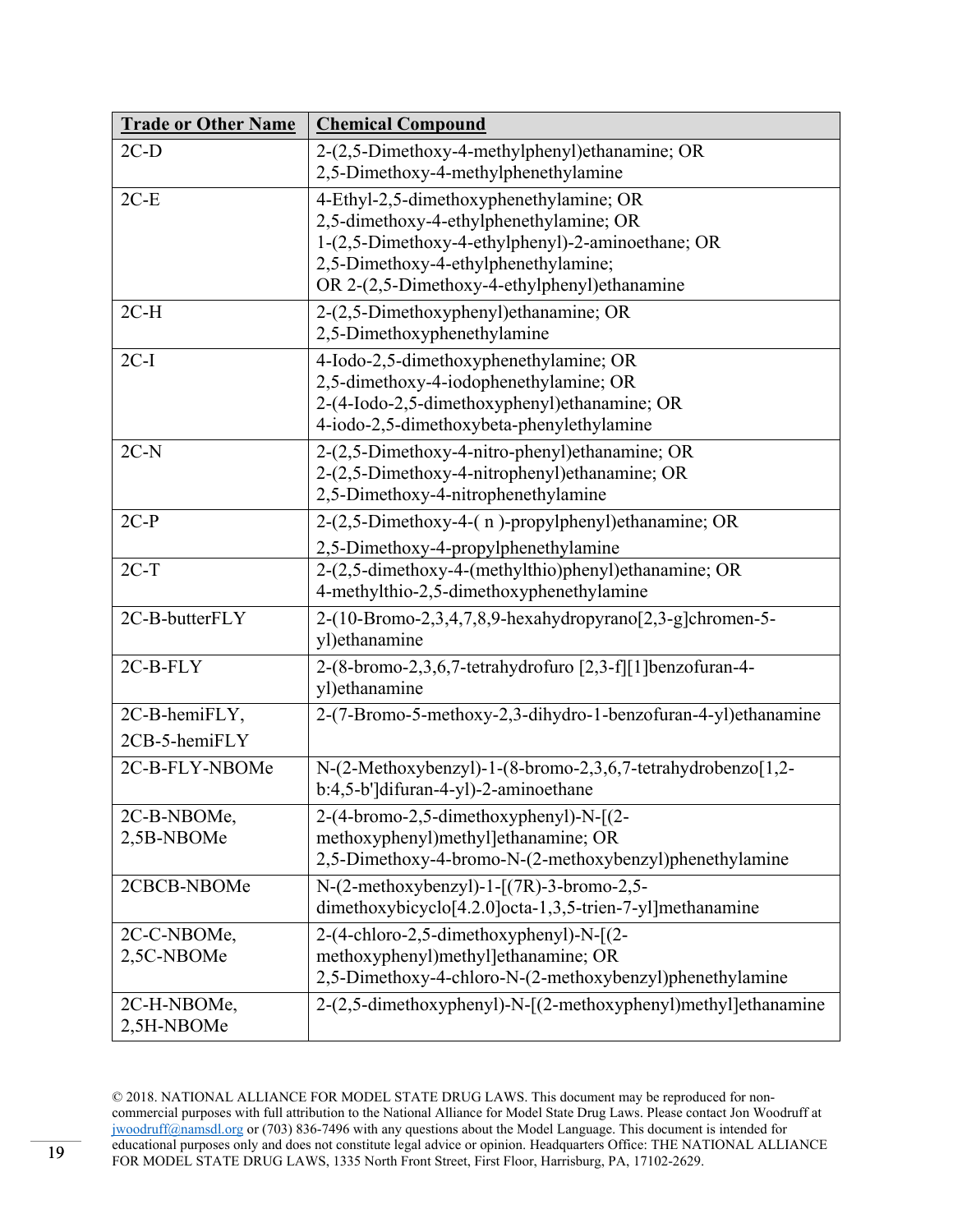| <b>Trade or Other Name</b> | <b>Chemical Compound</b>                                    |
|----------------------------|-------------------------------------------------------------|
| 2C-I-NBOH,                 | N-(2-Hydroxybenzyl)-4-iodo-2,5-dimethoxyphenethylamine      |
| 2,5I-NBOH                  |                                                             |
| 2C-I-NBOMe,                | $2-(4-iodo-2,5-dimethoxyphenyl)-N-[2-$                      |
| 2,5INBOMe,                 | methoxyphenyl)methyl]ethanamine; OR                         |
| 2,5I-NBOMe,                | 2,5-Dimethoxy-4-iodo-N-(2-methoxybenzyl)phenethylamine      |
| 25I-NBOMe,                 |                                                             |
| NBOMe-2C-I,                |                                                             |
| <b>BOM-CI</b>              |                                                             |
| $2C-T-2$                   | 2,5-Dimethoxy-4-ethylthiophenethylamine; OR                 |
|                            | 2-[4-(Ethylthio)-2,5-dimethoxyphenyl]ethanamine             |
| $2C-T-4$                   | 2,5-Dimethoxy-4-isopropylthiophenethylamine; OR             |
|                            | 2-[4-(Isopropylthio)-2,5-dimethoxyphenyl]ethanamine         |
| $2C-T-7$                   | 2,5-Dimethoxy-4-(n)-propylthiophenethylamine; OR            |
|                            | 2, 5-Dimethoxy-4-(n)-propylthiophenethylamine; OR           |
|                            | 2,5-dimethoxy-4(n) propylthiophenethylamine                 |
| 2C-TFM-NBOMe               | 2-(4-trifluoromethyl-2,5-dimethoxyphenyl)-N-[(2-            |
|                            | methoxyphenyl)methyl]ethanamine                             |
| 25I-NBF                    | $2-(4-iodo-2,5-dimethoxyphenyl)-N-[2-$                      |
|                            | fluorophenyl)methyl]ethanamine                              |
| 25I-NBMD,                  | $2-(4-iodo-2,5-dimethoxyphenyl)-N-[2,3-$                    |
| NBMD-2C-I, Cimbi-29        | methylenedioxyphenyl)methyl]ethanamine                      |
| 3C-B-FLY                   | 2-(4-bromo-2,3,6,7-tetrahydrofurobensofuran-8-yl)-1-methyl- |
|                            | ethylamine                                                  |
| 4-CAB, AEPCA               | 4-Chlorophenylisobutylamine; OR                             |
|                            | 1-(4-chlorophenyl)butan-2-amine; OR                         |
|                            | $4$ -chloro- $\alpha$ -ethylphenethylamine                  |
| 4-FA, PAL-303, Flux,       | para-fluoroamphetamine; OR 4-fluoroamphetamine; OR          |
| Flits, R2D2                | (RS)-1-(4-Fluorophenyl)propan-2-amine                       |
| 5-APB                      | 5-(2-Aminopropyl)benzofuran                                 |
| 5-APDB                     | 5-(2-Aminopropyl)-2,3-dihydrobenzofuran                     |
| 6-APB; Benzofury           | 6-(2-aminopropyl)benzofuran; OR                             |
|                            | 1-benzofuran-6-ylpropan-2-amine                             |
| 6-APDB                     | 6-(2-Aminopropyl)-2,3,-dihydrobenzofuran                    |
| <b>APB</b>                 | $((2-aminopropyl)$ benzofuran); OR                          |
|                            | [(2-aminopropyl)benzofuran]; OR (2-aminopropyl)benzofuran   |
| <b>APDB</b>                | ((2-aminopropyl)-2,3-dihydrobenzofuran); OR                 |
|                            | [(2-aminopropyl)-2,3-dihydrobenzofuran]; OR                 |
|                            | (2-aminopropyl)-2,3-dihydrobenzofuran                       |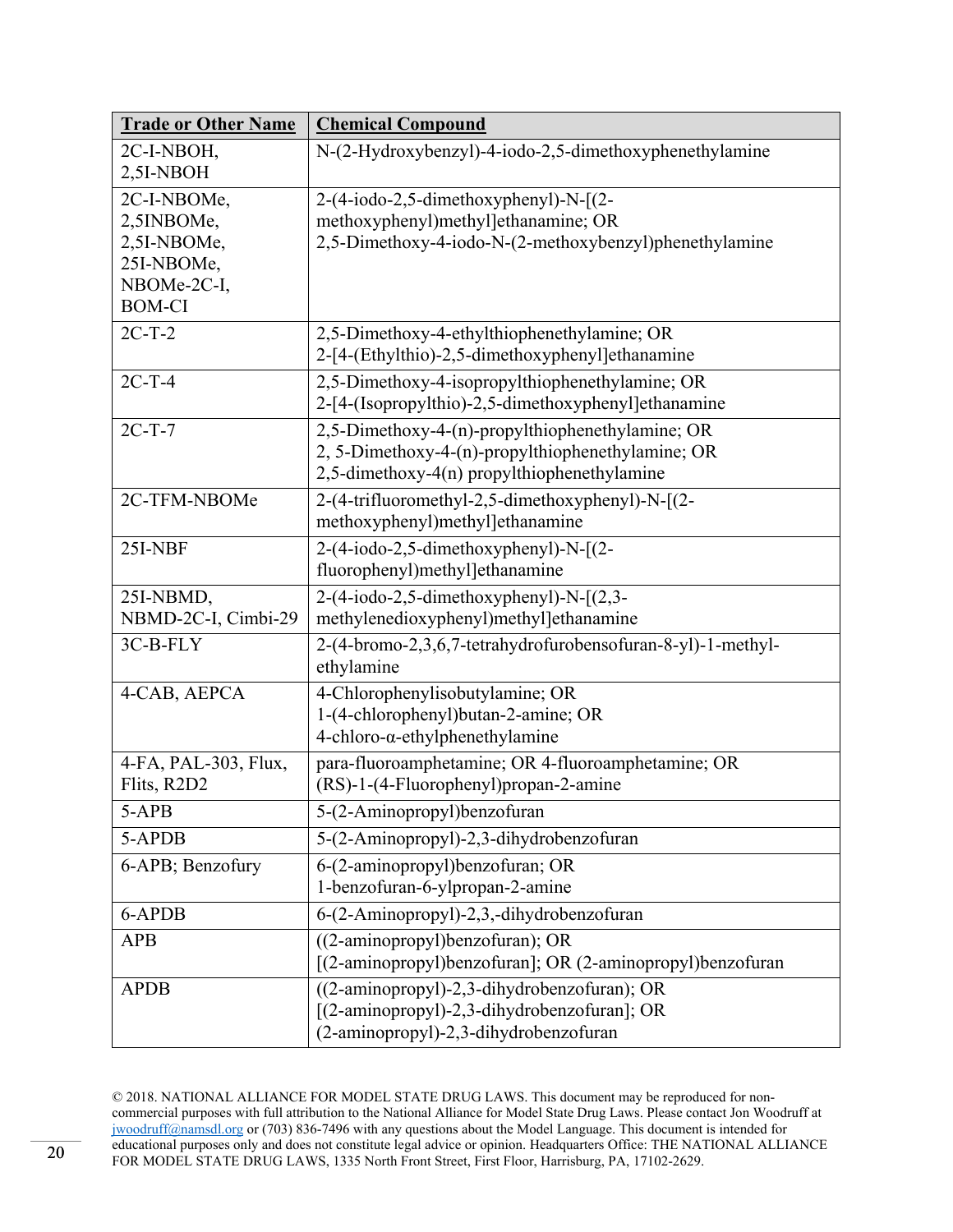| <b>Trade or Other Name</b> | <b>Chemical Compound</b>                                                                                                          |
|----------------------------|-----------------------------------------------------------------------------------------------------------------------------------|
| bromo-dragonFLY            | 1-(4-Bromofuro[2,3-f][1]benzofuran-8-yl)propan-2-amine; OR<br>bromo-benzodifuranyl-isopropylamine                                 |
| DOB                        | 2,5-Dimethoxy-4-bromoamphetamine; OR<br>1-(4-Bromo-2,5-dimethoxyphenyl)-2-aminopropane                                            |
| <b>DOC</b>                 | 2,5-Dimethoxy-4-chloroamphetamine; OR<br>1-(4-chloro-2,5-dimethoxy-phenyl)propan-2-amine; OR<br>4-chloro-2,5-dimethoxyamphetamine |
| <b>DOET</b>                | 2,5-dimethoxy-4-ethylamphetamine                                                                                                  |
| <b>DOI</b>                 | 2,5-dimethoxy-4-iodoamphetamine; OR<br>1-(2,5-dimethoxy-4-iodophenyl)-propan-2-amine; OR<br>4-iodo-2,5-dimethoxyamphetamine       |
| DOM, STP                   | 4-methyl-2,5-dimethoxy-amphetamine; OR<br>4-methyl-2,5-dimethoxy-a-methylphenethylamine                                           |
| Fluoroamphetamine          |                                                                                                                                   |
| <b>MDA</b>                 | 3,4-methylenedioxy amphetamine                                                                                                    |
| <b>MDMA</b>                | 3,4-methylenedioxymethamphetamine                                                                                                 |
| MDE, MDEA                  | 3,4-methylenedioxy-N-ethylamphetamine; OR<br>N-ethylalphamethyl-3,4(methylenedioxy)phenethylamine                                 |
| Mescaline                  | 3,4,5-trimethoxyphenethylamine                                                                                                    |
| Mescaline-NBOMe            | N-(2-Methoxybenzyl)-2-(3,4,5-trimethoxyphenyl)ethanamine; OR<br>3,4,5-trimethoxy-N-(2-methoxybenzyl)phenethylamine                |
| <b>MMDA</b>                | 5-methoxy-3,4-methylenedioxy-amphetamine                                                                                          |
|                            | N,N-dimethylamphetamine                                                                                                           |
| PMMA, 4-MMA                | para-Methoxy-N-methylamphetamine; OR<br>4-methoxy-Nmethylamphetamine; OR<br>1-(4-methoxyphenyl)-N-methylpropan-2-amine            |
| <b>TMA</b>                 | 3,4,5-trimethoxyamphetamine                                                                                                       |
| <b>MDMA</b>                | 3,4-Methylenedioxymethamphetamine                                                                                                 |
| <b>MBDB</b>                | Methylbenzodioxolylbutanamine; OR<br>3,4-Methylenedioxy-N-methylbutanamine                                                        |
|                            | 2,5-Dimethoxyamphetamine                                                                                                          |
|                            | Fluoromethamphetamine                                                                                                             |
| <b>PMA</b>                 | 4-Methoxyamphetamine; OR<br>P-methoxy-alpha-methylphenethylamine,                                                                 |
|                            | N-Ethylamphetamine                                                                                                                |
|                            | 3,4-Methylenedioxy-N-hydroxyamphetamine                                                                                           |
|                            | 5-Methoxy-3,4-methylenedioxyamphetamine                                                                                           |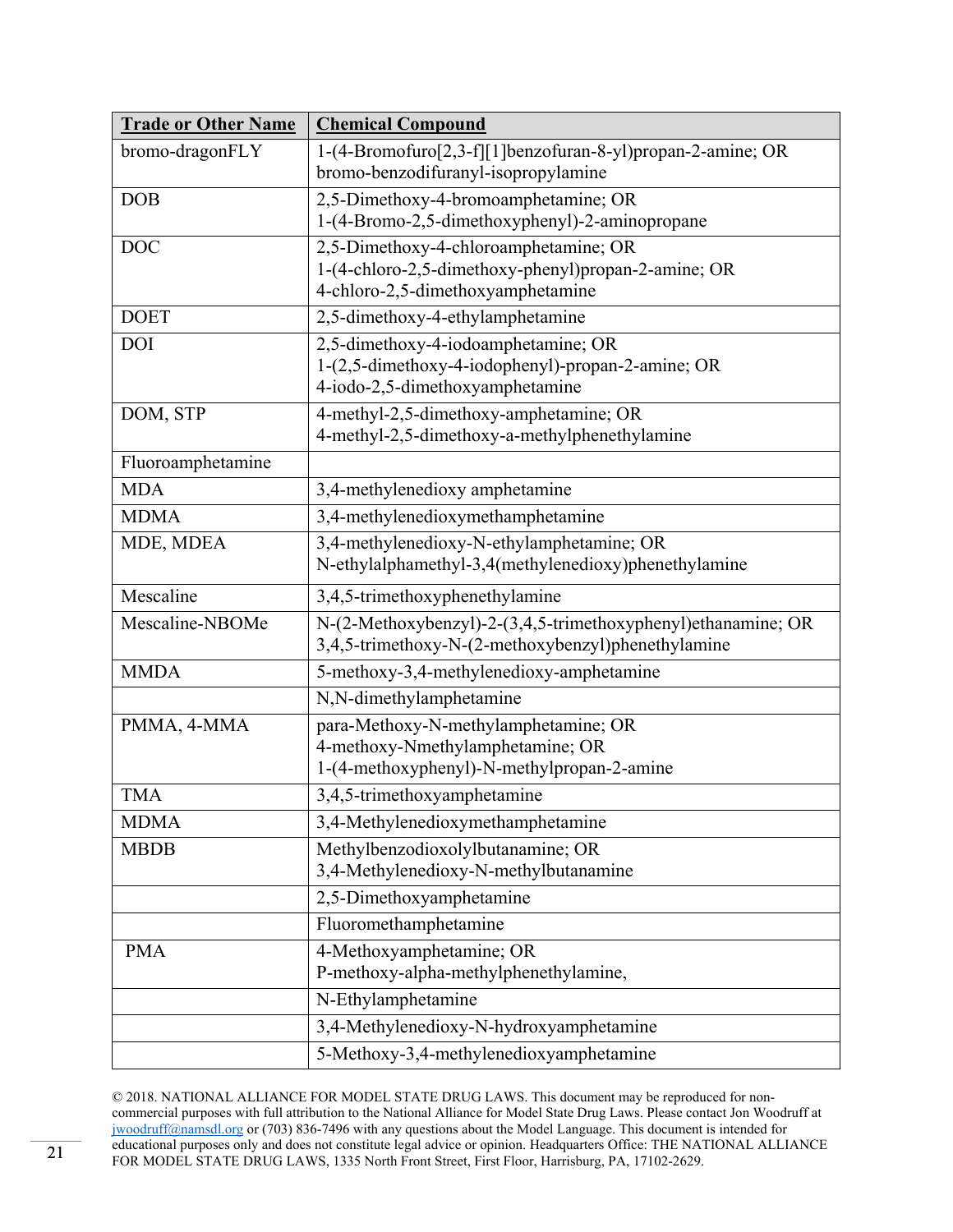| <b>Trade or Other Name</b>          | <b>Chemical Compound</b>                            |
|-------------------------------------|-----------------------------------------------------|
| $4-APB$                             | 4-(2-Aminopropyl)benzofuran                         |
| $7-APB$                             | 7-(2-Aminopropyl)benzofuran                         |
| 4-APDB                              | 4-(2-Aminopropyl)-2,3-dihydrobenzofuran             |
| 7-APDB                              | 7-(2-Aminopropyl)-2,3-dihydrobenzofuran             |
| 4-MAPB                              | 4-(2-Methylaminopropyl)benzofuran                   |
| 5-MAPB                              | 5-(2-Methylaminopropyl)benzofuran                   |
| 6-MAPB                              | 6-(2-Methylaminopropyl)benzofuran                   |
| 7-MAPB                              | 7-(2-Methylaminopropyl)benzofuran                   |
| 5-EAPB                              | 5-(2-Ethylaminopropyl)benzofuran                    |
| 5-MAPDB                             | 5-(2-Methylaminopropyl)-2,3-dihydrobenzofuran       |
| <b>MAPDB</b>                        | (N-methyl aminopropyl)-2,3-dihydrobenzofuran        |
| Ephenidine                          | N-ethyl-1,2-diphenylethylamine                      |
| 4F-MPH, 4-<br>fluoromethylphenidate | Methyl 2-(4-fluorophenyl)-2-(2-piperidinyl) acetate |

# **SECTION VI. N-BENZYL PHENETHYLAMINE COMPOUNDS.7**

[The state code provision containing Schedule 1 substances] is hereby amended to list the following class of N-benzyl phenethylamine compounds.

1) Unless specifically excepted or unless listed in another schedule, or contained within a pharmaceutical product approved by the United States Food and Drug Administration, any material, compound, mixture, or preparation, including its salts, isomers, esters, or ethers, and salts of isomers, esters, or ethers, whenever the existence of such salts is possible within any of the following specific chemical designations, any compound containing a phenethylamine structure without a beta-keto group, with substitution on the nitrogen atom of the amino group with a benzyl substituent, with or without substitution on the phenyl or benzyl ring to any extent with alkyl, alkoxy, thio, alkylthio, halide, fused alkylenedioxy, fused furan, fused benzofuran, or fused tetrahydropyran substituents, whether or not further substituted on a ring to any extent, with or without substitution at

<sup>&</sup>lt;sup>7</sup> Section VI is based upon Fla. Stat. Ann. § 893.03, for the same reasons as stated in the footnotes to Sections III and IV. As with those sections, NAMSDL augments the Florida language with additional individual substances listed in the prior model document and/or D.C. Mun. Regs. Subt. 22-B, § 1201.

<sup>© 2018.</sup> NATIONAL ALLIANCE FOR MODEL STATE DRUG LAWS. This document may be reproduced for noncommercial purposes with full attribution to the National Alliance for Model State Drug Laws. Please contact Jon Woodruff at jwoodruff@namsdl.org or (703) 836-7496 with any questions about the Model Language. This document is intended for educational purposes only and does not constitute legal advice or opinion. Headquarters Office: THE NATIONAL ALLIANCE FOR MODEL STATE DRUG LAWS, 1335 North Front Street, First Floor, Harrisburg, PA, 17102-2629.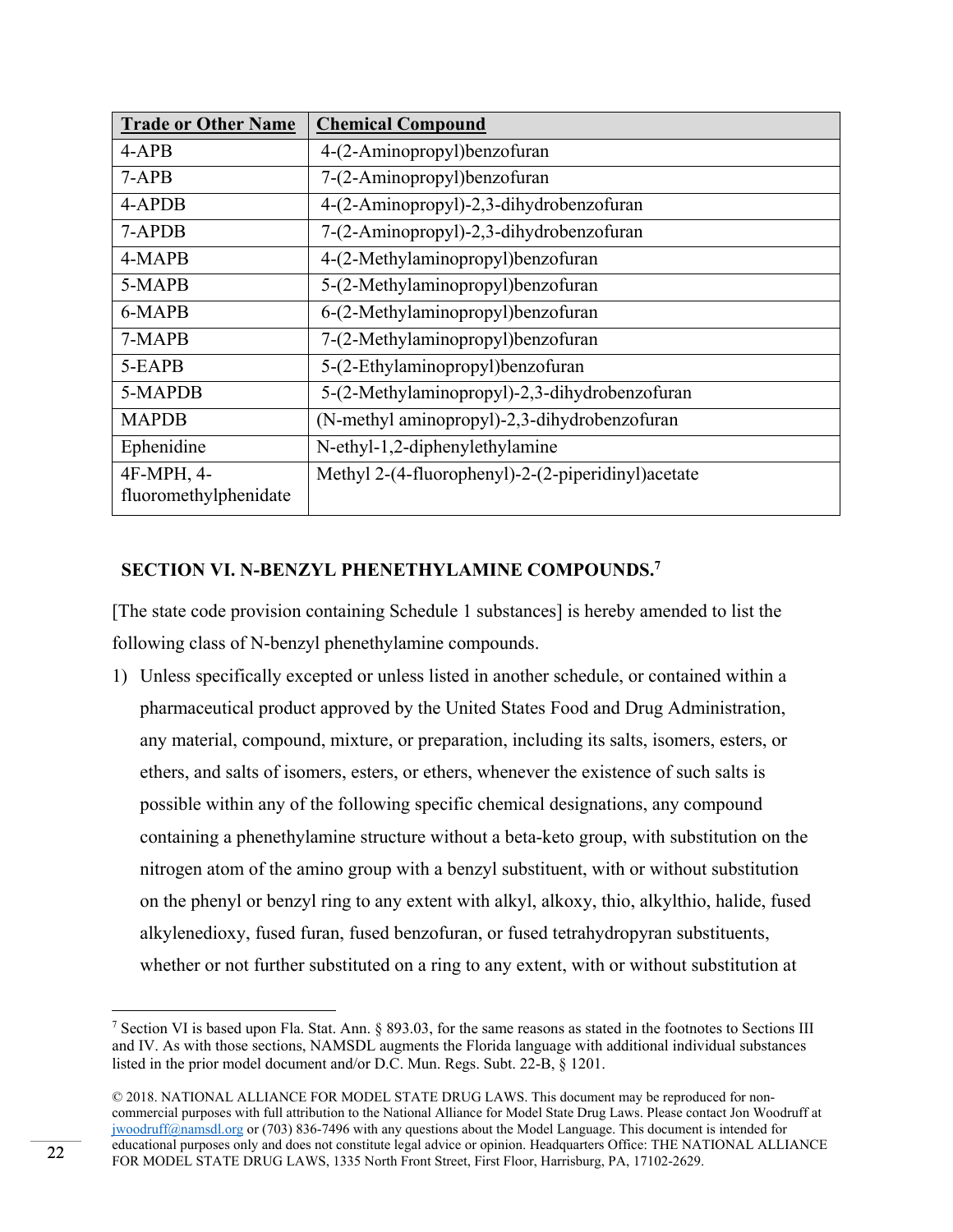the alpha position by any alkyl substituent.

2) Examples include, but are not limited to, the following:

| <b>Trade or Other Name</b> | <b>Chemical Compound</b>                                                          |
|----------------------------|-----------------------------------------------------------------------------------|
| 25B-NBOMe                  | 4-Bromo-2,5-dimethoxy-[N-(2-methoxybenzyl)]phenethylamine                         |
| 25B-NBOH                   | (4-Bromo-2,5-dimethoxy-[N-(2-hydroxybenzyl)]phenethylamine)                       |
| 25B-NBF                    | (4-Bromo-2,5-dimethoxy-[N-(2-fluorobenzyl)]phenethylamine)                        |
| 25B-NBMD                   | $(4-Bromo-2, 5-dimethoxy-[N-(2,3-$<br>methylenedioxybenzyl)]phenethylamine)       |
| 25I-NBOMe                  | (4-Iodo-2,5-dimethoxy-[N-(2-methoxybenzyl)]phenethylamine)                        |
| 25I-NBOH                   | (4-Iodo-2,5-dimethoxy-[N-(2-hydroxybenzyl)]phenethylamine)                        |
| 25I-NBF                    | (4-Iodo-2,5-dimethoxy-[N-(2-fluorobenzyl)]phenethylamine)                         |
| 25I-NBMD                   | $(4$ -Iodo-2,5-dimethoxy-[N- $(2,3$ -<br>methylenedioxybenzyl)]phenethylamine).   |
| 25T2-NBOMe                 | (4-Methylthio-2,5-dimethoxy-[N-(2-<br>methoxybenzyl)]phenethylamine).             |
| 25T4-NBOMe                 | (4-Isopropylthio-2,5-dimethoxy-[N-(2-<br>methoxybenzyl)]phenethylamine).          |
| 25T7-NBOMe                 | $(4-(n)$ -Propylthio-2,5-dimethoxy-[N- $(2-$<br>methoxybenzyl)]phenethylamine).   |
| 25C-NBOMe                  | (4-Chloro-2,5-dimethoxy-[N-(2-methoxybenzyl)]phenethylamine).                     |
| 25C-NBOH                   | (4-Chloro-2,5-dimethoxy-[N-(2-hydroxybenzyl)]phenethylamine).                     |
| 25C-NBF                    | (4-Chloro-2,5-dimethoxy-[N-(2-fluorobenzyl)]phenethylamine).                      |
| 25C-NBMD                   | $(4$ -Chloro-2,5-dimethoxy-[N- $(2,3$ -<br>methylenedioxybenzyl)]phenethylamine). |
| 25H-NBOMe                  | (2,5-Dimethoxy-[N-(2-methoxybenzyl)]phenethylamine).                              |
| 25H-NBOH                   | (2,5-Dimethoxy-[N-(2-hydroxybenzyl)]phenethylamine).                              |
| 25H-NBF                    | (2,5-Dimethoxy-[N-(2-fluorobenzyl)]phenethylamine).                               |
| 25D-NBOMe                  | (4-Methyl-2,5-dimethoxy-[N-(2-methoxybenzyl)]phenethylamine)                      |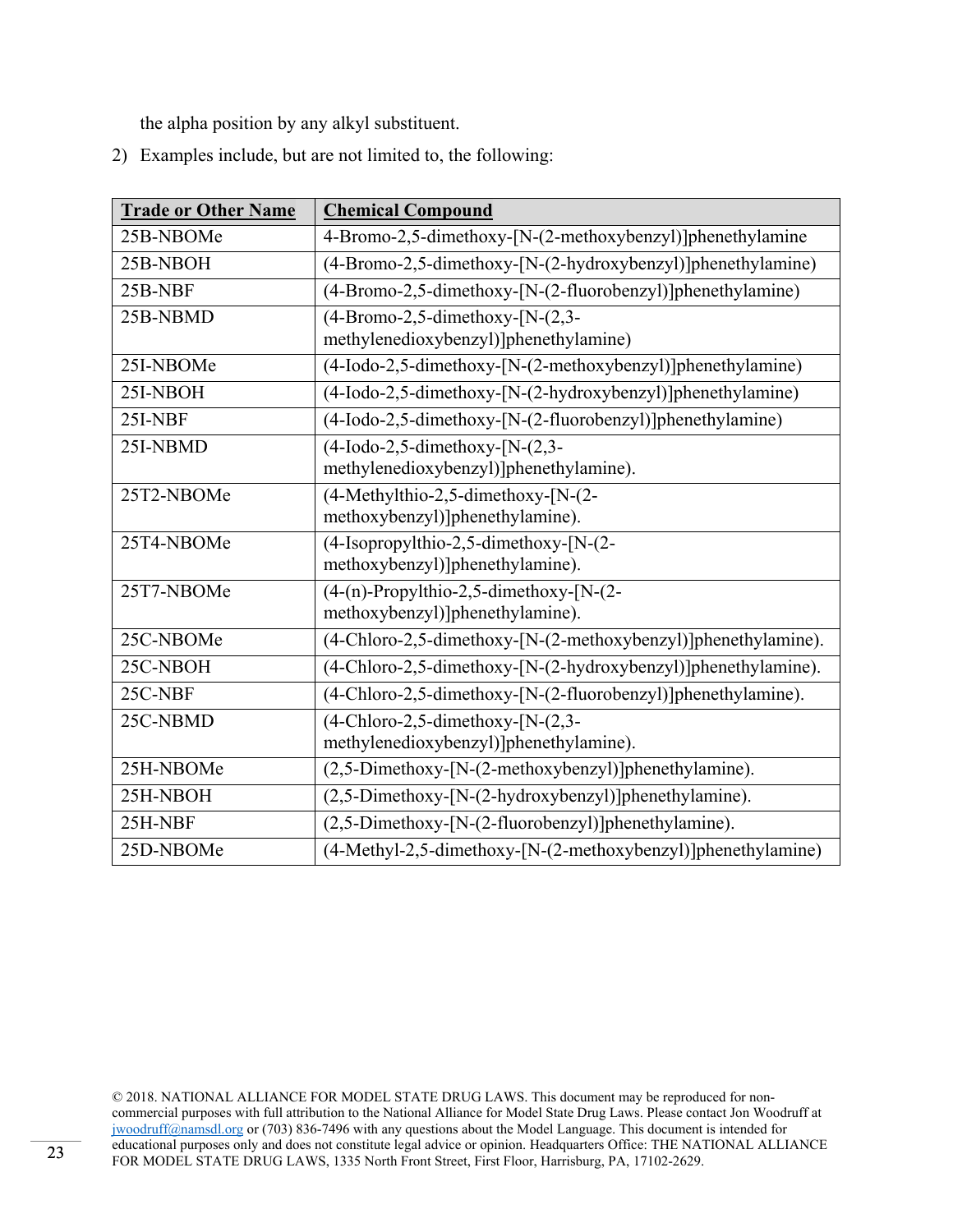# **SECTION VII. SUBSTITUTED TRYPTAMINES.8**

[The state code provision containing Schedule 1 substances] is hereby amended to list the following class of substituted tryptamines.

1) This includes any compound, unless specifically excepted, specifically named in this schedule, or listed under a different schedule, structurally derived from 2-(1H-indol-3 yl)ethanamine (i.e., tryptamine) by mono- or di-substitution of the amine nitrogen with alkyl or alkenyl groups or by inclusion of the amino nitrogen atom in a cyclic structure whether or not the compound is further substituted at the alphaposition with an alkyl group or whether or not further substituted on the indole ring to any extent with any alkyl, alkoxy, halo, hydroxyl, or acetoxy groups.

| <b>Trade or Other Name</b> | <b>Chemical Compound</b>                                                                                                       |
|----------------------------|--------------------------------------------------------------------------------------------------------------------------------|
| 4-AcO-DET                  | 3-(2-Diethylaminoethyl)-1H-indol-4-yl acetate                                                                                  |
| 4-AcO-DMT, OAcetylpsilocin | 4-acetoxy-N,N-dimethyltryptamine                                                                                               |
| 4-AcO-DPT                  | 4-acetoxy-N,N-dipropyltryptamine                                                                                               |
| 4-AcO-DiPT                 | 4-Acetoxy-N,N-diisopropyltryptamine                                                                                            |
| 4-Hydroxy-DET              | 4-Hydroxy-N,N-diethyltryptamine                                                                                                |
| 4-HO-DiPT                  | 4-Hydroxy-di-isopropyl-tryptamine; OR<br>3-[2-(diisopropylamino)ethyl]-1H-indol-4-ol; OR<br>4-HydroxyN,N-diisopropyltryptamine |
| 4-HO-MET                   | 4-hydroxy-N-methyl-N-ethyltryptamine                                                                                           |
| 4-HO-MiPT                  | 3-(2-[Isopropyl(methyl)amino]ethyl)-1H-indol-4-ol                                                                              |
| 4-HO-MPMI                  | (R)-3-(N-methylpyrrolidin-2-ylmethyl)-4-hydoxyindole                                                                           |
| 4-HO-MPT                   | 3-{2-[methyl(propyl)amino]ethyl}-1H-indol-4-ol; OR<br>4-hydroxy-N-methyl-N-propyltryptamine                                    |
| 4-MeO-MiPT                 | 4-methoxy-N-methyl-N-isopropyltryptamine; OR<br>3-[2-(Isopropylmethylamino)ethyl]-4-methoxyindole                              |

2) Examples of this class include, but are not limited to, the following:

<sup>&</sup>lt;sup>8</sup> Section VII uses model language originating from Section Three of the NAMSDL model document published in 2014. In addition, NAMSDL augments that model language with additional individual substances listed in either Fla. Stat. Ann. § 893.03 or D.C. Mun. Regs. Subt. 22-B, § 1201.

<sup>© 2018.</sup> NATIONAL ALLIANCE FOR MODEL STATE DRUG LAWS. This document may be reproduced for noncommercial purposes with full attribution to the National Alliance for Model State Drug Laws. Please contact Jon Woodruff at jwoodruff@namsdl.org or (703) 836-7496 with any questions about the Model Language. This document is intended for educational purposes only and does not constitute legal advice or opinion. Headquarters Office: THE NATIONAL ALLIANCE FOR MODEL STATE DRUG LAWS, 1335 North Front Street, First Floor, Harrisburg, PA, 17102-2629.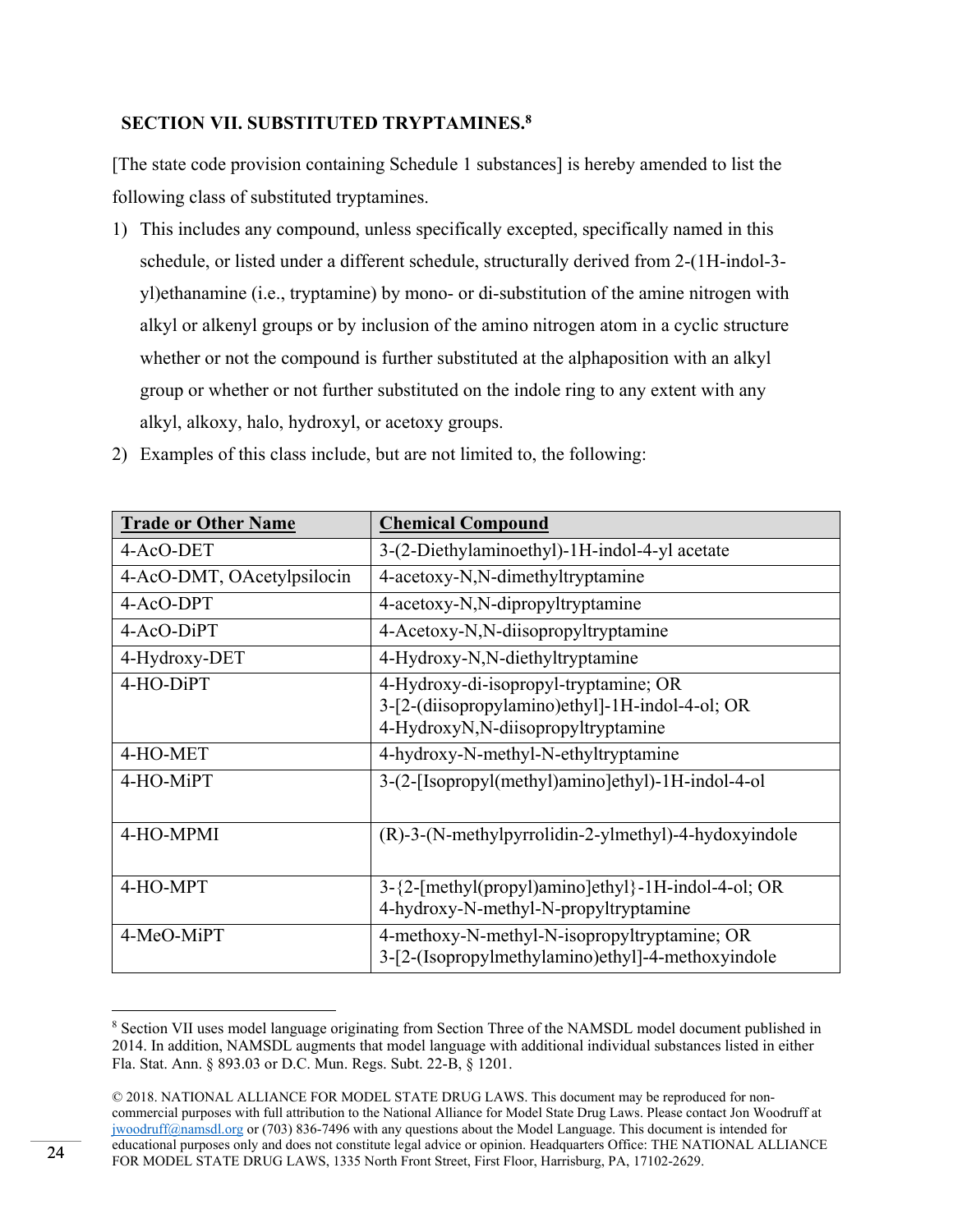| <b>Trade or Other Name</b> | <b>Chemical Compound</b>                                                                                                                                                                                                     |
|----------------------------|------------------------------------------------------------------------------------------------------------------------------------------------------------------------------------------------------------------------------|
| 4-methyl-aET               | $4$ -Methyl- $\alpha$ -ethyltryptamine; OR<br>1-ethyl-2-(4-methyl-1Hindol-3-yl)-ethylamine                                                                                                                                   |
| 5-MeO-AMT                  | 1-(5-methoxy-1H-indol-3-yl)propan-2-amine                                                                                                                                                                                    |
| 5-MeO-DALT                 | N,N-diallyl-5-methoxytryptamine; OR<br>N-allyl-N-[2-(5-methoxy-1H-indol-3-yl)ethyl]prop-2-en-1-<br>amine                                                                                                                     |
| 5-MeO-DET                  | N,N-Dethyl-5-Methoxytryptamine                                                                                                                                                                                               |
| 5-MeO-DiPT                 | 5-methoxy-diisopropyltryptamine; OR<br>3-[2-(Diisopropylamino)ethyl]-5-methoxyindole; OR<br>5-methoxyN,N-diisopropyltryptamine                                                                                               |
| 5-MeO-DMT                  | 5-methoxy-N,N-dimethyltryptamine; OR<br>2-(5-methoxy-1Hindol-3-yl)-N,N-dimethylethanamine; OR<br>5-methoxy-N, Ndimethyltryptamine; OR<br>5-methoxy-N, Ndimethyltryptamine; OR<br>5-methoxy-3-2[2-(dimethylamino)ethyl]indole |
| 5-MeO-DPT                  | N-[2-(5-methoxy-1H-indol-3-yl)ethyl]-N-propylpropan-1-<br>amine                                                                                                                                                              |
| 5-MeO-MiPT, Moxy, Moxie    | N-[2-(5-methoxy-1H-indol-3-yl)ethyl]-N-methylpropan-2-<br>amine                                                                                                                                                              |
| 5-MeO-MPMI                 | (R)-3-(N-methylpyrrolidin-2-ylmethyl)-5-methoxyindole                                                                                                                                                                        |
| Bufotenine                 | 3-(Beta-Dimethyl-aminoethyl)-5-hydroxyindole; OR<br>3-(2-dimethylaminoethyl)-5-indolol; OR<br>N,N-dimethylserotonin; OR<br>5-hydroxy-N,N-dimethyltryptamine                                                                  |
| <b>DET</b>                 | Diethyltryptamine; OR N,N-Diethyltryptamine                                                                                                                                                                                  |
| <b>DiPT</b>                | N,N-Diisopropyltryptamine; OR Diisopropyltryptamine;<br>OR N,N-diisopropyltryptamine; OR<br>3-[2-(diisopropylamino)ethyl]indole                                                                                              |
| <b>DMT</b>                 | Dimethyltryptamine OR 3-(2-(Dimethylamino)ethyl)indole                                                                                                                                                                       |
| <b>DPT</b>                 | N,N-Dipropyltryptamine; OR Dipropyltryptamine; OR 3-<br>[2-(dipropylamino)ethyl]indole                                                                                                                                       |
| Methyltryptamine, NMT      | N-methyltryptamine; OR<br>2-(1H-Indol-3-yl)-Nmethylethanamine                                                                                                                                                                |
| <b>MiPT</b>                | N-isopropyl-N-methyltryptamine                                                                                                                                                                                               |
| Psilocyn                   |                                                                                                                                                                                                                              |
|                            | Alpha-Ethyltryptamine                                                                                                                                                                                                        |
| <b>MET</b>                 | N-Methyl-N-ethyltryptamine                                                                                                                                                                                                   |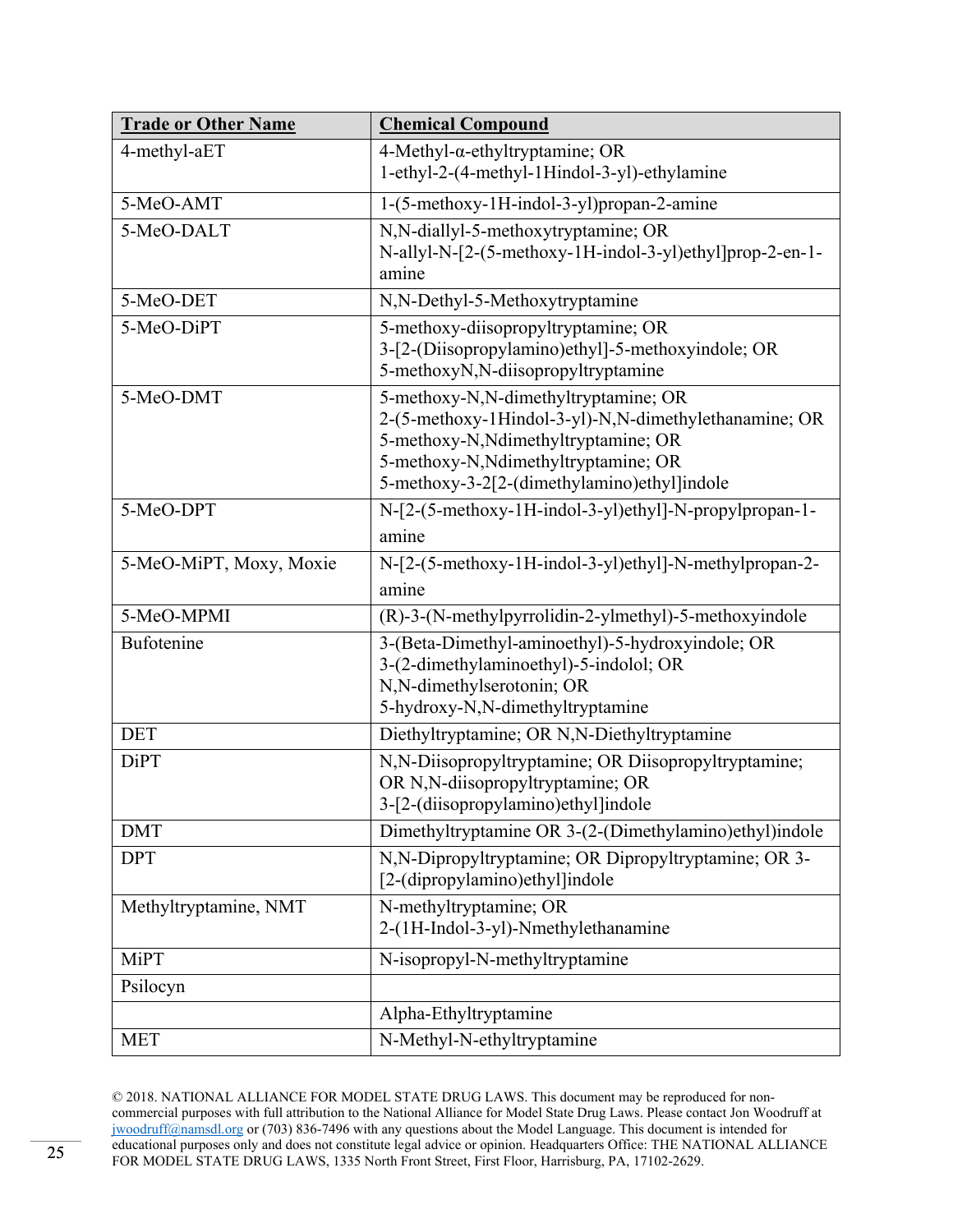| <b>Trade or Other Name</b> | <b>Chemical Compound</b>                                        |
|----------------------------|-----------------------------------------------------------------|
| <b>DALT</b>                | N,N-Diallyltryptamine                                           |
| <b>EiPT</b>                | N-Ethyl-N-isopropyltryptamine                                   |
| 5-Hydroxy-AMT              | 5-Hydroxy-alpha-methyltryptamine                                |
|                            | 5-Hydroxy-N-methyltryptamine                                    |
| 5-Me-DMT                   | (5-Methyl-N,N-dimethyltryptamine)                               |
|                            | Methyl-alpha-ethyltryptamine                                    |
| <b>Bromo-DALT</b>          | (Bromo-N,N-diallyltryptamine)                                   |
|                            | 2-(1H-indol-3-yl)-N-methyl-ethanamine                           |
|                            | N-(2-(1H-indol-3-yl)ethyl-N-methylpropan-2-amine                |
|                            | N-[2-(1H-indol-3-yl)ethyl]-N-isopropylpropan-2-amine            |
|                            | N,N-dipropyl-1H-indole-3-ethanamine                             |
|                            | 3-[2-(diethylamino)ethyl]-1H-4yl acetate                        |
|                            | 3-(2-[isopropyl(methyl)amino]ethyl)-1H-indol-4-ol               |
|                            | 3-[2-(bis[1-methylethyl]amino)ethyl]-1H-indol-4-ol acetate      |
|                            | 3-(2-[isopropyl(methyl)amino]ethyl)-1H-indol-4-ol acetate       |
|                            | 3-[2-(dimethylamino)ethyl]-1H-indol-4-yl acetate                |
|                            | 4-hydroxy-N,N-diethyl-1H-indole-ethanamine                      |
|                            | 4-methoxy-N,N-dimethyl-1H-indole-3-ethanamine                   |
|                            | 3-(2-(diisopropylamino)ethyl)-1H-indol-4-ol                     |
|                            | 3-[2-(ethyl[methyl]amino)ethyl]-1H-indol-4-yl acetate           |
|                            | 3-(2-(dipropylamino)ethyl)-1H-indol-4-ol                        |
|                            | 3-[2-(dipropylamino)ethyl]-1H-indol-4-yl acetate                |
|                            | 4-acetoxy-N,N-di-2-propen-1-yl-1H-indole-3-ethanamine           |
|                            | 5-methoxy-N,N-di-2-propen-1-yl-1H-indole-3-ethanamine           |
|                            | 3-(2-(dimethylaminoethyl)-1H-indol-5-ol;                        |
|                            | 2-(5-methoxy-1H-indol-3-yl)-N,N-dimethylethanamine              |
|                            | N-[2-(5-methoxy-1H-indol-3-yl)ethyl]-N-methylpropyl             |
|                            | 1-(5-methoxy-1H-indol-3-yl)propan-2-amine                       |
|                            | 3-[2-(dimethylamino)-ethyl]-1H-indol-5-yl acetate               |
|                            | N-[2-(5-methoxy-1H-indol-3-yl)ethyl]-N-propylpropan-1-<br>amine |
|                            | N,N-diethyl-2-(5-methoxy-1H-indol-3-yl)ethanamine               |
|                            | N-ethyl-2-(5-methoxy-1H-indol-3-yl)-N-methyl-<br>ethanamine     |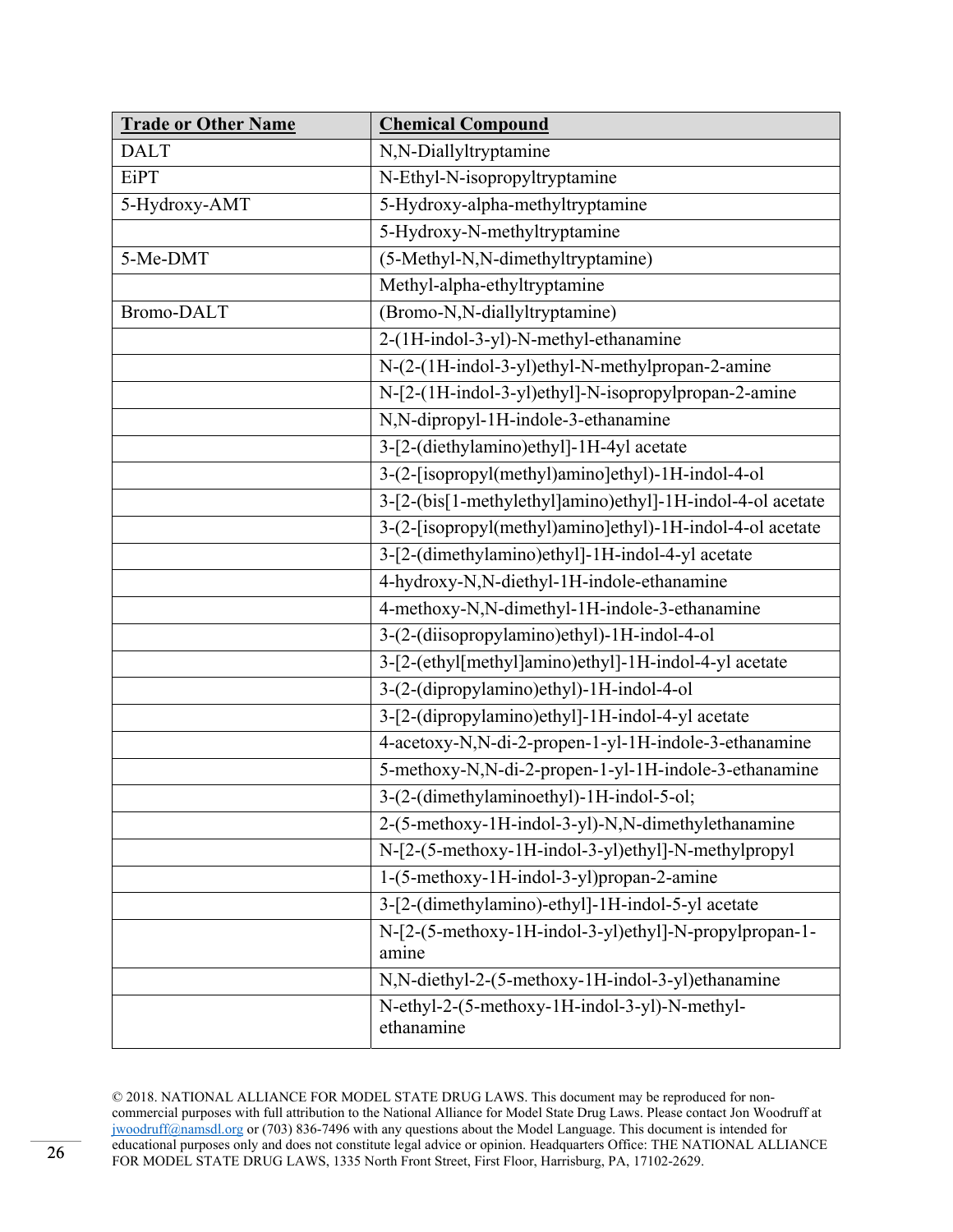| <b>Trade or Other Name</b> | <b>Chemical Compound</b>                |
|----------------------------|-----------------------------------------|
| 5-MeO-EIPT                 | 5-methoxy-N-ethyl-N-isopropyltryptamine |

# **SECTION VIII. SUBSTITUTED PHENYLCYCLOHEXYLMINES.9**

[The state code provision containing Schedule 1 substances] is hereby amended to list the following class of substituted phenylcyclohexylamines.

1) Unless specifically excepted or unless listed in another schedule, or contained within a pharmaceutical product approved by the United States Food and Drug Administration, any material, compound, mixture, or preparation containing a phenylcyclohexylamine structure, with or without any substitution on the phenyl ring, any substitution on the cyclohexyl ring, any replacement of the phenyl ring with a thiophenyl or benzothiophenyl ring, with or without substitution on the amine with alkyl, dialkyl, or alkoxy substituents, inclusion of the nitrogen in a cyclic structure, or any combination of the above.

|  |  |  | 2) Examples of this class include, but are not limited to, the following: |  |
|--|--|--|---------------------------------------------------------------------------|--|
|--|--|--|---------------------------------------------------------------------------|--|

| <b>Trade or Other Name</b>                    | <b>Chemical Compound</b>                 |
|-----------------------------------------------|------------------------------------------|
| <b>BTCP</b>                                   | Benzothiophenylcyclohexylpiperidine      |
| <b>BCP</b>                                    | Benocyclidine                            |
| PCE (Ethylamine analog of<br>phencyclidine)   | N-Ethyl-1-phenylcyclohexylamine          |
| PCPY (Pyrrolidine analog of<br>phencyclidine) | N-(1-Phenylcyclohexyl)-pyrrolidine)      |
| PCPr                                          | Phenylcyclohexylpropylamine              |
| TCP (Thiophene analog of<br>phencyclidine)    | 1-[1-(2-Thienyl)-cyclohexyl]-piperidine) |
| <b>PCEEA</b>                                  | (Phenylcyclohexyl(ethoxyethylamine)      |
| <b>PCMPA</b>                                  | (Phenylcyclohexyl(methoxypropylamine)    |
| Methoxetamine                                 |                                          |

<sup>&</sup>lt;sup>9</sup> Section VIII is based upon Fla. Stat. Ann. § 893.03, for the same reasons as stated in the footnotes to Sections III and IV. As with those sections, NAMSDL augments the Florida language with additional individual substances listed in the prior model document and/or D.C. Mun. Regs. Subt. 22-B, § 1201

<sup>© 2018.</sup> NATIONAL ALLIANCE FOR MODEL STATE DRUG LAWS. This document may be reproduced for noncommercial purposes with full attribution to the National Alliance for Model State Drug Laws. Please contact Jon Woodruff at jwoodruff@namsdl.org or (703) 836-7496 with any questions about the Model Language. This document is intended for educational purposes only and does not constitute legal advice or opinion. Headquarters Office: THE NATIONAL ALLIANCE FOR MODEL STATE DRUG LAWS, 1335 North Front Street, First Floor, Harrisburg, PA, 17102-2629.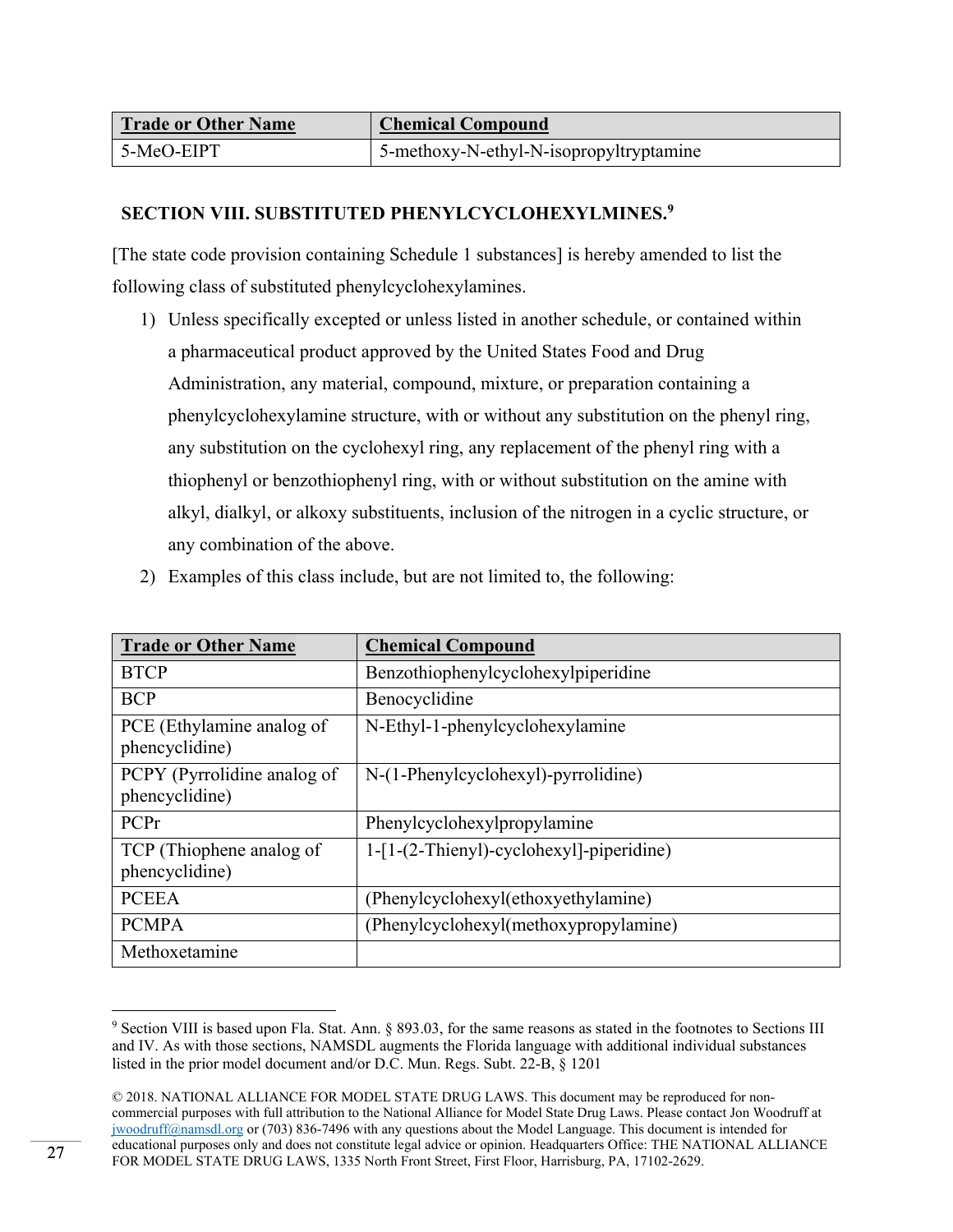| <b>Trade or Other Name</b> | <b>Chemical Compound</b>                            |
|----------------------------|-----------------------------------------------------|
| Methoxetamine, MXE,        | (RS)2-(3-methoxyphenyl)-2-(ethylamino)cyclohexanone |
| 3-MeO-2-Oxo-PCE            |                                                     |
| 3-Methoxy-PCE              | (3-Methoxyphenyl)cyclohexylethylamine               |
|                            | N-ethyl-1-(3-methoxyphenyl)cyclohexylamine          |
| 3-MeO-PCE                  | 3-Methoxyeticyclidine                               |
| <b>Bromo-PCP</b>           | (Bromophenyl)cyclohexylpiperidine                   |
| Chloro-PCP                 | (Chlorophenyl)cyclohexylpiperidine                  |
| Fluoro-PCP                 | (Fluorophenyl)cyclohexylpiperidine                  |
| Hydroxy-PCP                | (Hydroxyphenyl)cyclohexylpiperidine                 |
| Methoxy-PCP                | (Methoxyphenyl)cyclohexylpiperidine                 |
| Methyl-PCP                 | (Methylphenyl)cyclohexylpiperidine                  |
| Nitro-PCP                  | (Nitrophenyl)cyclohexylpiperidine                   |
| $Oxo-PCP$                  | (Oxophenyl)cyclohexylpiperidine                     |
| Amino-PCP                  | (Aminophenyl)cyclohexylpiperidine                   |

# **SECTION IX. FENTANYL DERIVATIVES.10**

[The state code provision containing Schedule 1 substances] is hereby amended to list the following class of fentanyl derivatives.

# **[Option 1]**

1) Unless specifically excepted, listed in another schedule, or contained within a pharmaceutical product approved by the United States Food and Drug Administration, any material, compound, mixture, or preparation, including its salts, isomers, esters, or ethers, and salts of isomers, esters, or ethers, whenever the existence of such salts is possible within any of the following specific chemical designations containing a 4–anilidopiperidine structure:

 <sup>10</sup> Over the past several years, states have begun to add fentanyl-related structural classes to their respective lists of Schedule I controlled substances in a variety of ways. In addition, in February 2018, the U.S. Drug Enforcement Administration issued a temporary scheduling order to schedule fentanyl-related substances in federal Schedule I for at least two years. Section IX contains four options for Subsection (1), which show fentanyl-class scheduling language from four different jurisdictions. Option 1 is based upon language in Fla. Stat. Ann. § 893.03(1)(a)(62). Option 2 is based on language in N. Dakota Cen. Code § 19-03.1-05(3)(xx). Option 3 is based on Ken. Rev. Stat. § 218A.010(16). Option 4 is based on the U.S. Drug Enforcement Administration's February 6, 2018, temporary scheduling order, located at 83 FR 5188. Subsection (2) contains other fentanyl-related substances that have been scheduled as individual substances by one or more jurisdictions in 2018.

<sup>© 2018.</sup> NATIONAL ALLIANCE FOR MODEL STATE DRUG LAWS. This document may be reproduced for noncommercial purposes with full attribution to the National Alliance for Model State Drug Laws. Please contact Jon Woodruff at jwoodruff@namsdl.org or (703) 836-7496 with any questions about the Model Language. This document is intended for educational purposes only and does not constitute legal advice or opinion. Headquarters Office: THE NATIONAL ALLIANCE FOR MODEL STATE DRUG LAWS, 1335 North Front Street, First Floor, Harrisburg, PA, 17102-2629.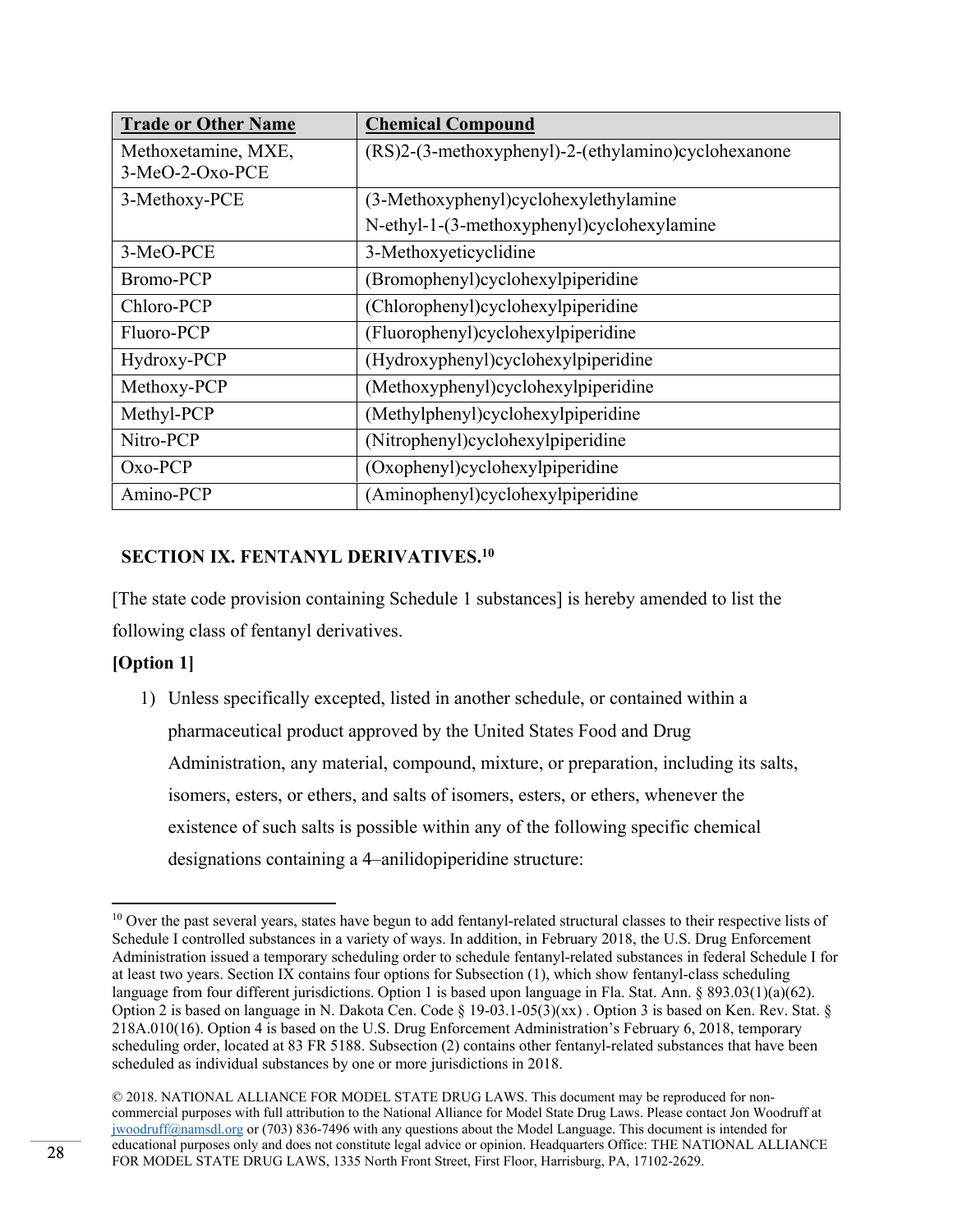- a. With or without substitution at the carbonyl of the aniline moiety with alkyl, alkenyl, carboalkoxy, cycloalkyl, methoxyalkyl, cyanoalkyl, or aryl groups, or furanyl, dihydrofuranyl, benzyl moiety, or rings containing heteroatoms sulfur, oxygen, or nitrogen;
- b. With or without substitution at the piperidine amino moiety with a phenethyl, benzyl, alkylaryl (including heteroaromatics), alkyltetrazolyl ring, or an alkyl or carbomethoxy group, whether or not further substituted in the ring or group;
- c. With or without substitution or addition to the piperdine ring to any extent with one or more methyl, carbomethoxy, methoxy, methoxymethyl, aryl, allyl, or ester groups;
- d. With or without substitution of one or more hydrogen atoms for halogens, or methyl, alkyl, or methoxy groups, in the aromatic ring of the anilide moiety;
- e. With or without substitution at the alpha or beta position of the piperidine ring with alkyl, hydroxyl, or methoxy groups;
- f. With or without substitution of the benzene ring of the anilide moiety for an aromatic heterocycle; and
- g. With or without substitution of the piperidine ring for a pyrrolidine ring, perhydroazepine ring, or azepine ring;
- h. excluding, Alfentanil, Carfentanil, Fentanyl, and Sufentanil;
- i. including, but not limited to:
	- i. Acetyl-alpha-methylfentanyl,
	- ii. Alpha-methylfentanyl (N–[1–(alpha–methyl–betaphenyl) ethyl–4– piperidyl] propionanilide; 1–(1–methyl–2–phenylethyl)–4–(N– propanilido) piperidine),
	- iii. Alpha-methylthiofentanyl,
	- iv. Benzylfentanyl,
	- v. Beta-hydroxyfentanyl,
	- vi. Beta–hydroxy–3–methylfentanyl,
	- vii. 3–Methylfentanyl (N–[3–methyl–1–(2–phenylethyl)–4–piperidyl]–N–

<sup>© 2018.</sup> NATIONAL ALLIANCE FOR MODEL STATE DRUG LAWS. This document may be reproduced for noncommercial purposes with full attribution to the National Alliance for Model State Drug Laws. Please contact Jon Woodruff at jwoodruff@namsdl.org or (703) 836-7496 with any questions about the Model Language. This document is intended for educational purposes only and does not constitute legal advice or opinion. Headquarters Office: THE NATIONAL ALLIANCE FOR MODEL STATE DRUG LAWS, 1335 North Front Street, First Floor, Harrisburg, PA, 17102-2629.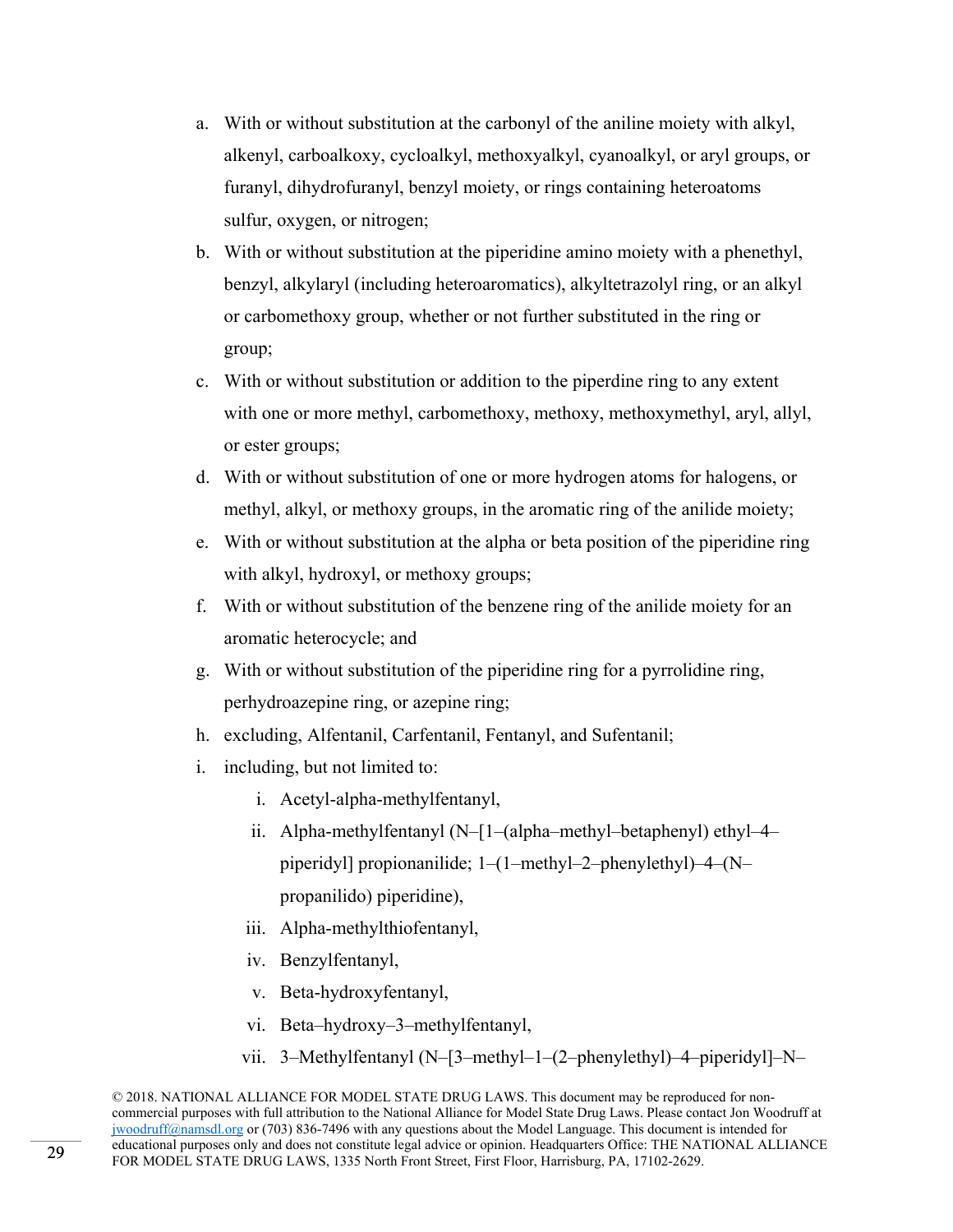phenylpropanamide),

- viii. 3–Methylthiofentanyl,
- ix. Para–Fluorofentanyl,
- x. Thenylfentanyl or Thienyl fentanyl,
- xi. Thiofentanyl,
- xii. Acetylfentanyl,
- xiii. Butyrylfentanyl,
- xiv. Beta–Hydroxythiofentanyl,
- xv. Lofentanil,
- xvi. Ocfentanil,
- xvii. Ohmfentanyl,
- xviii. Benzodioxolefentanyl,
- xix. Furanyl fentanyl,
- xx. Pentanoyl fentanyl,
- xxi. Cyclopentyl fentanyl,
- xxii. Isobutyryl fentanyl,
- xxiii. Remifentanil.

# **[Option 2]**

- 1) Unless specifically excepted or unless listed in another schedule or are not FDA approved drugs, and are derived from N-(1-(2-Phenylethyl)-4-piperidinyl)-Nphenylpropanamide (Fentanyl) by any substitution on or replacement of the phenethyl group, any substitution on the piperidine ring, any substitution on or replacement of the propanamide group, any substitution on the anilido phenyl group, or any combination of the above. Examples include:
	- a. N-[1-(1-methyl-2-phenethyl)-4-piperidinyl]-N-phenylacetamide (also known as Acetyl-alpha-methylfentanyl).
	- b. N-[1-(alpha-methyl-beta-phenyl)ethyl-4-piperidyl]propionanilide; 1-(1 methyl-2-phenylethyl)-4-(N-propanilido)piperidine (also known as Alphamethylfentanyl).
	- c. N-[1-methyl-2-(2-thienyl)ethyl-4-piperidinyl]-N-phenylpropanamide (also

<sup>© 2018.</sup> NATIONAL ALLIANCE FOR MODEL STATE DRUG LAWS. This document may be reproduced for noncommercial purposes with full attribution to the National Alliance for Model State Drug Laws. Please contact Jon Woodruff at jwoodruff@namsdl.org or (703) 836-7496 with any questions about the Model Language. This document is intended for educational purposes only and does not constitute legal advice or opinion. Headquarters Office: THE NATIONAL ALLIANCE FOR MODEL STATE DRUG LAWS, 1335 North Front Street, First Floor, Harrisburg, PA, 17102-2629.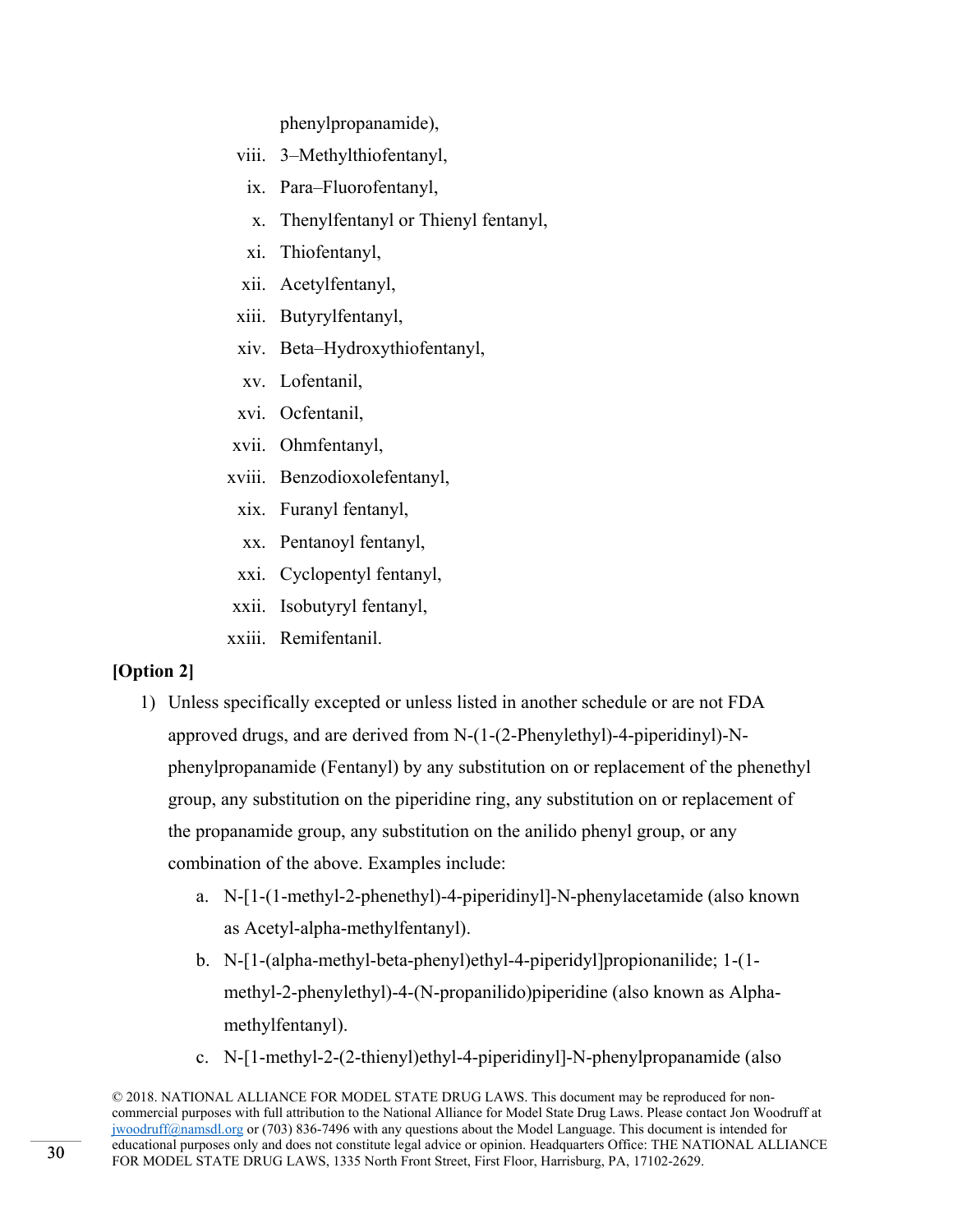known as Alpha-methylthiofentanyl).

- d. N-[1-(2-hydroxy-2-phenethyl)-4-piperidinyl]-N-phenylpropanamide (also known as Beta-hydroxyfentanyl).
- e. N-[1-(2-hydroxy-2-phenethyl)-3-methyl-4-piperidinyl]-N-phenylpropanamide (also known as Beta-hydroxy-3-methylfentanyl).
- f. N-[3-methyl-1-(2-phenylethyl)-4-piperidyl]-N-phenylpropanamide (also known as 3-Methylfentanyl).
- g. N-[3-methyl-1-(2-thienyl)ethyl-4-piperidinyl]-N-phenylpropanamide (also known as 3-Methylthiofentanyl).
- h. N-(4-fluorophenyl)-N-[1-(2-phenethyl)-4-piperidinyl]propanamide (also known as Para-fluorofentanyl).
- i. N-phenyl-N-[1-(2-thienyl)ethyl-4-piperidinyl]propanamide (also known as Thiofentanyl).
- j. N-(1-phenylethylpiperidin-4-yl)-N-phenylfuran-2-carboxamide (also known as Furanyl Fentanyl).
- k. N-(1-phenethylpiperidin-4-yl)-N-phenylbutyramide; N-(1-phenethylpiperidin-4-yl)-N-phenylbutanamide (also known as Butyryl Fentanyl).
- l. N-[1-[2-hydroxy-2-(thiophen-2-yl)ethyl]piperidin-4-yl]-Nphenylpropionamide; N-[1-[2-hydroxy-2-(2-thienyl)ethyl]-4-piperidinyl]-Nphenylpropanamide (also known as Beta-Hydroxythiofentanyl).
- m. N-(1-phenethylpiperidin-4-yl)-N-phenylacetamide (also known as Acetyl Fentanyl).
- n. N-phenyl-N-[1-(2-phenylethyl)piperidin-4-yl]prop-2-enamide (also known as Acrylfentanyl).
- o. N-phenyl-N-[1-(2-phenylethyl)-4-piperidinyl]-pentanamide (also known as Valeryl Fentanyl).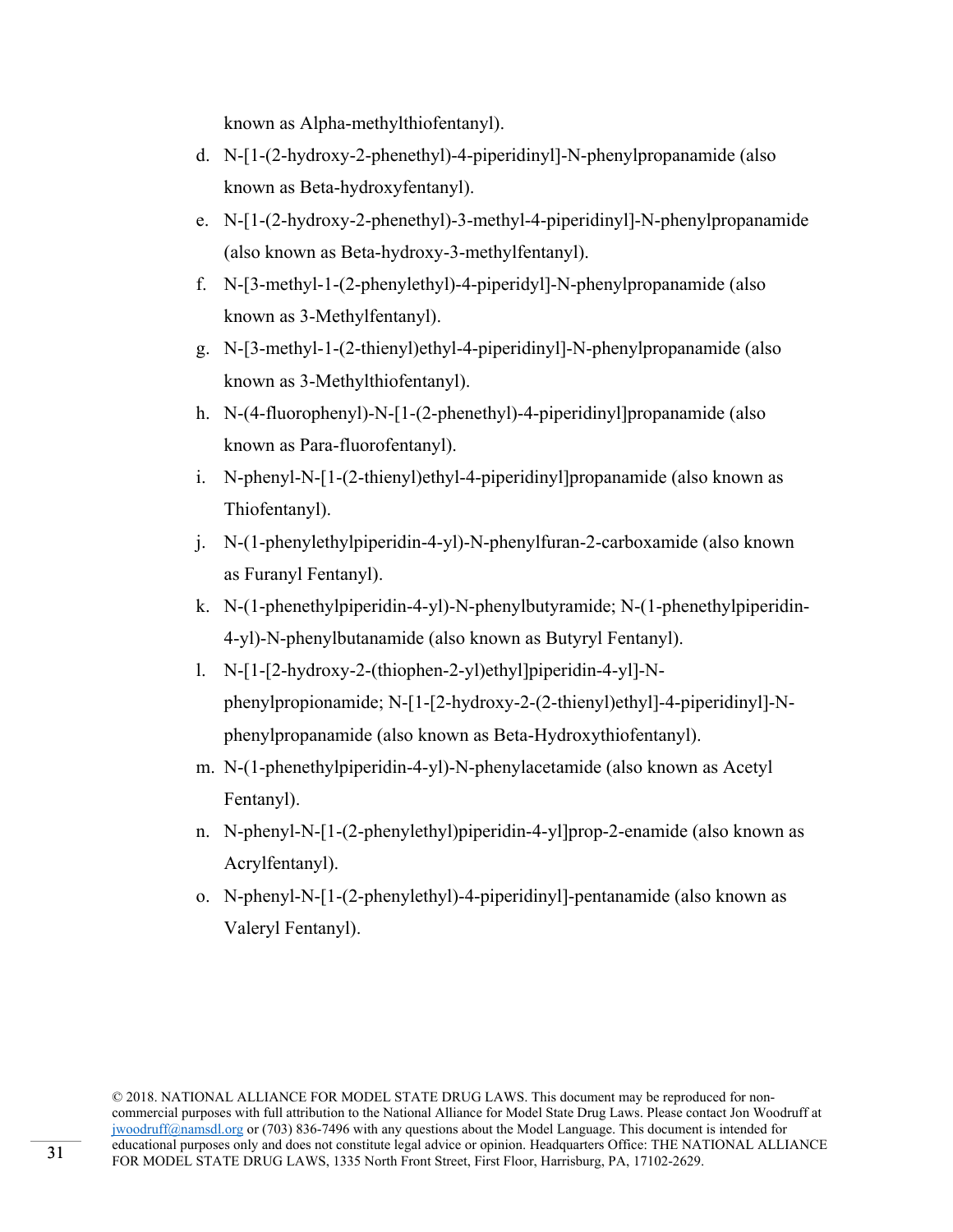# **[Option 3]**

- 1) "Fentanyl derivative" means a substance containing any quantity of any chemical compound, except compounds specifically scheduled as controlled substances by statute or by administrative regulation pursuant to this chapter, which is structurally derived from 1–ethyl–4–(N–phenylamido) piperidine:
	- a. By substitution:
		- i. At the 2–position of the 1–ethyl group with a phenyl, furan, thiophene, or ethyloxotetrazole ring system; and
		- ii. Of the terminal amido hydrogen atom with an alkyl, alkoxy, cycloalkyl, or furanyl group; and
	- b. Which may be further modified in one (1) or more of the following ways:
		- i. By substitution on the N-phenyl ring to any extent with alkyl, alkoxy, haloalkyl, hydroxyl, or halide substituents;
		- ii. By substitution on the piperadine ring to any extent with alkyl, allyl, alkoxy, hydroxy, or halide substituents at the 2-, 3-, 5-, and/or 6 positions;
		- iii. By substitution on the piperadine ring to any extent with a phenyl, alkoxy, or carboxylate ester substituent at the 4- position; or
		- iv. By substitution on the 1–ethyl group to any extent with alkyl, alkoxy, or hydroxy substituents.

# **[Option 4]**

- 1) "Fentanyl-related substance" means any substance not otherwise listed [in the controlled substance schedules], and for which no exemption or approval is in effect under section 505 of the Federal Food, Drug, and Cosmetic Act [21 U.S.C. 355], that is structurally related to fentanyl by one or more of the following modifications:
	- a. Replacement of the phenyl portion of the phenethyl group by any monocycle, whether or not further substituted in or on the monocycle;
	- b. Substitution in or on the phenethyl group with alkyl, alkenyl, alkoxyl, hydroxyl, halo, haloalkyl, amino or nitro groups;
	- c. Substitution in or on the piperidine ring with alkyl, alkenyl, alkoxyl, ester,

<sup>© 2018.</sup> NATIONAL ALLIANCE FOR MODEL STATE DRUG LAWS. This document may be reproduced for noncommercial purposes with full attribution to the National Alliance for Model State Drug Laws. Please contact Jon Woodruff at jwoodruff@namsdl.org or (703) 836-7496 with any questions about the Model Language. This document is intended for educational purposes only and does not constitute legal advice or opinion. Headquarters Office: THE NATIONAL ALLIANCE FOR MODEL STATE DRUG LAWS, 1335 North Front Street, First Floor, Harrisburg, PA, 17102-2629.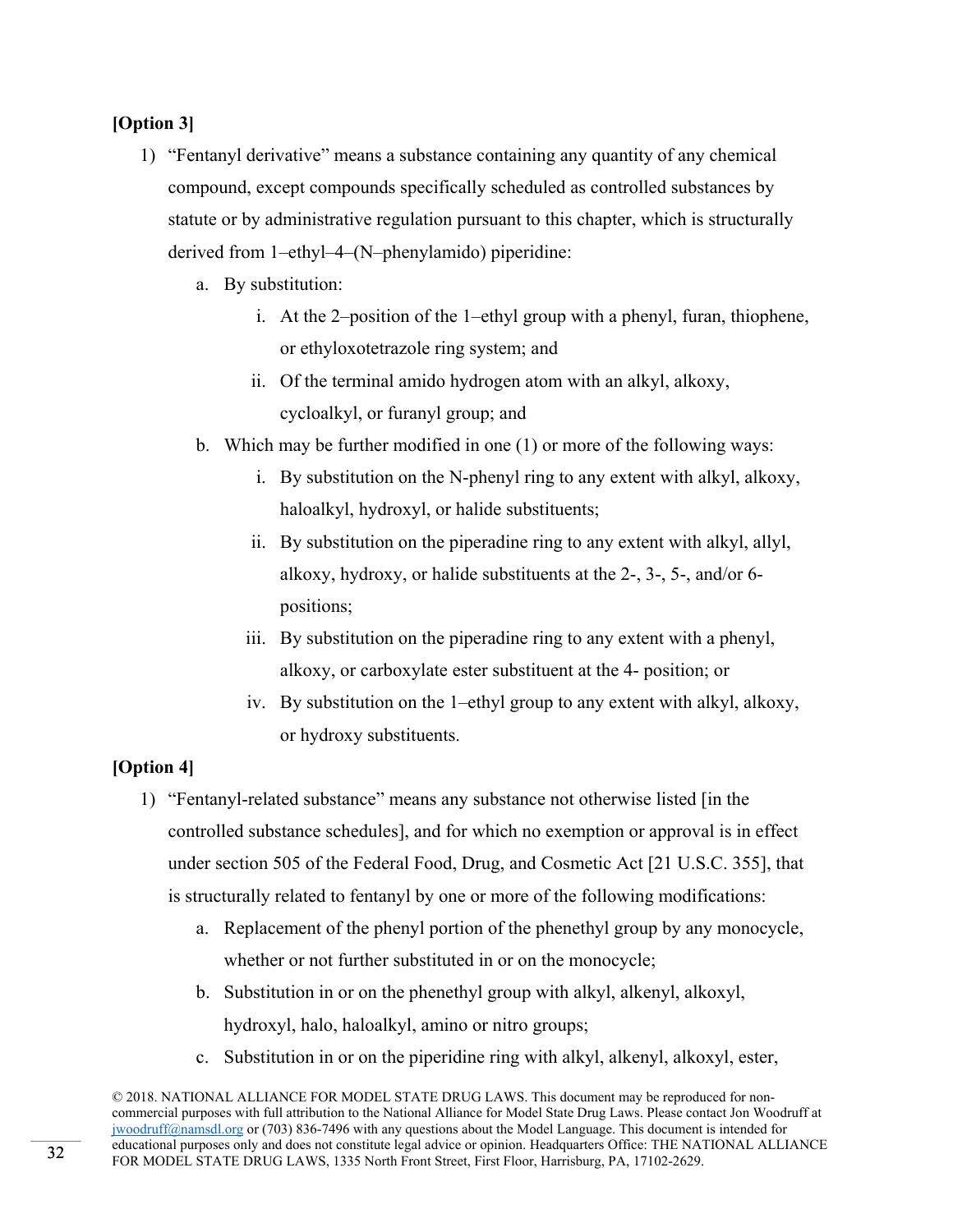ether, hydroxyl, halo, haloalkyl, amino or nitro groups;

- d. Replacement of the aniline ring with any aromatic monocycle whether or not further substituted in or on the aromatic monocycle; and/or
- e. Replacement of the N-propionyl group by another acyl group.
- 2) Additional examples of fentanyl-derivative substances include:
	- a. N-(1-phenethylpiperidin-4-yl)-N-phenylbutyramide, (Other names: Butyryl fentanyl);
	- b. N-[1-[2-hydroxy-2-(thiophen-2-yl)ethyl]piperidin-4-yl]-Nphenylpropionamide (Other names: beta-hydroxythiofentanyl);
	- c. N-(1-phenethylpiperidin-4-yl)-N-phenylfuran-2-carboxamide, (Other name: Furanyl fentanyl);
	- d. N-(4-fluorophenyl)-N-(1-phenethylpiperidin-4-yl)isobutyramide, (Other names: 4-fluoroisobutyryl fentanyl, para-fluoroisobutyryl fentanyl);
	- e. N-(1-phenethylpiperidin-4-yl)-N-phenylacrylamide, (Other names: acryl fentanyl, acryloylfentanyl);
	- f. N-(2-fluorophenyl)-N-(1-phenethylpiperidin-4-yl)propionamide, (Other names: ortho-fluorofentanyl, 2-fluorofentanyl);
	- g. N-(1-phenethylpiperidin-4-yl)-N-phenyltetrahydrofuran-2-carboxamide, (Other name: tetrahydrofuranyl fentanyl);
	- h. 2-methoxy-N-(1-phenethylpiperidin-4-yl)-N-phenylacetamide (Other name: methoxyacetyl fentanyl);
	- i. N-(1-phenethylpiperidin-4-yl)-N-phenylcyclopropanecarboxamide, (Other name: cyclopropyl fentanyl);
	- j. N-(1-phenethylpiperidin-4-yl)-N-phenylpentanamide (Other name: Valeryl fentanyl);
	- k. N-(4-fluorophenyl)-N-(1-phenethylpiperidin-4-yl)butyramide, its isomers, esters, ethers, salts and salts of isomers, esters and ethers (Other name: parafluorobutyryl fentanyl);
	- l. N-(4-methoxyphenyl)-N-(1-phenethylpiperidin-4-yl)butyramide, (Other

<sup>© 2018.</sup> NATIONAL ALLIANCE FOR MODEL STATE DRUG LAWS. This document may be reproduced for noncommercial purposes with full attribution to the National Alliance for Model State Drug Laws. Please contact Jon Woodruff at jwoodruff@namsdl.org or (703) 836-7496 with any questions about the Model Language. This document is intended for educational purposes only and does not constitute legal advice or opinion. Headquarters Office: THE NATIONAL ALLIANCE FOR MODEL STATE DRUG LAWS, 1335 North Front Street, First Floor, Harrisburg, PA, 17102-2629.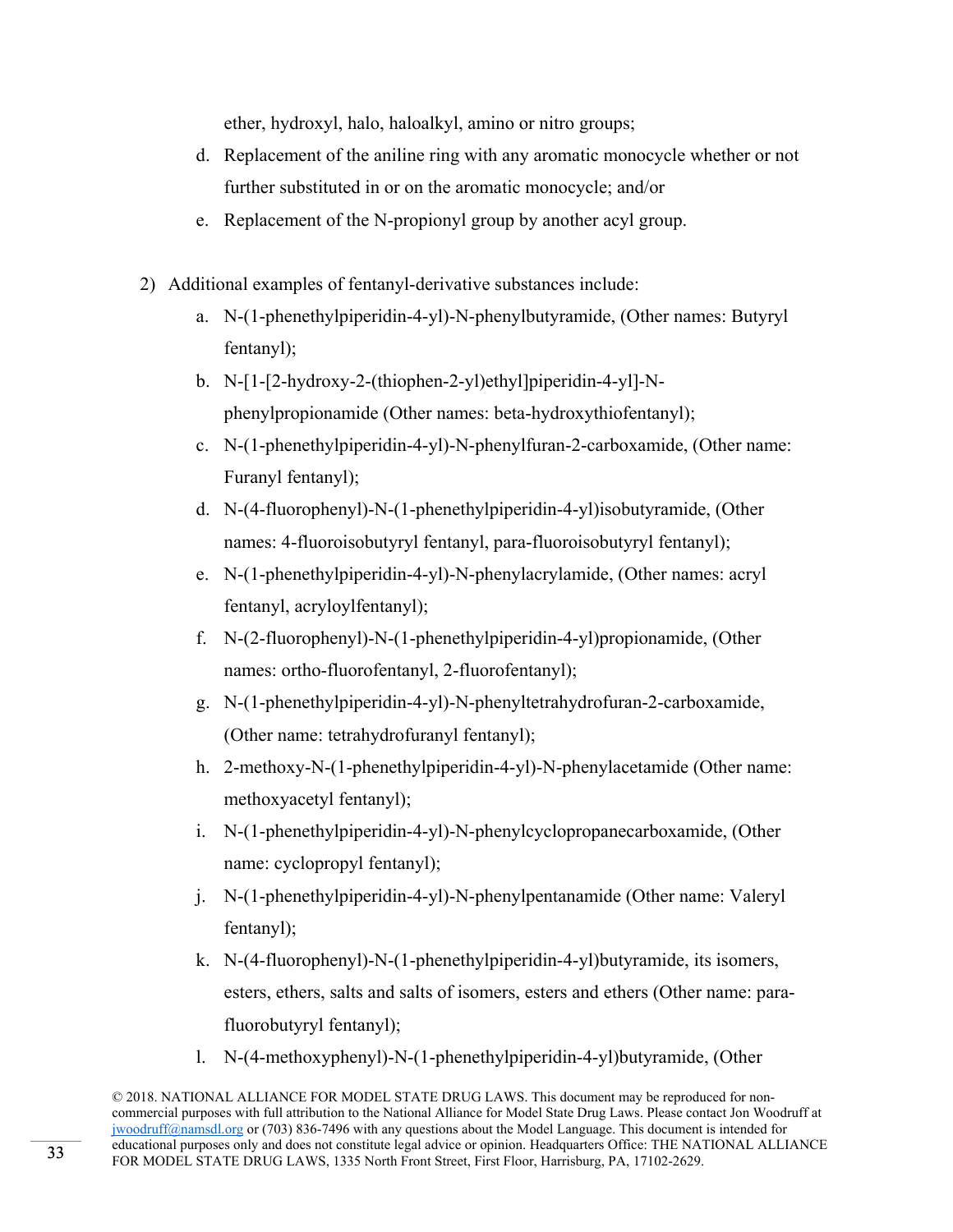name: para-methoxybutyryl fentanyl);

- m. N-(4-chlorophenyl)-N-(1-phenethylpiperidin-4-yl)isobutyramide, (Other name: para-chloroisobutyryl fentanyl);
- n. N-(1-phenethylpiperidin-4-yl)-N-phenylisobutyramide, (Other name: isobutyryl fentanyl);
- o. N-(1-phenethylpiperidin-4-yl)-N-phenylcyclopentanecarboxamide (Other name: cyclopentyl fentanyl;
- p. N-(2-fluorophenyl)-2-methoxy-N-(1-phenethylpiperidin-4-yl)acetamide, (Other name: Ocfentanil);
- q. Butyrfentanyl (N-phenyl-N-[l-(2-phenylethyl)-4-pyridinyl]butyramide);
- r. Beta-Hydroxythiofentanyl (N-phenyl-N-{l-[2-hydroxy-2-(2-thienyl)ethyl)-4 piperdinyl}-propanamide);
- s. 4-methylphenethyl acetyl fentanyl (N-phenyl-N-{l-[2-(4-methylphenyl)ethyl]- 4- piperdinyl}-acetamide);
- t. 3-Allylfentanyl (N-phenyl-N-[1-(2-phenylethyl)-(3s,4R)-3-prop-2-enyl-4 piperidinyl]-propanamide);
- u. Benzodioxole fentanyl (N-phenyl-N-[1-(2-phenylethyl)-4-piperidinyl] benzo[d] [1,3]dioxole-5-carboxamide);
- v. Benzyl carfentanil (N-phenyl-N-(1-benzyl-4-methylcarboxylate-4 piperidinyl)-propanamide);
- w. Brifentanil (N-(2-fluorophenyl)-N-{(3R,4S)-1-[2-(4-ethyl-5-oxotetrazol-1 yl)ethyl]-3-methyl-4-piperdinyl}-2-methoxyacetamide);
- x. Cyclopentylfentanyl (N-phenyl-N-[1-(2-phenylethyl)-4-piperidinyl) cyclopentanecarboxamide);
- y. 2,5-Dimethylfentanyl (N-phenyl-N-[1-(2-phenylethyl)-2,5-dimethyl-4 piperidinyl]-propranamide);
- z. 4-Fluoroisobutyryl fentanyl (N-(4-fluorophenyl)-N-[1-(2-phenylethyl)-4 piperidinyl)-isobutyramide);
- aa. Furanylethyl fentanyl (N-phenyl-N-[1-(2-furanylethyl)-4-piperidinyl] propanamide);

<sup>© 2018.</sup> NATIONAL ALLIANCE FOR MODEL STATE DRUG LAWS. This document may be reproduced for noncommercial purposes with full attribution to the National Alliance for Model State Drug Laws. Please contact Jon Woodruff at jwoodruff@namsdl.org or (703) 836-7496 with any questions about the Model Language. This document is intended for educational purposes only and does not constitute legal advice or opinion. Headquarters Office: THE NATIONAL ALLIANCE FOR MODEL STATE DRUG LAWS, 1335 North Front Street, First Floor, Harrisburg, PA, 17102-2629.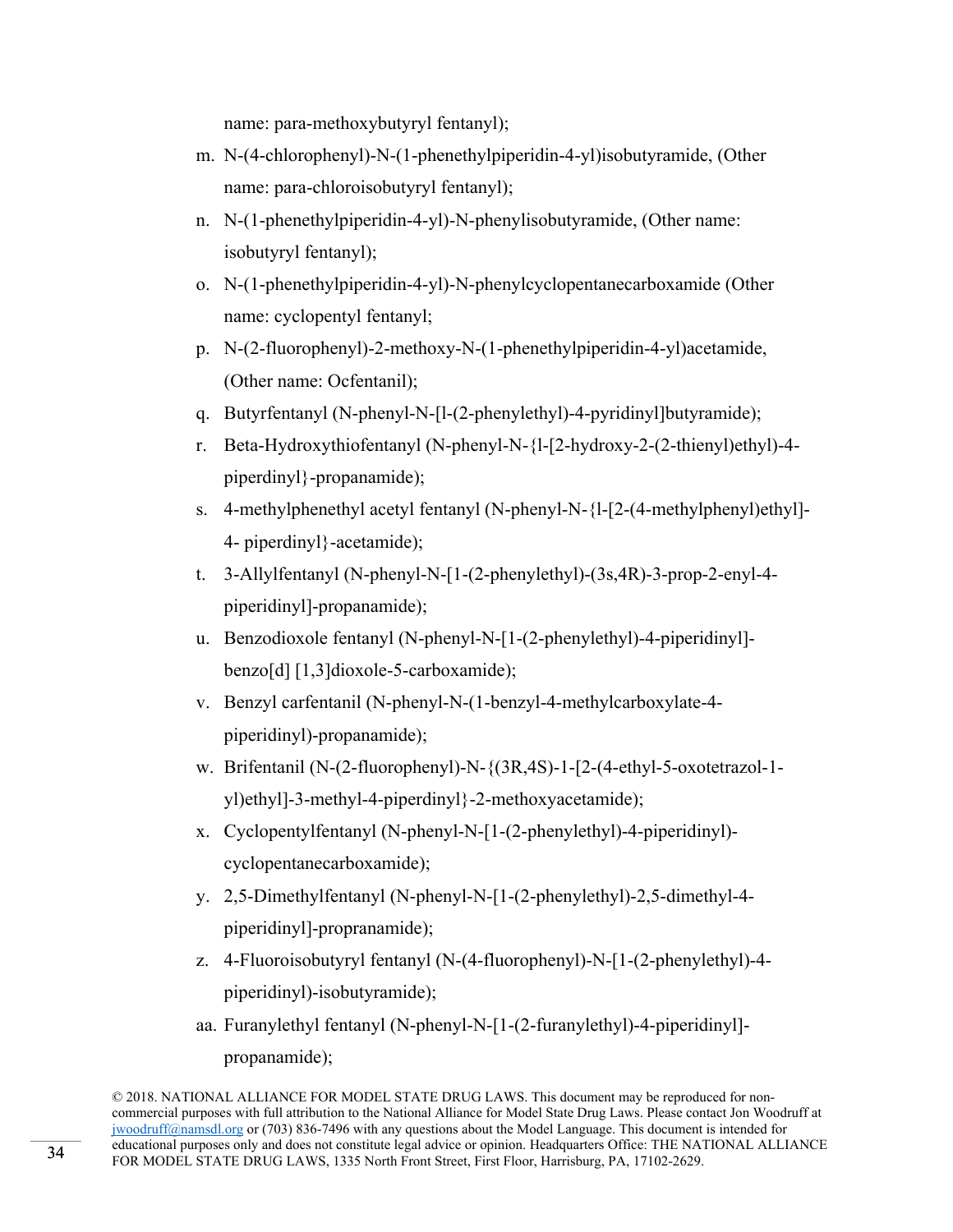- bb. Isobutyryl fentanyl (N-phenyl-N-[1-(2-phenylethyl)-4-piperdinyl]-2 methylpropanamide);
- cc. Lofentanil (N-phenyl-N-[1-(2-phenylethyl)-(3R,4S)-3-methyl-4 methylcarboxylate-4-piperidinyl]-propanamide);
- dd. 4-Methoxybutyrfentanyl (N-(4-methoxyphenyl)-N-[1-(2-phenylethyl)-4 piperidinyl]-butyramide);
- ee. 4-Methoxymethylfentanyl (N-phenyl-N-[1-(2-phenylethyl)-4-methoxymethyl-4- piperidinyl]-propanamide);
- ff. Meta-fluorobutyryl fentanyl (N-(3-fluorophenyl)-N-[1-(2-phenylethyl)-4 piperidnyl)-butyramide);
- gg. Meta-fluorofentanyl (N-(3-fluorophenyl)-N-[1-(2-phenylethyl)-4-piperidnyl) propanamide);
- hh. 3-Methylbutyrfentanyl (N-phenyl-N-[1-(2-phenylethyl)-4-piperidinyl] butyramide);
- ii. N-Methylcarfentanyl (N-phenyl-N-(1-methyl-4-methylcarboxylate-4 piperidinyl)- propanamide);
- jj. Mirfentanyl (N-(2-pyrazinyl)-N-[1-(2-phenylethyl)-4-piperidinyl]-2 furamide);
- kk. Ocfentanil (N-(2-fluorophenyl)-N-[1-(2-phenylethyl)-4-piperdinyl]-2 methoxyacetamide);
- ll. Ohmefentanyl (N-phenyl-N-[1-(2-hydroxy-2-phenylethyl)-3-methyl-4 piperidinyl]-propanamide);
- mm. Ortho-fluorobutyryl fentanyl (N-(2-fluorophenyl)-N-[1-(2 phenylethyl)-4- piperidnyl)-butyramide);
- nn. Ortho-fluorofentanyl (N-(2-fluorophenyl)-N-[1-(2-phenylethyl)-4-piperidnyl) propanamide);
- oo. Para-chlorofentanyl (N-(4-chlorophenyl)-N-[1-(2-phenylethyl)-4-piperidinyl] propanamide);
- pp. Para-chloroisobutyryl fentanyl (N-(4-chlorophenyl)-N-[1-(2-phenylethyl)-4 piperidinyl]-isobutyramide);

<sup>© 2018.</sup> NATIONAL ALLIANCE FOR MODEL STATE DRUG LAWS. This document may be reproduced for noncommercial purposes with full attribution to the National Alliance for Model State Drug Laws. Please contact Jon Woodruff at jwoodruff@namsdl.org or (703) 836-7496 with any questions about the Model Language. This document is intended for educational purposes only and does not constitute legal advice or opinion. Headquarters Office: THE NATIONAL ALLIANCE FOR MODEL STATE DRUG LAWS, 1335 North Front Street, First Floor, Harrisburg, PA, 17102-2629.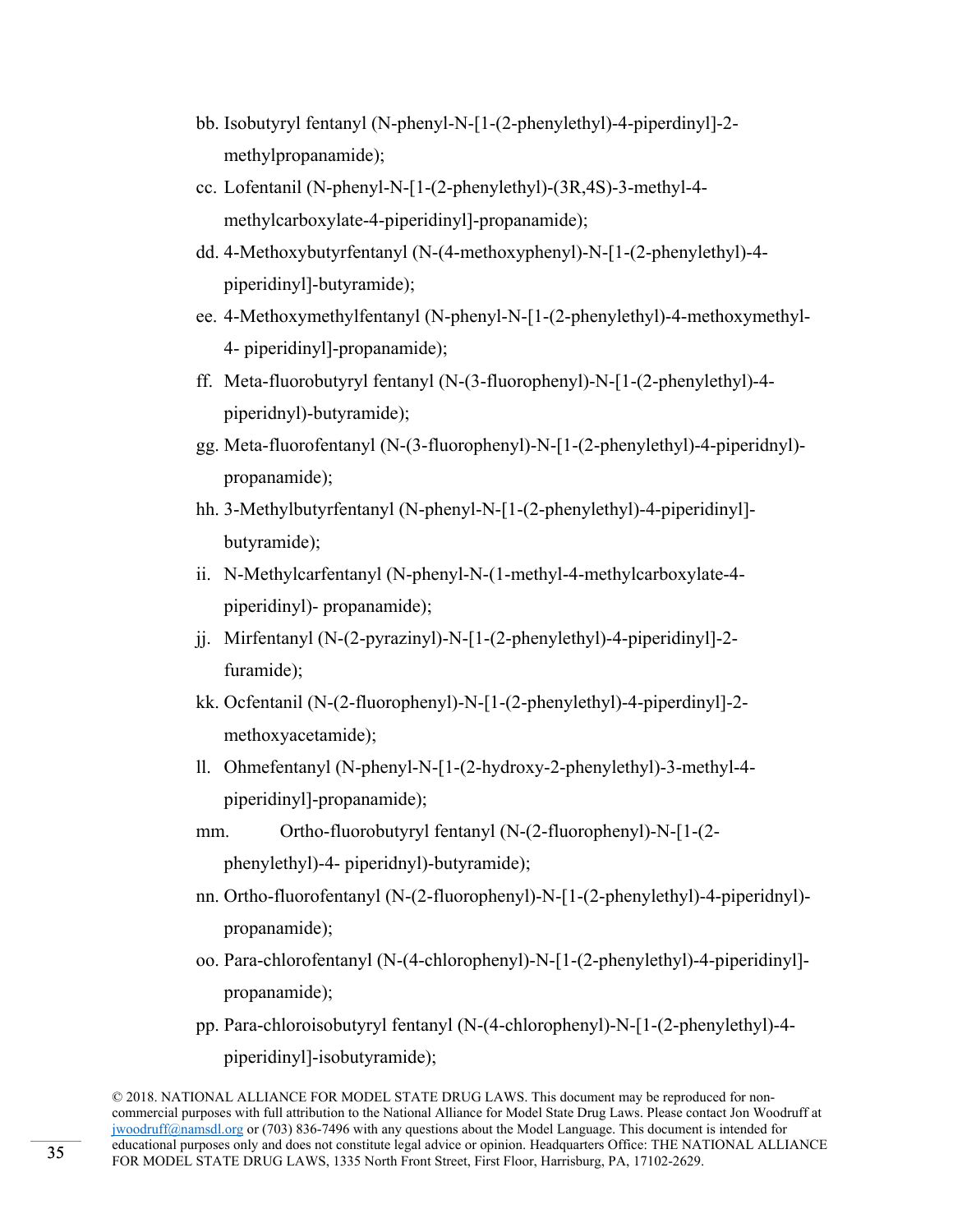- qq. 4-Fluorobutyryl fentanyl (N-(4-fluorophenyl)-N-[1-(2-phenylethyl)-4 piperidinyl]-butyramide);
- rr. Para-methoxyfentanyl (N-(4-methoxyphenyl)-N-[1-(2-phenylethyl)-4 piperidinyl]-propanamide);
- ss. Para-methylfentanyl (N-(4-methylphenyl)-N-[1-(2-phenylethyl)-4 piperidinyl]- propanamide);
- tt. 4-Phenyl fentanyl (N-phenyl-N-[4-phenyl-1-(2-phenylethyl)-4-piperidinyl] propanamide);
- uu. Trefentanyl (N-(2-fluorophenyl)-N-{1-[2-(4-ethyl-5-oxo-4,5-dihydro-1Htetrazol1-yl)ethyl]-4-phenyl-4-piperdinyl}-propanamide);
- vv. Valeryl fentanyl (N-phenyl-N-[1-(2-phenylethyl)-4-piperidinyl] pentanamide);
- ww. Alpha-Methylacetylfentanyl (N-phenyl-N-[1-phenylpropan-2-yl)-4 piperidinyl]- acetamide);
- xx. Alpha-Methylbutyrfentanyl (N-phenyl-N-[1-phenylpropan-2-yl)-4 piperidinyl]- butyramide);
- yy. Alpha-Methylthiofentanyl (N-phenyl-N-[1-(1-thienyl-2-ylpropan-2-yl)-4 piperidinyl]-propanamide);
- zz. Beta-Hydroxy fentanyl (N-phenyl-N-[1-(2-hydroxy-2-phenylethyl)-4 piperidinyl]-propanamide);
- aaa. Beta-Methyl fentanyl (N-phenyl-N-[1-(2-phenylpropyl)-4-piperdinyl] propanamide);
- bbb. N-phenyl-N-[1-(2-phenylethyl)-4-piperidinyl]-2-butenamide (other name: Crotonyl fentanyl);
- ccc. N-phenyl-N-[4-phenyl-1-(2-phenylethyl)-4-piperidinyl]-propanamide (other name: 4-phenylfentanyl);
- ddd. N-phenyl-N-(1-methyl-4-piperidinyl)-propanamide (other name: Nmethyl norfentanyl).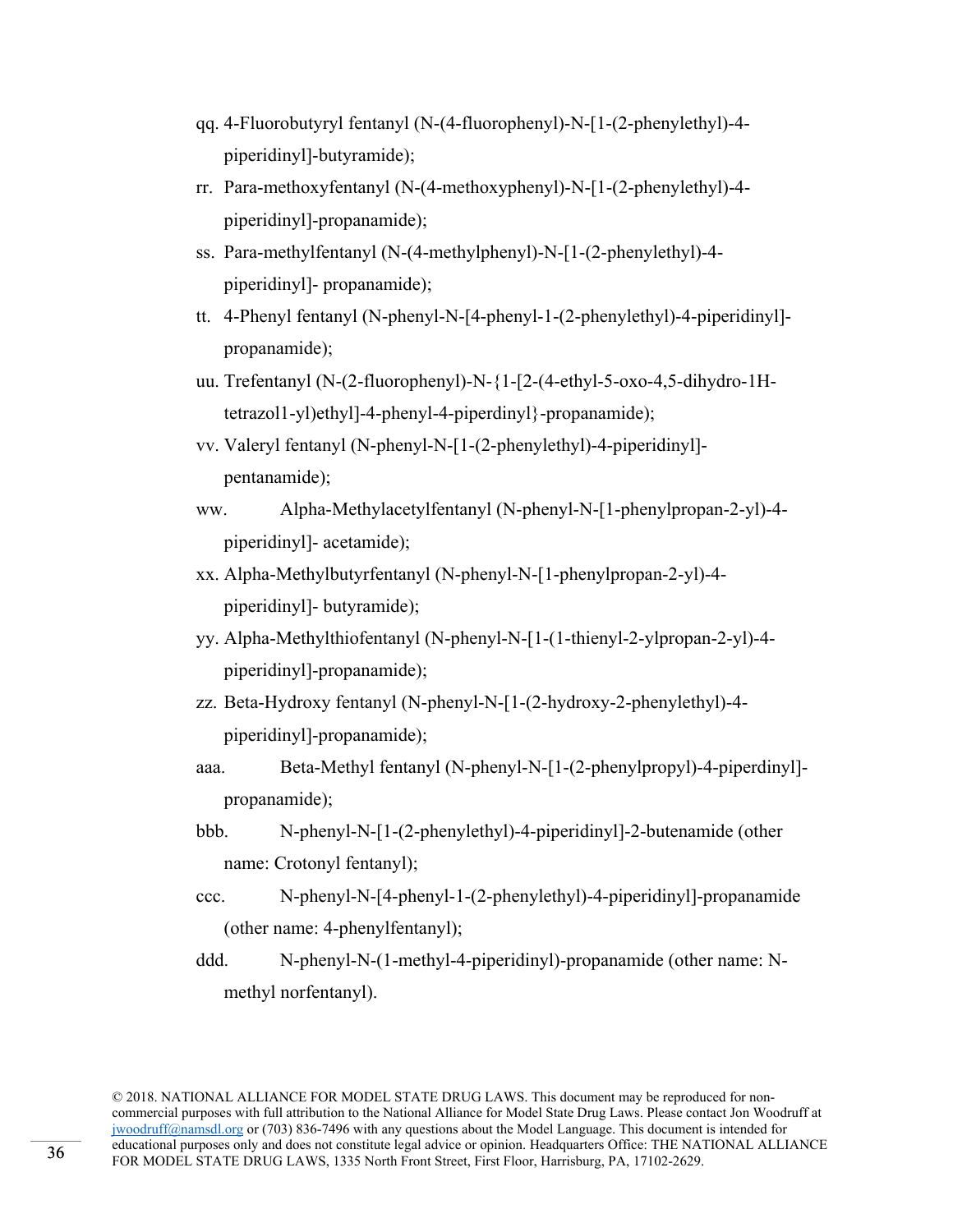# **SECTION X. UNCLASSIFIED NPS.11**

[The state code provision containing Schedule 1 substances] is hereby amended to list the following unclassified NPS.

| <b>Trade or Other Name</b>                                             | <b>Chemical Compound</b>                                                                                                                                    |
|------------------------------------------------------------------------|-------------------------------------------------------------------------------------------------------------------------------------------------------------|
| 2-AI, 2-aminoindane                                                    | 2,3-dihydro-1H-inden-2-amine                                                                                                                                |
| $2-FMA$                                                                | 2-fluoromethamphetamine; OR<br>(RS)-1-(2-fluorophenyl)-Nmethylpropan-2-amine                                                                                |
| 2-MeO-ketamine                                                         | methoxyketamine                                                                                                                                             |
| 3-HO-PCE                                                               | 3-[1-(ethylamino)cyclohexyl]phenol                                                                                                                          |
| 3-HO-PCP                                                               | 3-hydroxyphencyclidine                                                                                                                                      |
| 3-MeO-PCP                                                              | 1-[1-(3-methoxyphenyl)cyclohexyl]-piperidine; OR<br>3-methoxyphencyclidine                                                                                  |
| 4-FMA                                                                  | 4-fluoromethamphetamine; OR<br>(RS)-1-(4-fluorophenyl)-Nmethylpropan-2-amine                                                                                |
| 4-MeO-PCP, methoxydine                                                 | 4-Methoxyphencyclidine; OR<br>1-[1-(4-methoxyphenyl)cyclohexyl]-piperidine                                                                                  |
| 4-MePPP                                                                | 4-methyl-a-pyrrolidinohexphenone                                                                                                                            |
| $5-IAI$                                                                | 5-Iodo-2-aminoindane; OR<br>5-iodo-2,3-dihydro-1H-inden-2-amine                                                                                             |
| $5-ME$                                                                 | 5-methyl-ethylone                                                                                                                                           |
| DBP, DBZP                                                              | 1,4-Dibenzylpiperazine                                                                                                                                      |
| Ethyl-ketamine                                                         | 2-(2-chlorophenyl)-2-(ethylamino)cyclohexanone                                                                                                              |
| Fluoromethamphetamine                                                  |                                                                                                                                                             |
| Fluorophenylpiperazine;<br>pFPP; 4-FPP; fluoperazine;<br>flipiperazine | Para-fluorophenylpiperazine; OR<br>1-(4-fluorophenyl)piperazine                                                                                             |
| Kratom                                                                 | 7-hydroxymitragynine                                                                                                                                        |
| <b>MCPP</b>                                                            | 1-(3-Chlorophenyl)piperazine, OR Chlorophenylpiperazine,<br>OR meta-chlorophenylpiperazine; OR<br>1-(3-chlorophenyl)piperazine; OR 3-chlorophenylpiperazine |
| Methiopropamine, MPA                                                   | 1-(thiophen-2-yl)-2-methylaminopropane                                                                                                                      |
| O-desmethyltramadol, O-DT                                              | 3-[2-(1-Amino-1-methylethyl)-1-hydroxycyclohexyl]phenol                                                                                                     |

  $11$  Section X uses model language contained in Section Three of the model document published in 2014. Here, NAMSDL augments that model language with additional individual substances listed in either Fla. Stat. Ann. § 893.03 or D.C. Mun. Regs. Subt. 22-B, § 1201.

<sup>© 2018.</sup> NATIONAL ALLIANCE FOR MODEL STATE DRUG LAWS. This document may be reproduced for noncommercial purposes with full attribution to the National Alliance for Model State Drug Laws. Please contact Jon Woodruff at jwoodruff@namsdl.org or (703) 836-7496 with any questions about the Model Language. This document is intended for educational purposes only and does not constitute legal advice or opinion. Headquarters Office: THE NATIONAL ALLIANCE FOR MODEL STATE DRUG LAWS, 1335 North Front Street, First Floor, Harrisburg, PA, 17102-2629.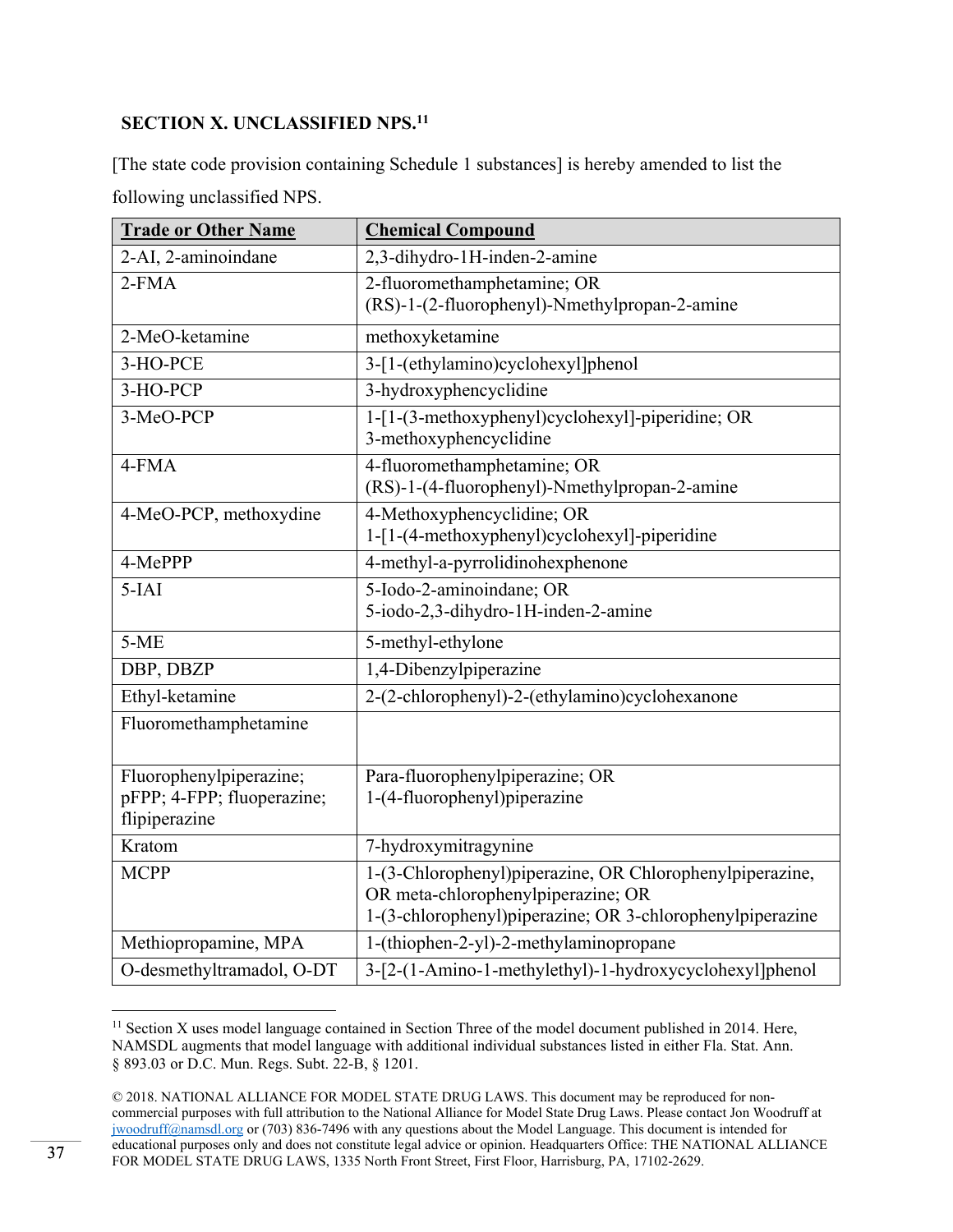| <b>Trade or Other Name</b> | <b>Chemical Compound</b>                                                                |
|----------------------------|-----------------------------------------------------------------------------------------|
| Phenazepam                 | 7-Bromo-5-(2-chlorophenyl)-1,3-dihydro-2H-1,4-                                          |
|                            | benzodiazepin-2-one                                                                     |
| pMeOPP, MeOPP              | 1-(4-Methoxyphenyl)piperazine                                                           |
| pTFMPP                     | 1-[4-(trifluoromethylphenyl)]piperazine                                                 |
| <b>TFMPP</b>               | 3-trifluoromethylphenylpiperazine; OR                                                   |
|                            | 1-[3-(trifluoromethyl)phenyl]piperazine; OR                                             |
|                            | 1-(3-trifluoromethylphenyl) piperazine; OR<br>1-(3-trifluoromethylphenyl)piperazine; OR |
|                            | 1-(3-[trifluoromethylphenyl])piperazine                                                 |
| <b>DMA</b>                 | $(\pm)$ -2,5-Dimethoxy-alpha-methylphenethylamine                                       |
| <b>DMHP</b>                | 6,6,9-Trimethyl-3-(3-methyl-2-octanyl)-7,8,9,10-tetrahydro-                             |
| Dimethylheptylpyran;       | 6H-benzo[c]chromen-1-ol                                                                 |
| MDA, tenamfetamine (INN),  | Methylenedioxyamphetamine, OR                                                           |
| Sally, Sass, Sass-a-frass; | 3,4-methylenedioxyamphetamine                                                           |
| 4-F-a-PVP                  | 1-(4-fluorophenyl)-2-(1-pyrrolidinyl)pentan-1-one                                       |
|                            |                                                                                         |
| 4-MeBP                     | 1-(4-Methylphenyl)-2-methylaminobutan-1-one                                             |
| 4-MeO-a-PVP                | 1-(4-methoxyphenyl)-2-(1-pyrrolidinyl)pentan-1-one                                      |
| <b>NEB</b>                 | 1-phenyl-2-ethylaminobutan-1-one                                                        |
| a-PHP                      | 1-phenyl-2-(1-pyrrolidinyl)hexan-1-one                                                  |
| a-PHPP                     | 1-phenyl-2-(1-pyrrolidinyl)heptan-1-one                                                 |
| a-PVT                      | 1-(thiophen-2-yl)-2-(1-pyrrolidinyl)pentan-1-one                                        |
| <b>NENK</b>                | 2-(2-chlorophenyl)-2-(ethylamino)cyclohexanone                                          |
| <b>AMT</b>                 | alpha-methyltryptamine                                                                  |
| 3,4-CTMP                   | methyl 2-(3,4-dichlorophenyl)-2-(piperdin-2-yl)                                         |
| AH-7921                    | 3,4-dichloro-N-((1-                                                                     |
|                            | (dimethylamino)cyclohexyl)methyl)benzamide                                              |
|                            | (4-ethyl-1-naphthalenyl)(1-pentyl-1H-indol-3-yl)methanone                               |
|                            | 2-(2-methylphenyl)-1-(1-pentyl-1H-indol-3-yl)-ethanone                                  |
|                            | 1-[1-(2-cyclohexylethyl)-1H-indol-3-yl]-2-(2-                                           |
|                            | methoxyphenyl)-Ethanone                                                                 |
|                            | [1-(5-fluoropentyl)-1H-indol-3-yl](2-iodophenyl)methanone                               |
|                            | (2-methyl-1-[(1-methylpiperidin-2-yl)methyl]-6-nitro-1H-<br>indol-3-yl)methanone        |
|                            |                                                                                         |
|                            | (1-butyl-1H-indol-3-yl)(4-methoxyphenyl)-methanone                                      |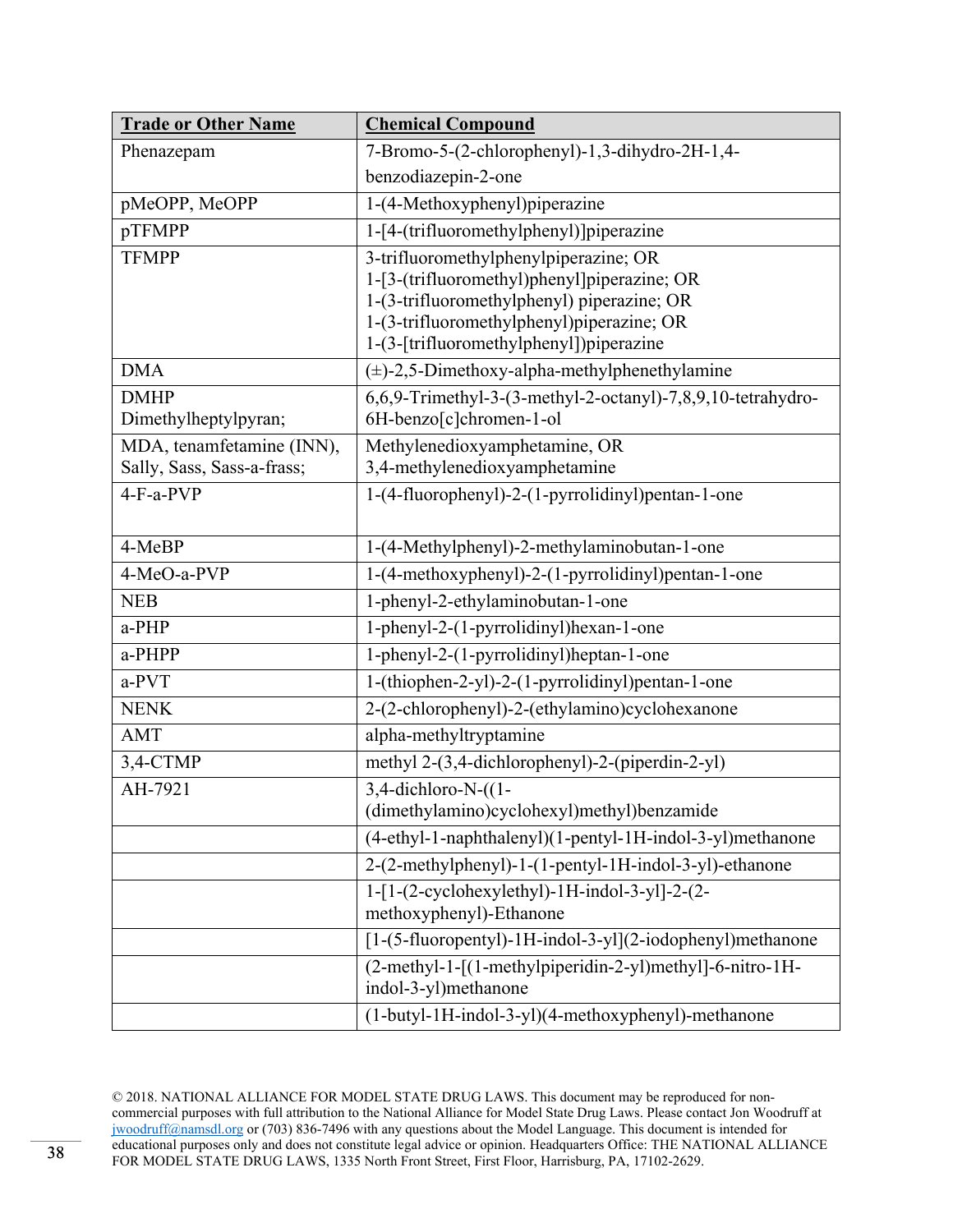| <b>Trade or Other Name</b>            | <b>Chemical Compound</b>                                                                 |
|---------------------------------------|------------------------------------------------------------------------------------------|
| $W-15$                                | 4-chloro-N-[1-(2-phenylethyl)-2-piperidinylidene]-<br>benzenesulfonamide                 |
| $W-18$                                | 4-chloro-N-[1-[2-(4-nitrophenyl)ethyl]-2-<br>piperidinylidene]-benzenesulfonamide        |
| $W-19$                                | $\overline{(Z)-N-}$ {1-[2-(4-aminophenyl)ethyl]piperidin-2-ylidene}-4-                   |
|                                       | chlorobenzenesulfonamide                                                                 |
| U-47700                               | trans-3,4-dichloro-N-[2-(dimethylamino)cyclohexyl]-N-<br>methyl-benzamide                |
| $MT-45$                               | 1-cyclohexyl-4-(1,2-diphenylethyl)-piperazine,<br>dihydrochloride                        |
| $W-1$                                 | 4-chloro-N-[(2Z)-1-[2-(4-nitrophenyl)ethyl]piperidin-2-<br>ylidene]benzene-1-sulfonamide |
| Deschloroketamine                     | 2-Phenyl-2-(methylamino)cyclohexanone                                                    |
| Flubromazolam                         | (8-bromo-6-(2-fluorophenyl)-1-methyl-4H-[1,2,4]triazolo                                  |
|                                       | $[4,3-a][1,4]$ benzodiazepine)                                                           |
| U-51754                               | 2-(3,4-dichlorophenyl)-N-[2-(dimethylamino)cyclohexyl]-N-<br>methylacetamide             |
|                                       | 2-(ethylamino)-2-phenyl-cyclohexanone                                                    |
|                                       | deschloro-N-ethyl-ketamine                                                               |
|                                       | 4-fluoro-N-ethylamphetamine                                                              |
| $bk-2C-B$                             | Beta-keto-4-bromo-2,5-dimethoxyphenethylamine                                            |
| U-49900                               | 3,4-dichloro-N-[2-(diethylamino)cyclohexyl]-N-<br>methylbenzamide                        |
| U-48800                               | 2-(2,4-dichlorophenyl)-N-[2-(dimethylamino) cyclohexyl]-N-<br>methylacetamide            |
| Isopropylphenidate                    | Isopropyl-2-phenyl-2-(2-piperidinyl)acetate                                              |
| N,N-Dimethylpentylone,<br>Dipentylone | 1-(1,3-benzodioxol-5-yl)-2-(dimethylamino)-1-pentanone                                   |
| 4-fluoro-PV8                          | 4-fluoro-alpha-Pyrrolidinoheptiophenone (other name:)                                    |
| 4-methoxy-PV9                         | 5. 1-(4-methoxyphenyl)-2-(pyrrolidin-1-yl)octan-1-one                                    |
| Allylescaline                         | 4-allyloxy-3,5-dimethoxyphenethylamine                                                   |
|                                       | 4-methyl-alpha-ethylaminopentiophenone                                                   |
| ETH-LAD                               | 6-ethyl-6-nor-lysergic acid diethylamide                                                 |
| AL-LAD                                | 6-allyl-6-nor-lysergic acid diethylamide                                                 |
| Ephenidine                            | N-ethyl-1,2-diphenylethylamine                                                           |

<sup>© 2018.</sup> NATIONAL ALLIANCE FOR MODEL STATE DRUG LAWS. This document may be reproduced for noncommercial purposes with full attribution to the National Alliance for Model State Drug Laws. Please contact Jon Woodruff at jwoodruff@namsdl.org or (703) 836-7496 with any questions about the Model Language. This document is intended for educational purposes only and does not constitute legal advice or opinion. Headquarters Office: THE NATIONAL ALLIANCE FOR MODEL STATE DRUG LAWS, 1335 North Front Street, First Floor, Harrisburg, PA, 17102-2629.